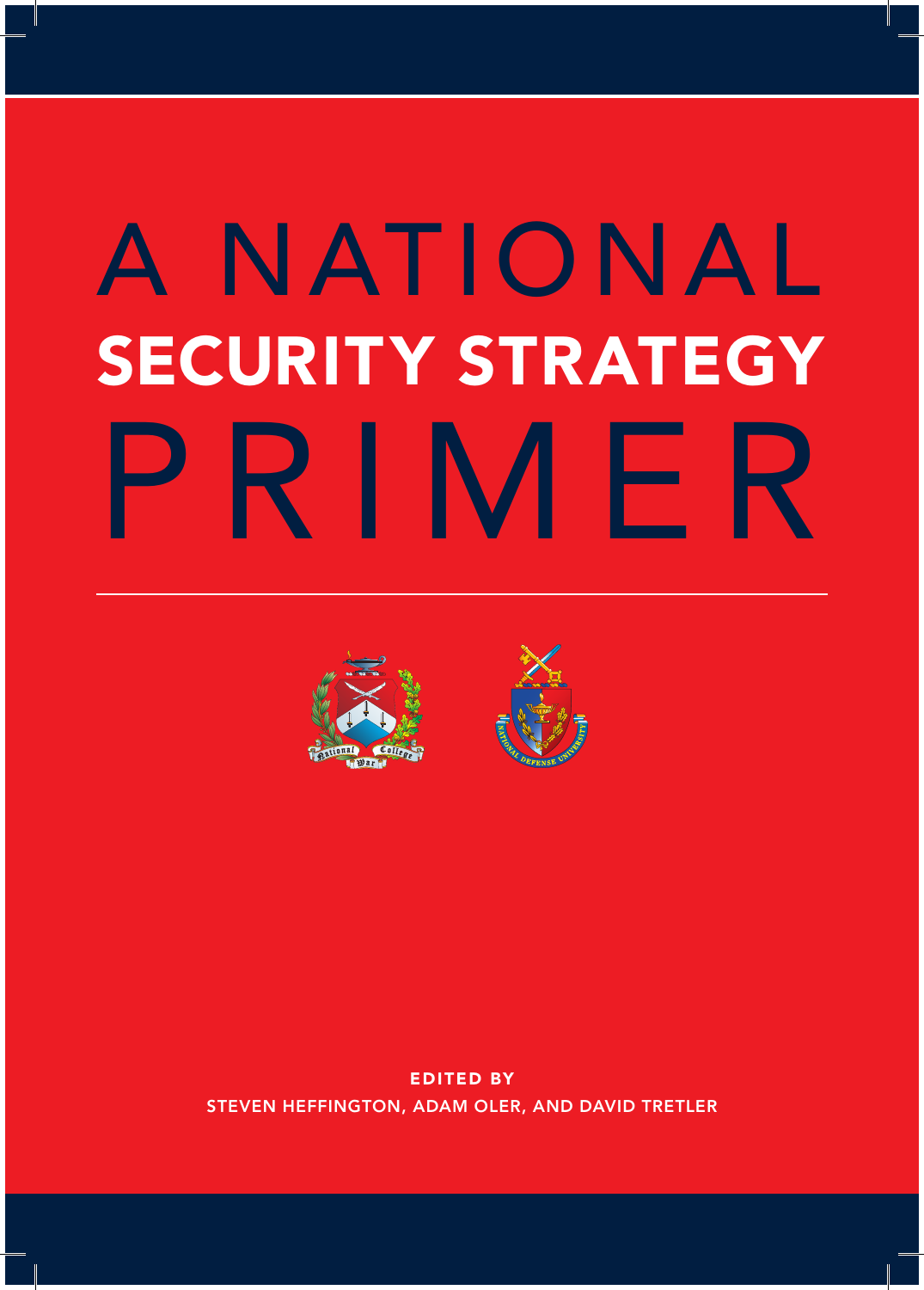## National War College

#### National Defense University

The National War College at the National Defense University in Washington, DC, is the premier Department of Defense joint professional military education institution for national security strategy. Its mission is to educate future leaders of the Armed Forces, Department of State, and other civilian agencies for high-level policy, command, and staff responsibilities by conducting a senior-level course of study in the theory, development, and assessment of national security strategy.

The 10-month curriculum emphasizes the joint and interagency perspective. Reflecting this emphasis, 59 percent of the student body is composed of equal representation from the land, sea, and air Services (including the Marine Corps and Coast Guard). The remaining 41 percent is drawn from the Department of State and other Federal departments and agencies, as well as international fellows from a number of countries. Graduates earn a Master of Science in National Security Strategy.

The National War College commandant, a military officer of one-star rank, occupies a nominative position that rotates among the Army, Navy, and Air Force. As joint sponsor of the National War College, the Department of State nominates a Foreign Service Officer with Ambassadorial rank to serve as the commandant's deputy and international affairs adviser.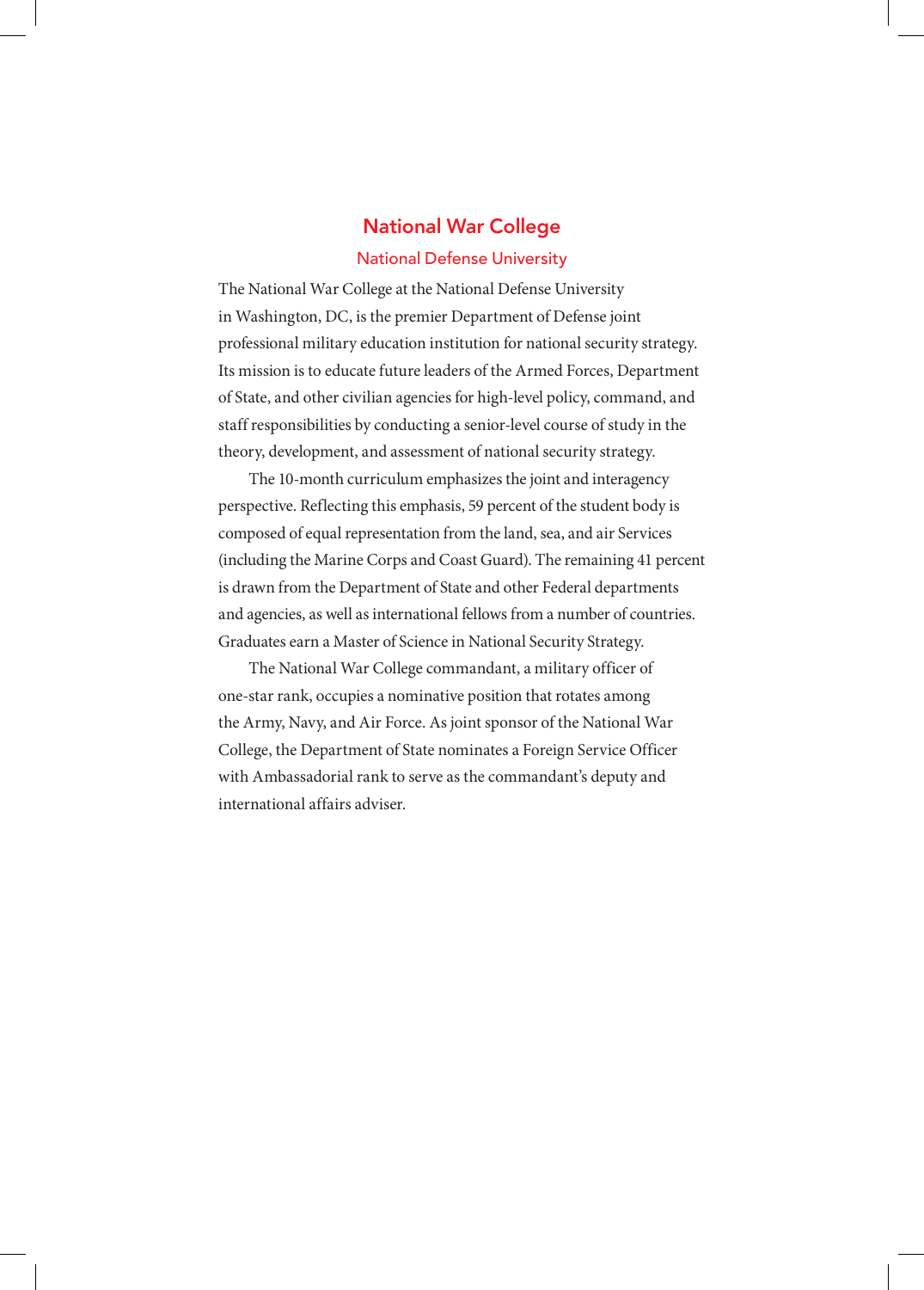# A NATIONAL SECURITY STRATEGY PRIMER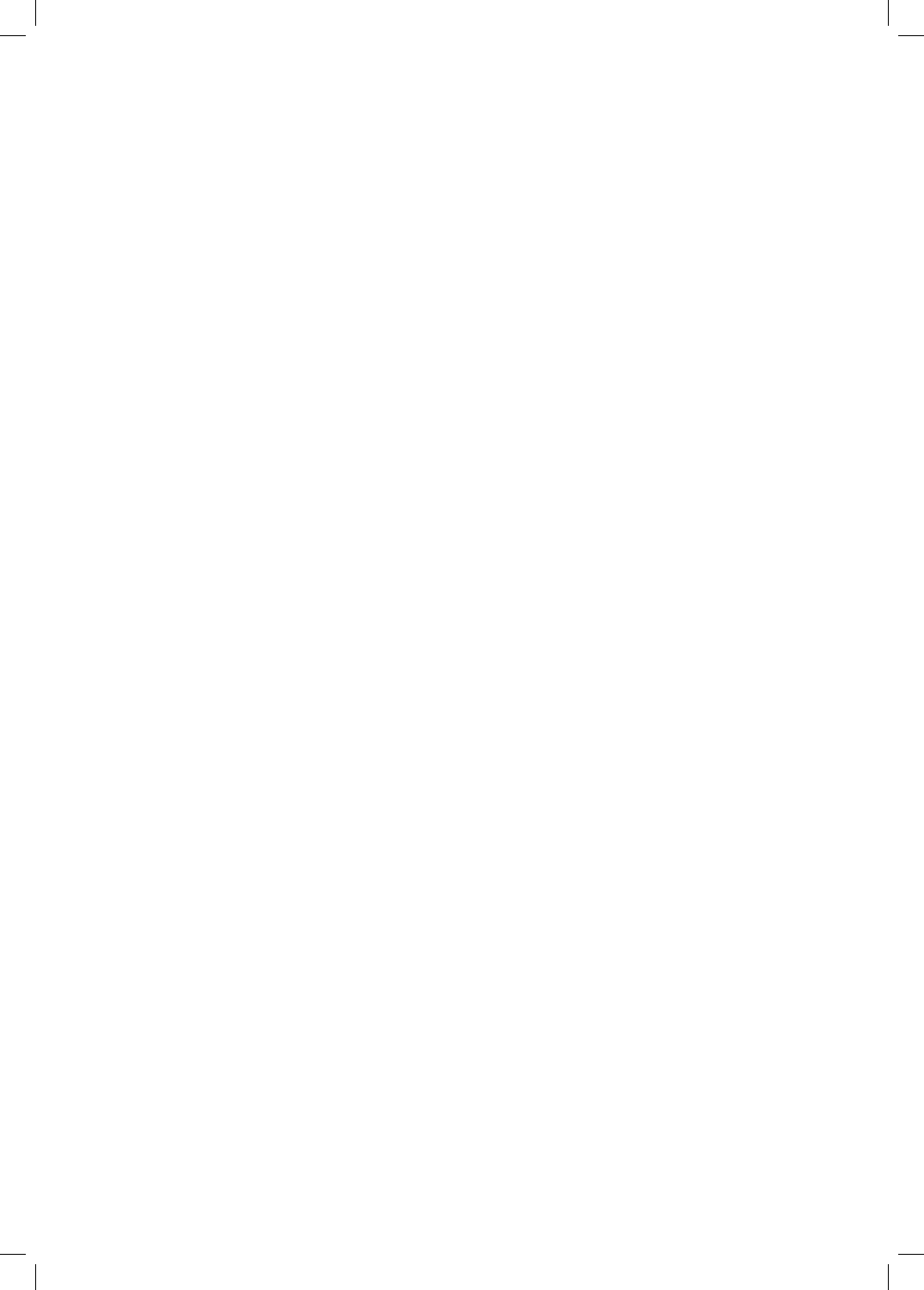# A NATIONAL SECURITY STRATEGY PRIMER

EDITED BY

STEVEN HEFFINGTON, ADAM OLER, AND DAVID TRETLER



National Defense University Press Washington, D.C. 2019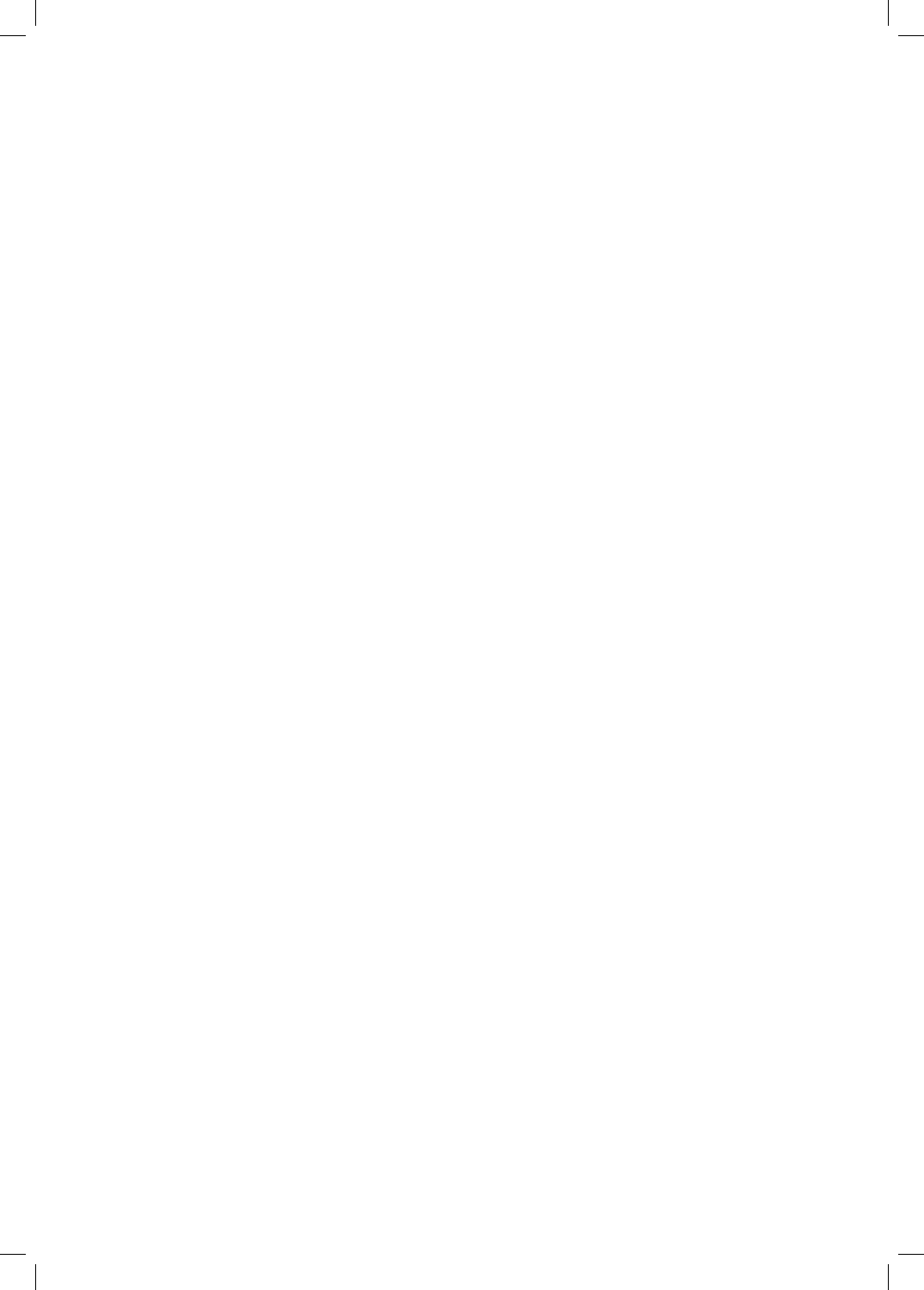# **CONTENTS**

#### CHAPTER 2 | ANALYZING THE STRATEGIC SITUATION

## CHAPTER 3 | DEFINING THE DESIRED ENDS

| The Role of National Interests in Defining Ends. 15 |  |
|-----------------------------------------------------|--|
|                                                     |  |
|                                                     |  |

#### CHAPTER 4 | IDENTIFYING AND/OR DEVELOPING THE MEANS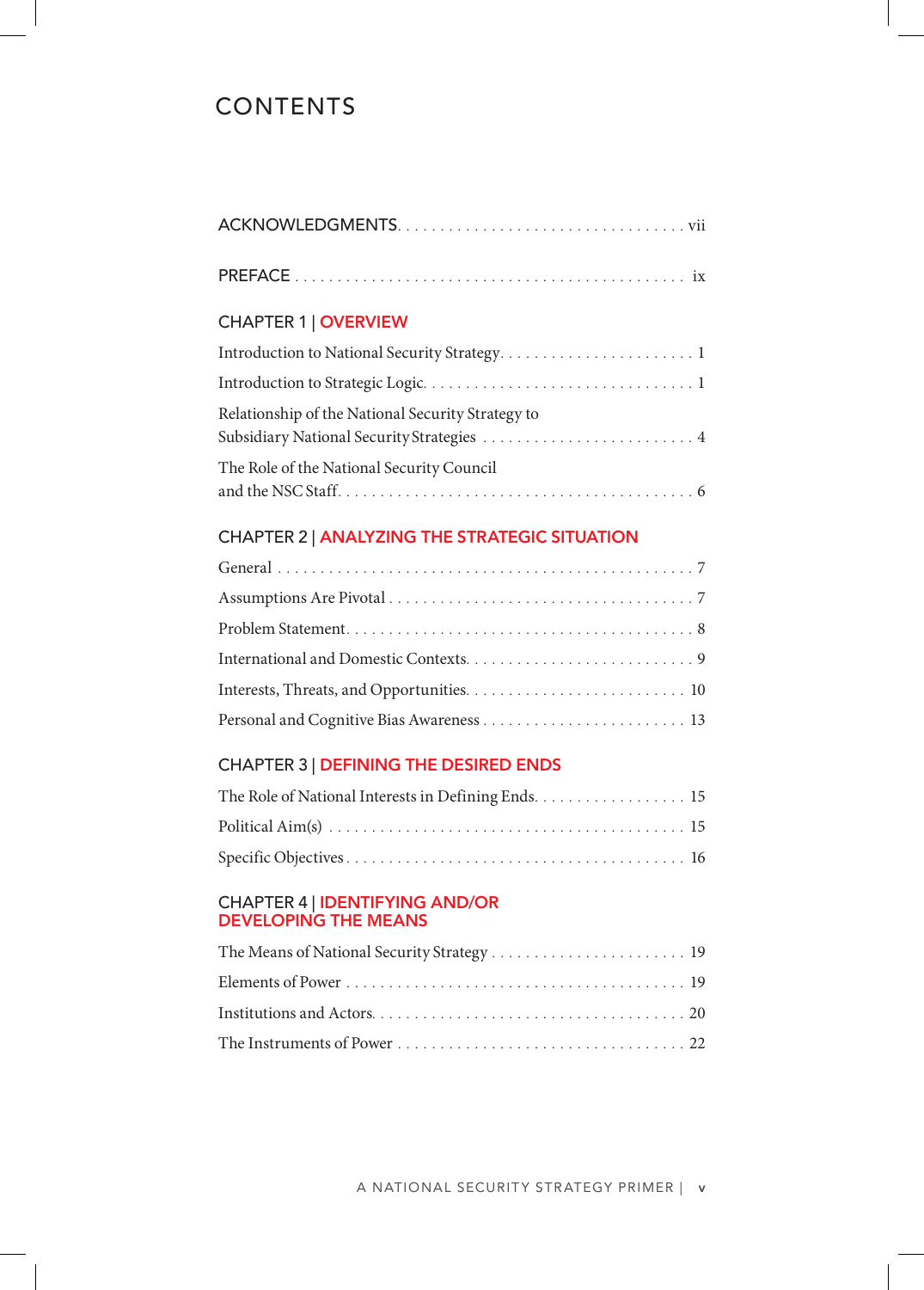| Interrelationships Among the Three Components of Means 32 |  |
|-----------------------------------------------------------|--|
|                                                           |  |

## CHAPTER 5 | DESIGNING THE WAYS

### CHAPTER 6 | ASSESSING THE COSTS, RISKS, AND RESULTS

| APPENDIX A   THE NWC NATIONAL SECURITY |
|----------------------------------------|

| APPENDIX B   NATIONAL SECURITY STRATEGY MODEL<br>FOR RELATING ENDS, WAYS, AND MEANS  54 |  |
|-----------------------------------------------------------------------------------------|--|
|                                                                                         |  |
|                                                                                         |  |
|                                                                                         |  |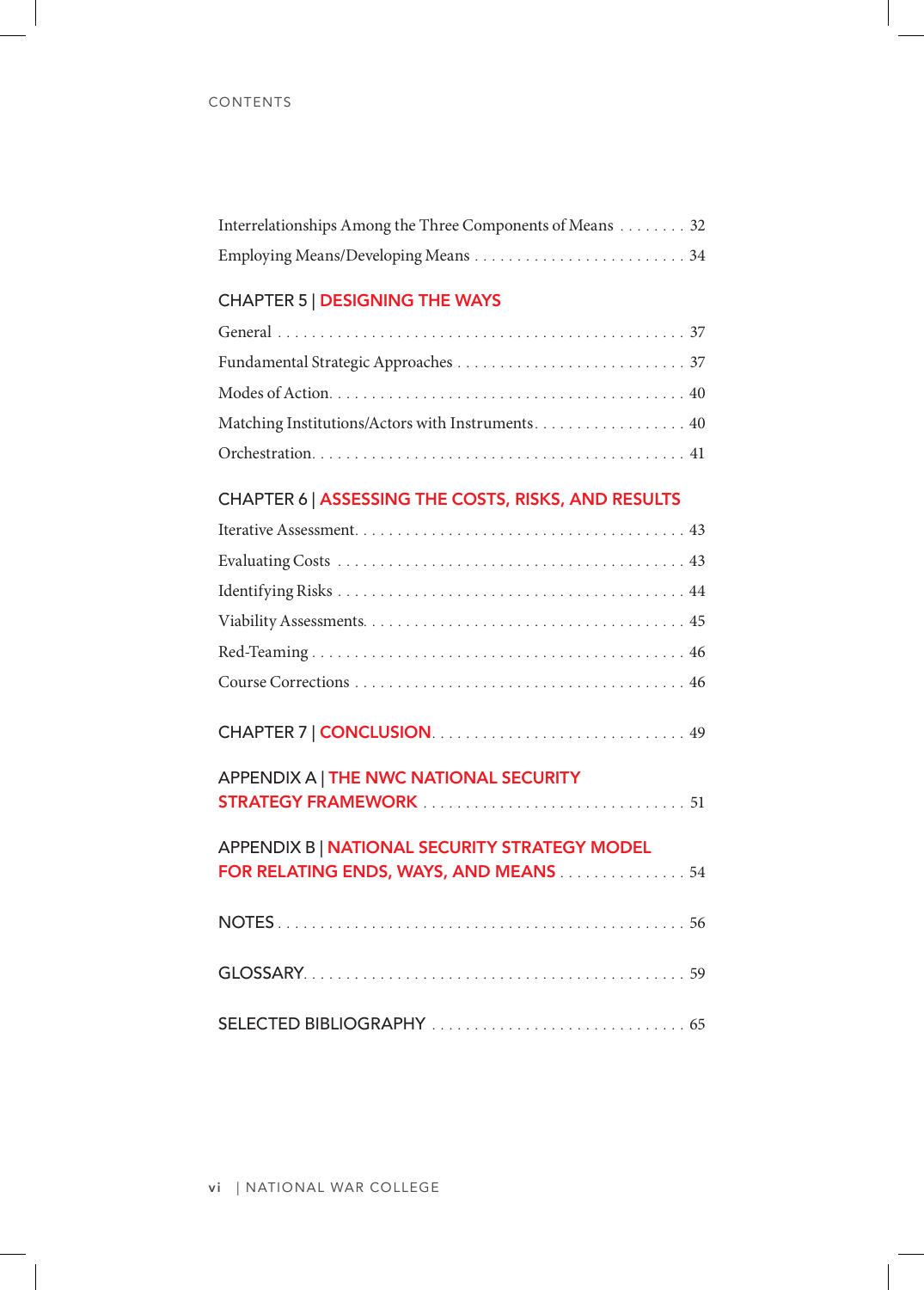## ACKNOWLEDGMENTS

Creation of *A National Security Primer* would not have been possible without the enormous contributions of Dr. Mark "Clod" Clodfelter, Dr. Rich Andres, Ambassador Piper Campbell, Dr. Theresa Sabonis-Helf, Dr. Kelly Ward, Captain Joshua Wilson, USN, and Dr. Cynthia Watson. Their diverse backgrounds, expertise, and perspectives proved essential to the primer's development. Indeed, it was their dedication, scholarship, collegiality, and leadership that made it a reality. Many other National War College (NWC) faculty members, and countless NWC students, contributed to this effort as well. Their thoughtful application and critique of the primer's key concepts over the past 3 years were vital.

The editors would like to extend their appreciation to Colonel Eric "Mo" Moritz, USAF (Ret.), NWC Air Force Chair from 2015 to 2019. In addition to ensuring that we had the time and resources needed, Mo's level-headed, remarkably practical approach to teaching national security strategy helped ensure the primer's utility for students and practitioners alike. Additionally, his personal encouragement throughout this project was invaluable.

We would also would like to express our personal thanks to the late Colonel John Collins. As the scope of this project became apparent, John opened his home and provided just the right mix of coaching, instructing, and chastisement. His words of experience and wisdom set this project on the right path and provided the confidence needed to stay the course. Without his mentorship, we would never have gotten off the ground.

We would also like to thank both NDU Press for editing and publishing the primer and Jamie Harvey of the Government Publishing Office's Creative Services Division for the primer's design.

Above all, we both wish to thank our spouses for their support. Colonel Kate E. Oler (Ret.) and Lieutenant Colonel Karen N. Kraybill both highly accomplished Air Force officers—graciously put up with our ceaseless banter, compulsive book buying, and meandering debates. They are amazing people—with the patience of saints.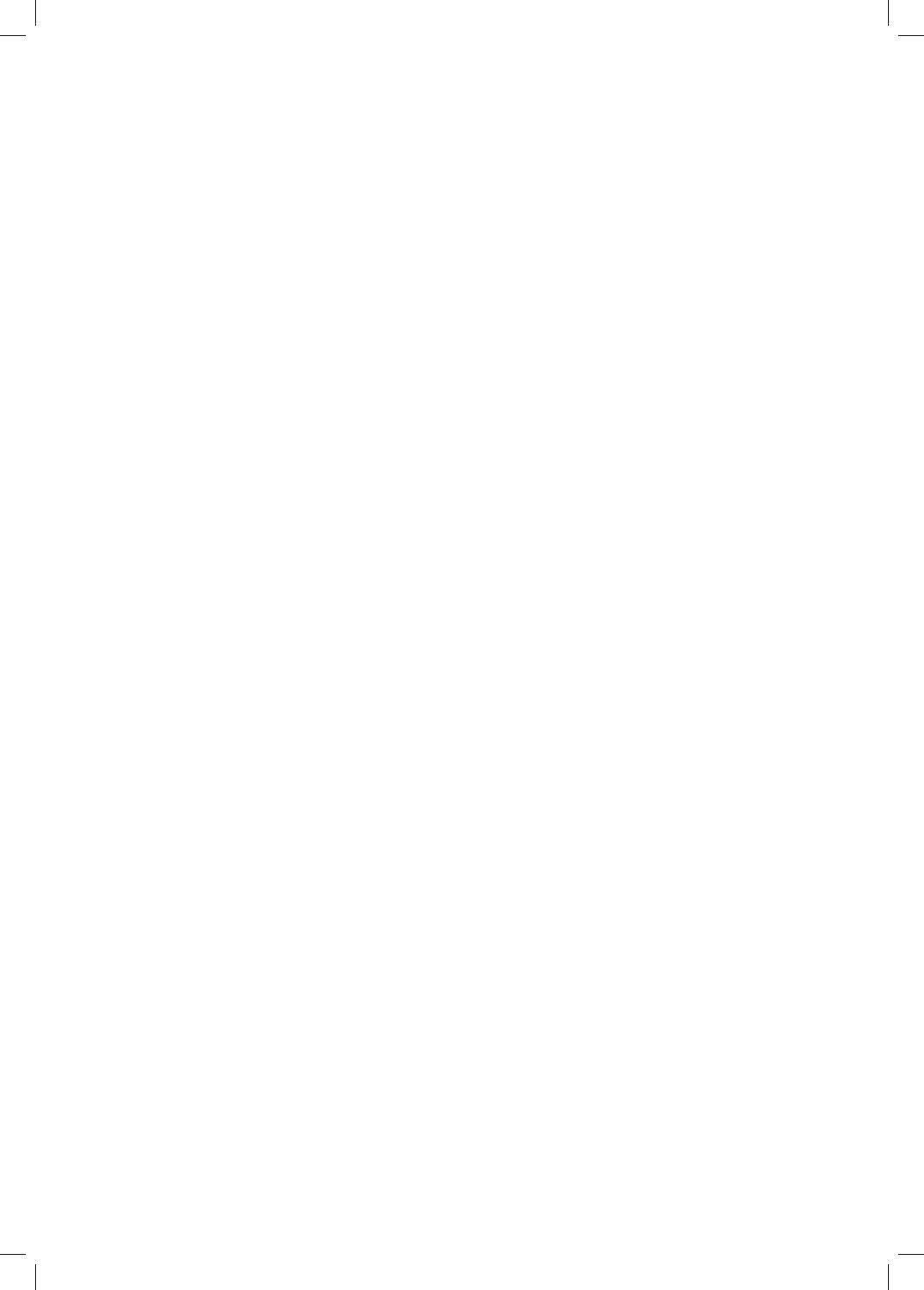## PREFACE

#### Purpose

*A National Security Strategy Primer* provides National War College (NWC) students with a common point of departure for consideration of national security strategy and is designed as a principal tool for understanding and achieving core course learning objectives. The primer specifically addresses key concepts of national security strategy and outlines a broad approach for strategy development. Additionally, the primer serves to set a common national strategy language for use within the college. To accomplish this task, the primer draws substantially from current joint and Service-specific doctrine as well as extant Department of Defense procedures and policy guidance. However, as national strategy is an inherently multi-instrument, multi-institution endeavor, the primer draws from interagency language and policy as well as significant literature on national security strategy found in the doctrine of partner/allied states, academia, the business sector, and elsewhere. While the primer is geared toward the NWC core curriculum, it may also serve as a useful tool for interagency practitioners charged with discussing, designing, or assessing national security strategies.

#### Scope

This primer details the elements of strategic logic taught at NWC and focuses on national security strategy development. For the purposes of this document, national security strategy is generally considered to encompass any strategic issue that would fall within the scope of the National Security Council. While strategic logic is relevant and applicable to strategy-making in general, the focus herein is not specifically single-instrument or single-agency strategies but the broader concept of multi-instrument national security strategy.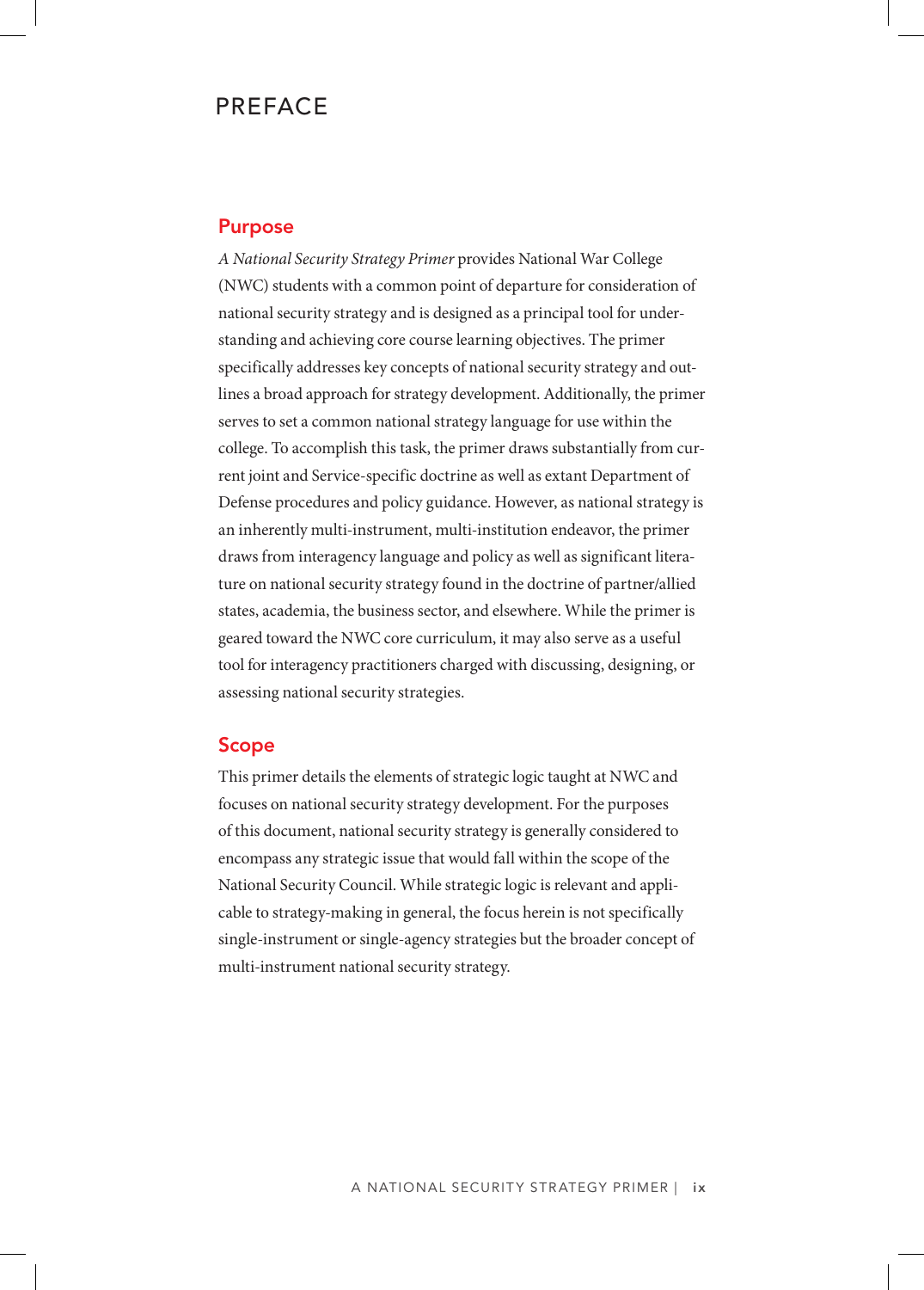#### Application

The guidance in this primer should help inform and guide a student's course of study at the National War College. It should not be taken as the NWC perspective on the one right answer or the only viable way to approach strategy. Developing coherent and effective strategy is difficult due to the complexity and uncertainty inherent in any strategic challenge. <sup>1</sup> Unraveling the complexity and managing the uncertainty requires an ability to think strategically about the problem at hand. Thinking strategically entails applying some version of strategic logic. *A National Security Strategy Primer* is a restatement of the principal aspects of strategic logic. Students should be mindful that other useful approaches to strategy-making at the national security level exist. Some are covered elsewhere in the NWC curriculum, and others are employed in various departments and agencies of the executive branch. Yet, as with any discipline, the study of national security strategy must start somewhere. For NWC, *A National Security Strategy Primer* provides the common foundation from which to build.

#### **Note**

This primer is neither official policy nor doctrine. It is the product of a collaborative effort by members of the NWC faculty, staff, and student body. 2 The primer is one tool among many designed to assist students in mastering the NWC curriculum.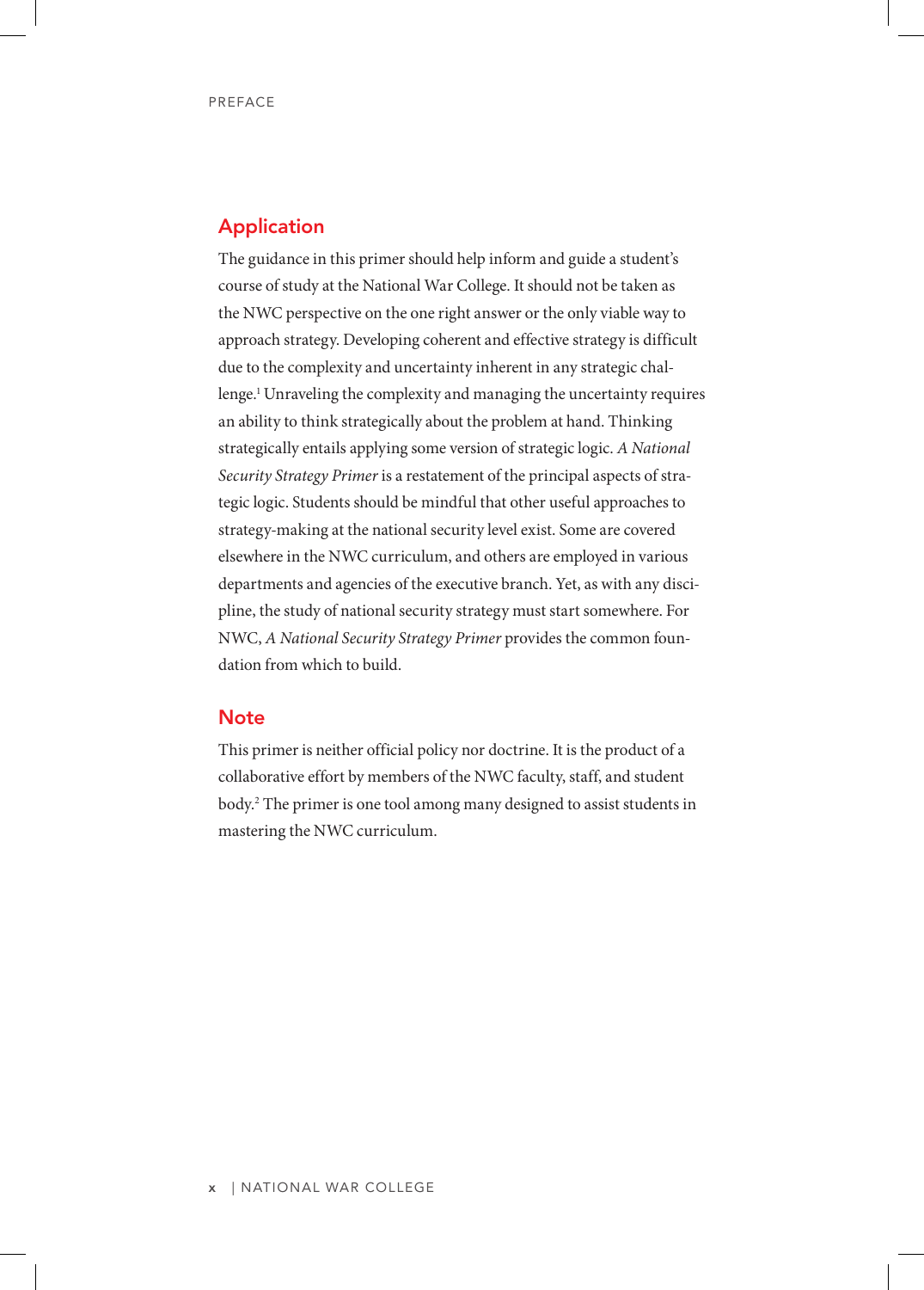# CHAPTER 1 | OVERVIEW

#### Introduction to National Security Strategy

*A National Security Strategy Primer* provides information and guidance on the development of national security strategy. Fundamentally, national security strategy entails the design and application of ideas for employment of means as well as the orchestration of institutions and instruments of national power (diplomatic, informational, military, and economic) to achieve viable ends that protect or advance national interests. National security strategy bridges the gap from a less-desirable current state of affairs or condition to a more desirable future state of affairs or condition. National security strategy can apply broadly, organizing or guiding nearly all aspects of a state's policy, or more narrowly regarding a specific situation. Conceptually, national security generally entails the competitive search for advantage over a foreign nation, group of nations, or nonstate actor; a favorable foreign relations position; and/or a defense posture capable of successfully deterring hostile action.

This primer is intended to assist students in better understanding the complex process of designing the national security strategies, from which all subsequent security planning should flow. It provides an introduction to the elements of strategic logic that frame the development of strategy at the highest levels of the national security apparatus.

#### Introduction to Strategic Logic

Development and execution of national security strategy demands the ability to think strategically. Thinking strategically entails applying the five following fundamental elements of strategic logic.

- analyzing the strategic *situation* (the challenge and its context)
- defining the desired *ends* (the outcomes sought), to include first defining the overarching political aim, and then the specific objectives required to achieve it
- identifying and/or developing the *means* (resources and capabilities) to bring to bear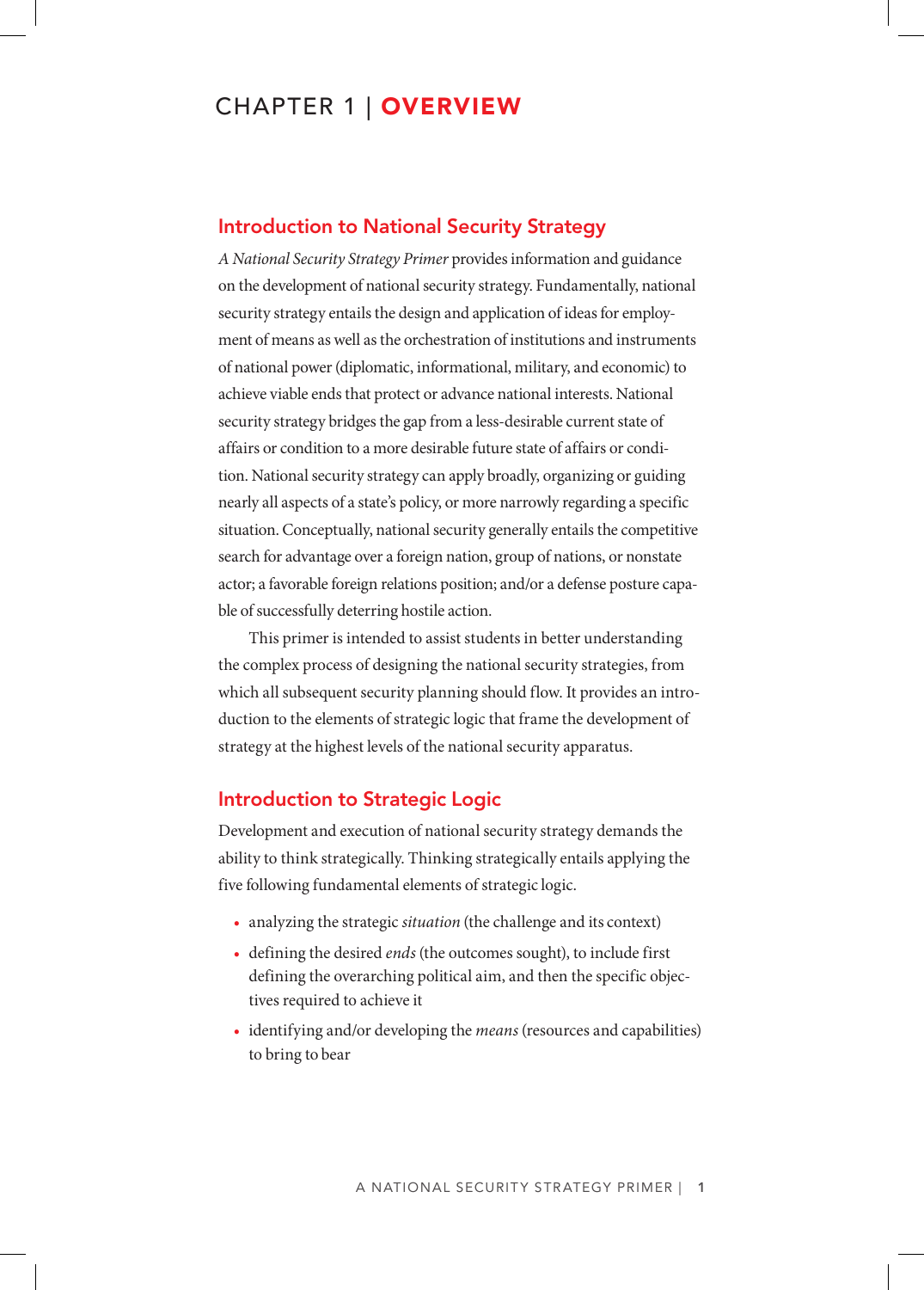- designing the *ways* to use the means to achieve the desired ends
- assessing the *costs/risks* associated with the strategy.

Applying this logic demands the highest levels of critical thinking, insight, and judgment, as well as the courage to act on that judgment. Each of the elements of strategic logic entails numerous questions that should be addressed to produce an effective strategy. Unfortunately, the strategist can find definitive answers to only some of those questions. For the rest, the strategist must rely on assumptions. In developing strategies, unknown factors often outnumber those that are known. Thus, the strategist always operates in an atmosphere of widespread uncertainty and ambiguity. Carl von Clausewitz, the early 19<sup>th</sup>-century Prussian general and military theorist who features prominently in the NWC curriculum, spoke to the qualities the strategist needs to operate in this atmosphere when he opined on military genius:

*If the mind is to emerge unscathed from this relentless struggle with the unforeseen, two qualities are indispensable: first, an intellect that, even in the darkest hour, retains some glimmerings of the inner light which leads to truth; and second, the courage to follow this faint light wherever it may lead.*<sup>3</sup>

Clausewitz was writing about the unforeseeable future, but even the present is not fully knowable. Strategists must address critical uncertainties, whether about the future or the present, with assumptions. These could be assumptions about specific but unknown facts (truths), about cause and effect, about the influence of time on the challenge at hand, or about the consequences of inaction or certain courses of action.

While listing the elements of strategic logic makes that logic appear linear, developing strategy is a much more complex, multidimensional, iterative, and often imprecise process. One useful way to visualize the interrelationships of the elements of strategic logic is shown in the accompanying figure. It depicts the strategic situation as a cloud because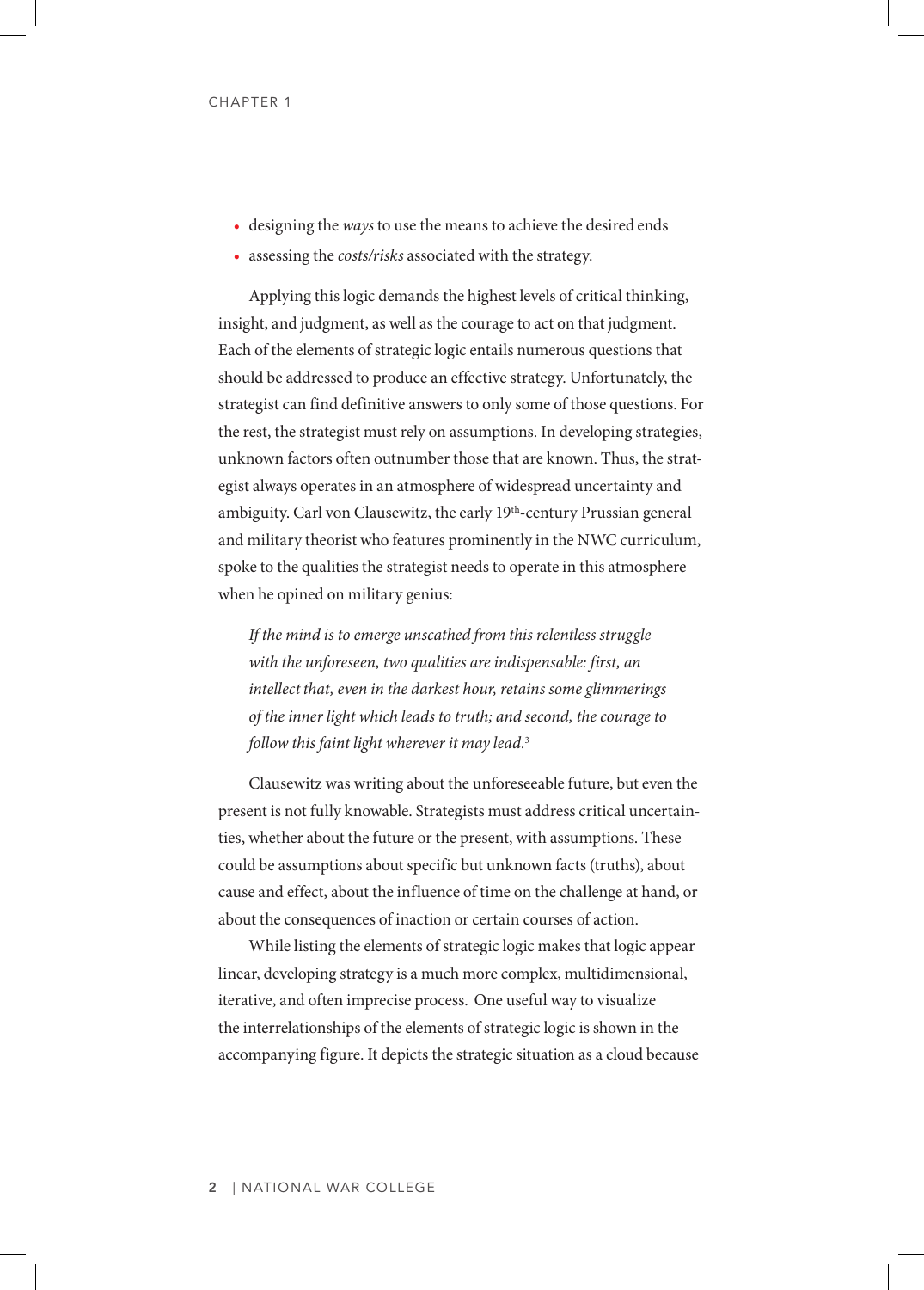

FIGURE 1. The Five Fundamental Elements of Strategic Logic

like a cloud, it is amorphous, nonlinear, ever-shifting, and considerably opaque. Comprising that cloud are considerations such as the problem's parameters, international and domestic conditions that bear on the problem, one's national interests and political aims, threats to those interests and aims (or opportunities for advancing them), constraints on one's freedom of action, the most critical assumptions about the dynamics of the problem confronted, and any other factors important to the strategic situation that surround the problem being addressed.

The key to developing a successful strategy lies in devising an endsmeans-ways-costs/risks relationship that accommodates the strategic situation to produce the overall outcome desired. The ends are the political aims sought and their specific objectives; the means are the resources, power, and capabilities available or able to be developed; and the ways are how means will be used to achieve the ends. Costs are the price one must pay—financially and otherwise—to execute one's strategy, and risks are developments that could go wrong and work to one's disadvantage. To emphasize, the diagram portrays the ends-means-ways-costs/risks as nonlinear. This interactive relationship stresses the need to consider each element in relation to all the others. The strategist must consider the ends with reference to the available means, possible ways, and likely risks and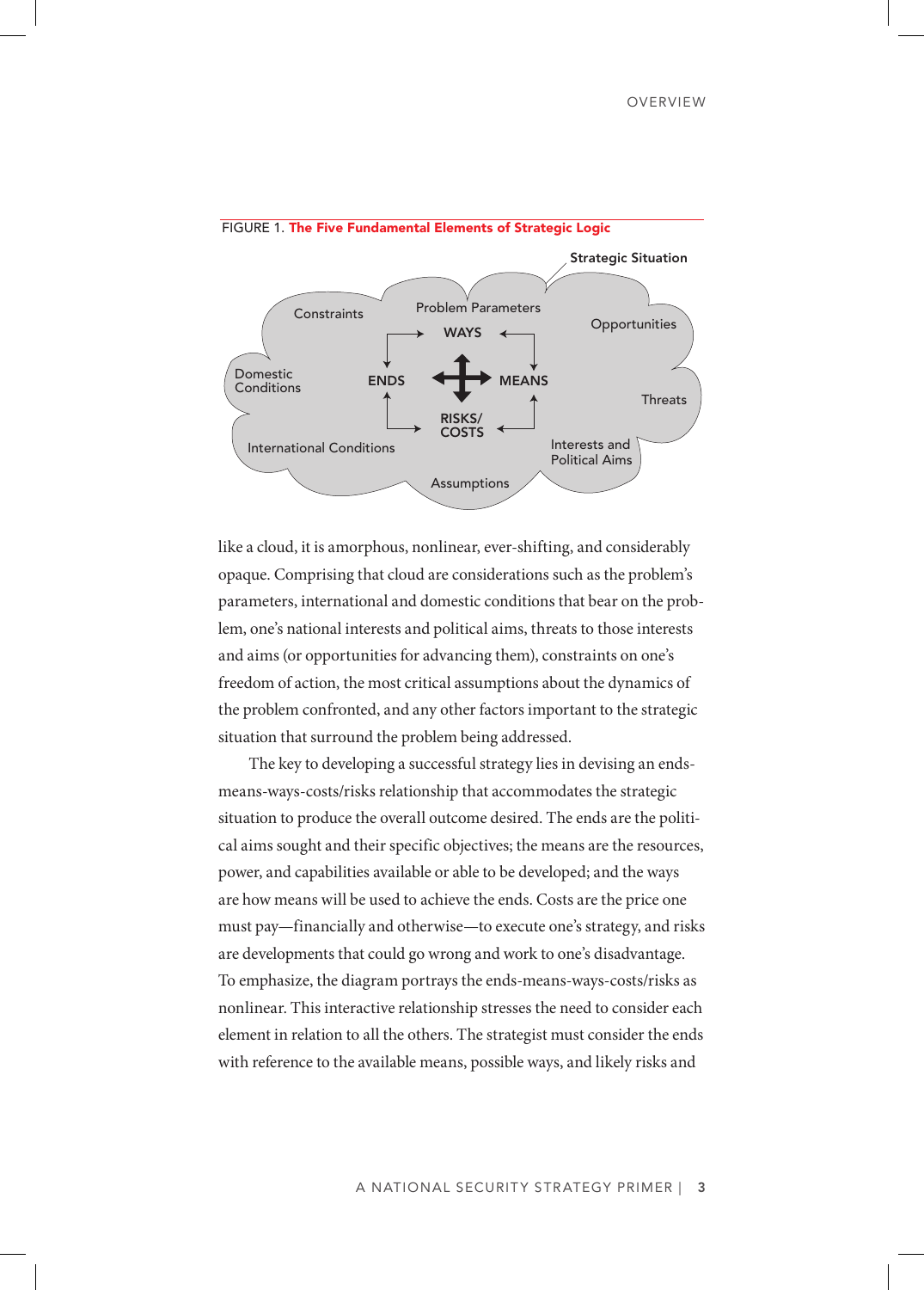costs. This principle also applies to each of the other elements of the endsmeans-ways-costs/risks formulation. Finally, the nonlinear relationship indicates that there is no defined beginning or ending to the process; the strategist must iteratively reassess the strategy across its execution.

## Relationship of the National Security Strategy to Subsidiary National Security Strategies

In 1986, the Goldwater-Nichols Department of Defense (DOD) Reorganization Act established a more deliberate, structured, and formalized approach to developing an overarching national security strategy. The Goldwater-Nichols Act directs the President to submit an annual report to Congress that sets forth the national security strategy of the United States; details the country's vital worldwide national security interests, goals, and objectives; and outlines the proposed short- and long-term uses of national power. President Ronald Reagan submitted the first of these reports, titled *National Security Strategy of the United States*, in 1987. 4

Generally subsidiary to the National Security Strategy (NSS) are a wide range of regional, functional, and departmental strategies. Each is broadly intended to align with the uses of national power described in the NSS and serve the interests and ends defined in that document. In this manner, the NSS plays a pivotal role in guiding and shaping the creation of derivative strategies and policies. The NSS should be prepared with enough wisdom, insight, and judgment to assist strategists and planners across the executive branch tasked with developing strategies and plans to resolve specific security challenges. As the Army War College's Harry R. Yarger emphasized:

*The hierarchical nature of strategy facilitates span of control. It represents a logical means of delegating responsibility and authority among senior leadership. It also suggests that if strategy consists of objectives, concepts, and resources each should be appropriate to the level of strategy and consistent with one*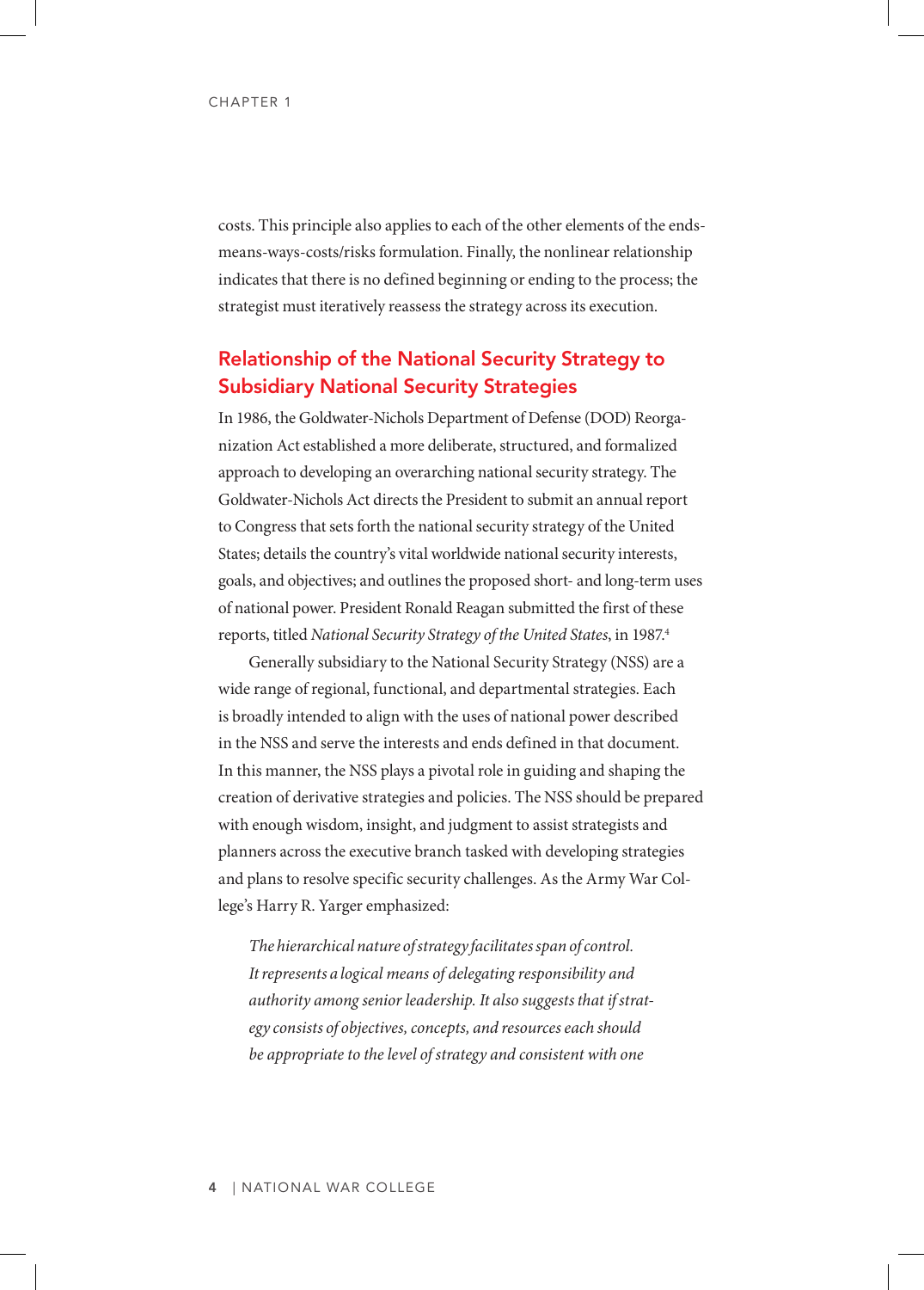*another. Thus* [military] *strategy at the national . . . level should articulate military objectives at the national level and express the concepts and resources in terms appropriate to the national level for the specified objective.*<sup>5</sup>

Associated regional, functional, and departmental strategies must serve national interests and be consistent with the broad outline of the National Security Strategy and applicable derivative strategies. Those charged with developing subsidiary strategies may begin assessment of the situation with a review of the overarching strategic concepts laid out in the NSS and other higher level strategies and policies. Alternatively, when tasked with developing a strategy, the strategist could start with a clean sheet of paper, work through the elements of strategic logic, and only after development, assess whether the strategy produced aligns with the overarching strategic concepts provided by the NSS. In either case, if the subsidiary strategy does not align with the NSS or other higher level strategies, the strategist should be prepared to reevaluate or make the case for divergence.

The relationship between the overarching National Security Strategy and associated functional and regional strategies is illustrated in the following two examples:

- 1. During the 40-plus years of the Cold War, the United States pursued a national security strategy of containment. Its scope and scale were enormous, driving global U.S. policy for decades and absorbing tremendous amounts of time, money, and effort. The overarching strategy of containment served as the guiding framework for subsidiary strategies aimed at addressing specific regional and functional security challenges. Thus, strategies such as the Marshall Plan, the American wars in Korea and Vietnam, and the U.S. space program were guided by the overarching containment strategy.
- 2. In 1994, the Clinton administration promulgated *A National Security Strategy of Engagement and Enlargement*. Its aim was to enhance security by maintaining a strong defense capability and foster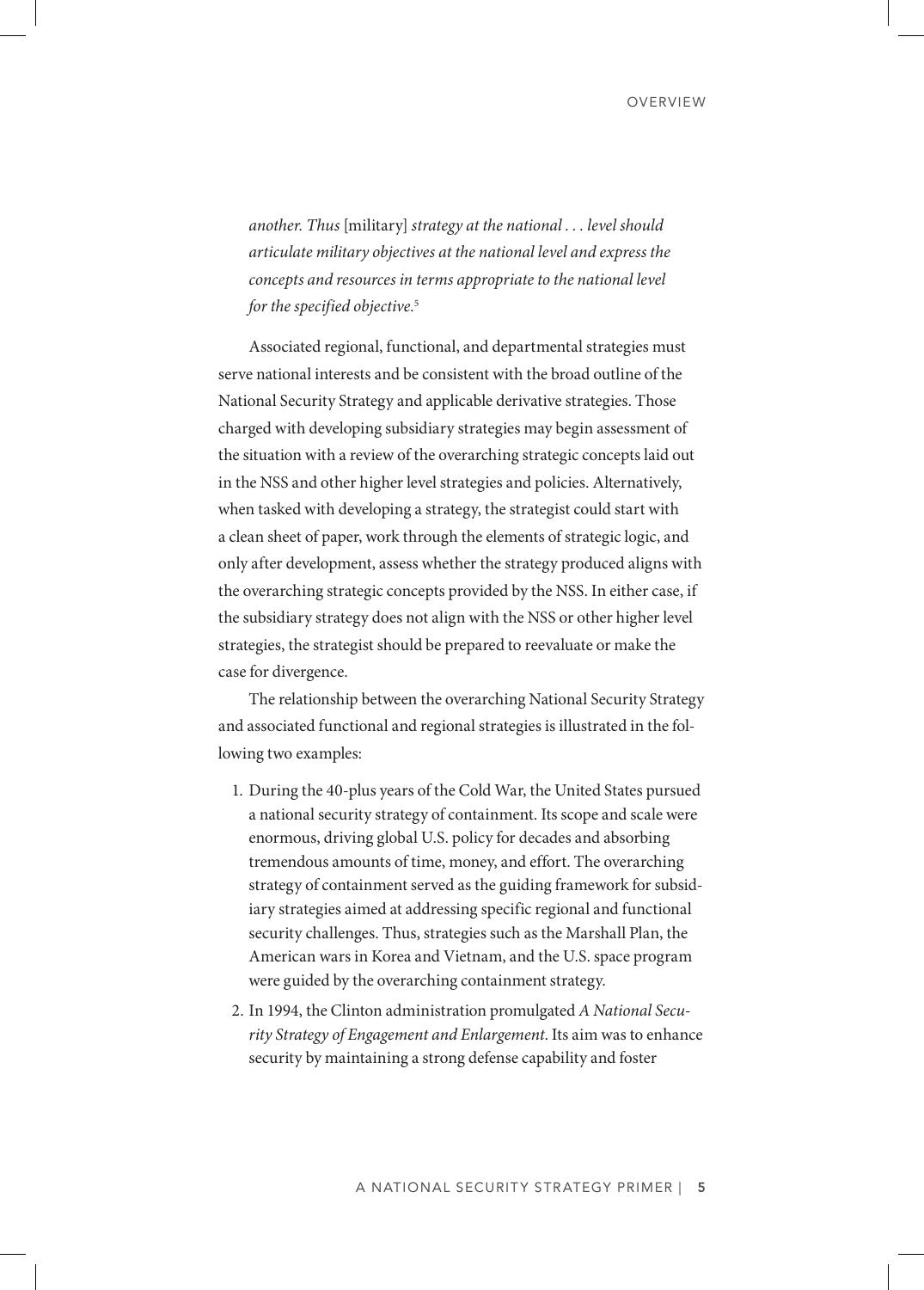cooperative security measures; encourage open foreign markets and global economic growth; and promote democracy abroad. This overarching National Security Strategy was supplemented by regional and functional strategies throughout the two Clinton administrations. Those strategies dealt with specific security challenges such as the expansion of the North Atlantic Treaty Organization (NATO), the enactment of the North American Free Trade Agreement, and intervention in the Yugoslav Wars of 1991–2001.

## The Role of the National Security Council and the NSC Staff

The National Security Council is the President's principal forum for considering and coordinating national security and foreign policy matters with his or her senior national security advisers and Cabinet officials. The NSC staff, headed by the National Security Adviser, serves as the President's national security and foreign policy staff within the White House. Typically, the NSC is responsible for developing the National Security Strategy. Specific regional and functional strategies, however, often originate in executive departments, agencies, or Services. At some point, proposed national strategies will make their way into the NSC's interagency review and coordination process and will go before the NSC itself for final review and approval. Their genesis, however, and their early drafts will likely be the work of a single strategist or small team working within a component of one of the executive departments, agencies, or Services. That reality reinforces the need for a cadre of professionals across the national security establishment capable of developing national security strategies. NWC student papers are partly assessed by whether they are of sufficient quality for review by the NSC Staff without revision.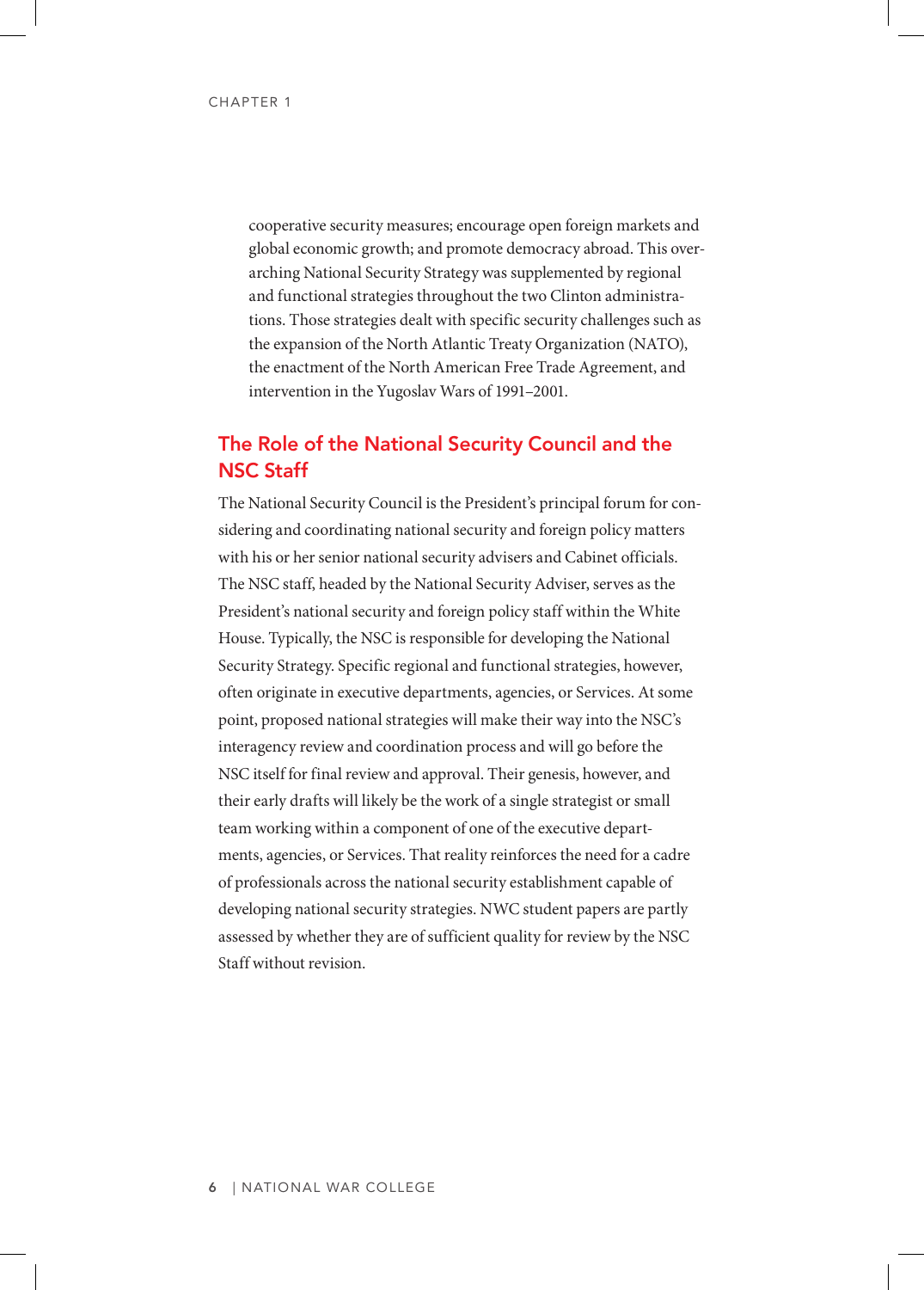# CHAPTER 2 | **ANALYZING THE** STRATEGIC SITUATION

### General

Every security challenge occurs within a broader strategic context. Analyzing that extant situation is frequently the first step in applying strategic logic. For the National Security Strategy, the strategic situation encompasses the most important conditions and dynamics that bear on current and future U.S. security across the globe. For associated departmental, regional, or functional strategies, the strategist must assess how widely to cast the analytical net. As with the NSS, the goal is to capture the most important conditions and dynamics that bear on the challenge being addressed. Critically, the strategist must be discerning with the available information. Too much peripheral information can obscure rather than clarify the strategic situation. As important, the strategist must evaluate the information's ramifications for potential strategic approaches. As ever, the strategist must answer both the "*What* is happening?" and the "*So what?* Why does what is happening matter?" questions.

## Assumptions Are Pivotal

Assumptions, which are suppositions taken as true in the absence of proof, are essential in the analysis of the situation. However, they should be identified clearly and assessed throughout the strategy development process. Despite today's information-rich environment, there are significant limits on what anyone can know about any strategic situation. Consequently, strategists must address uncertainties with assumptions. Strategies are necessarily built on assumptions about opponent capabilities and intent, the dynamics of the international situation, and the most important aspects of one's domestic situation. Assumptions also help define one's own interests, as well as what threatens them, and how. Assumptions about an opponent's interests and intentions are equally important, as are assumptions about the cause and effect of potential actions, the role of time, the likely outcomes, and the costs and risks of those actions. In short, assumptions enable and shape the development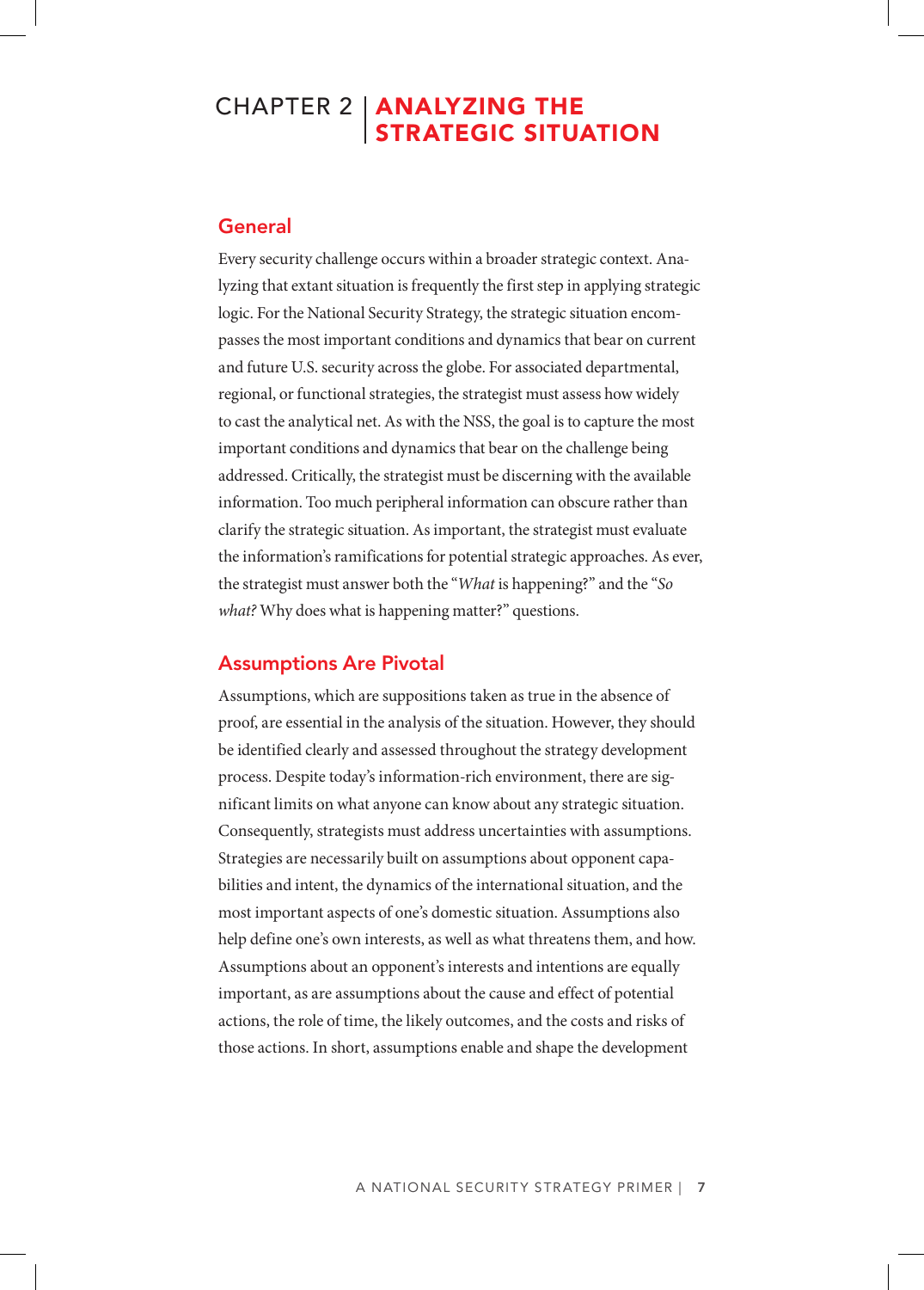of any successful national security strategy. Made purposefully, deliberatively, and with appropriate caution, they can promote strategic success. Made unwittingly or with inadequate reflection, they can undermine the entire strategic process. Perhaps the most dangerous assumptions are the ones made unwittingly when a strategist fails to question what is *known*  to be true. Many assumptions surface throughout the development of a strategy. The strategist should identify explicitly and separately those assumptions most essential to a strategy's success, along with their implications. An explicit characterization of the strategist's level of confidence in each of those key assumptions is equally prudent. In both the context development and strategic assessment elements, assumptions make valuable targets for in-depth intelligence analysis.

#### Problem Statement

To provide definitive focus for the development of a strategy, a clear, concise, and precise problem statement is essential. At its most basic, the problem statement is the strategist's answer to the question "What is going on here?"6 In other words, what situation/condition is threatening, or presenting an opportunity for, which interests. (" situation threatens or presents an opportunity for "\_\_\_\_\_\_\_\_\_" interests because "\_\_\_\_\_\_\_\_\_"). While the problem statement should be as factbased as possible, because it is based at least partially on assumption, it is fundamentally the strategist's contextual hypothesis. Even relatively minor differences in this hypothesis can drive substantial differences in the resultant strategy. For example, consider the divergent strategies that would result from two related problem statements. First, "Aggressive Chinese actions in the South China Sea destabilize the region and undermine the U.S.-led liberal international order. China is taking these actions because it feels threatened by encroaching regional states and forward U.S. military deployments and is acting to protect its interests by ensuring continued access to resources and global commerce."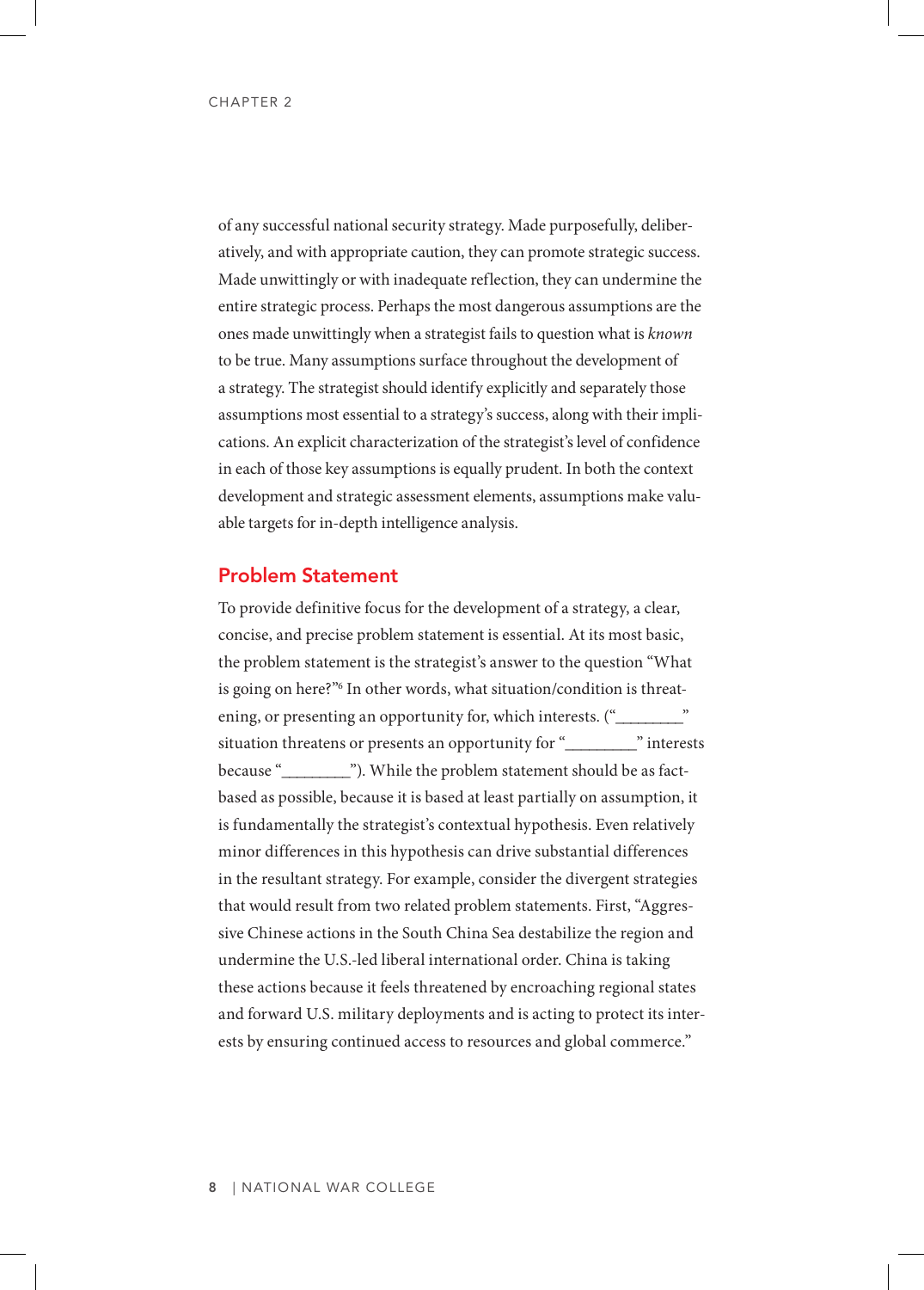Second, "Aggressive Chinese actions in the South China Sea destabilize the region and undermine the U.S.-led liberal international order. China is taking these actions because it is a rising revisionist great power that recognizes its current political system is incompatible with the existing liberal order and is intent on changing that order regionally and perhaps globally."

To begin building a problem statement, the strategist should identify the salient characteristics of the strategic situation. What is it all about? What are the current conditions that make the strategic situation appear unsatisfactory or promising and call for concerted action? Which national interests are threatened, how significant are the interests at stake, and how great is the threat to those interests? Note that the strategist may begin analyzing the strategic situation with some preexisting ideas about the character of the problem. However, the strategist must critically assess the situation and be ready to revisit, refine, or completely reconstruct his or her perception of the problem if his or her initial perceptions do not match the extant situation.

#### International and Domestic Contexts

Though the strategic logic process is nonlinear and can begin on any element, it frequently starts with a strategic assessment of the international and domestic contexts.

- *International context* generally encompasses all the actions, events, situations, and conditions outside the borders of the strategist's state. It also may encompass the actions of foreign actors inside one's state. Elements in the international context powerfully shape both the situation at hand and the possible approaches to dealing with it. The strategist must identify the most important regional and global conditions and dynamics that bear on the nature of the situation at hand and the range of potential strategic responses.
- *Domestic context* generally encompasses all the actions, events, situations, and conditions inside the borders of a strategist's state. It also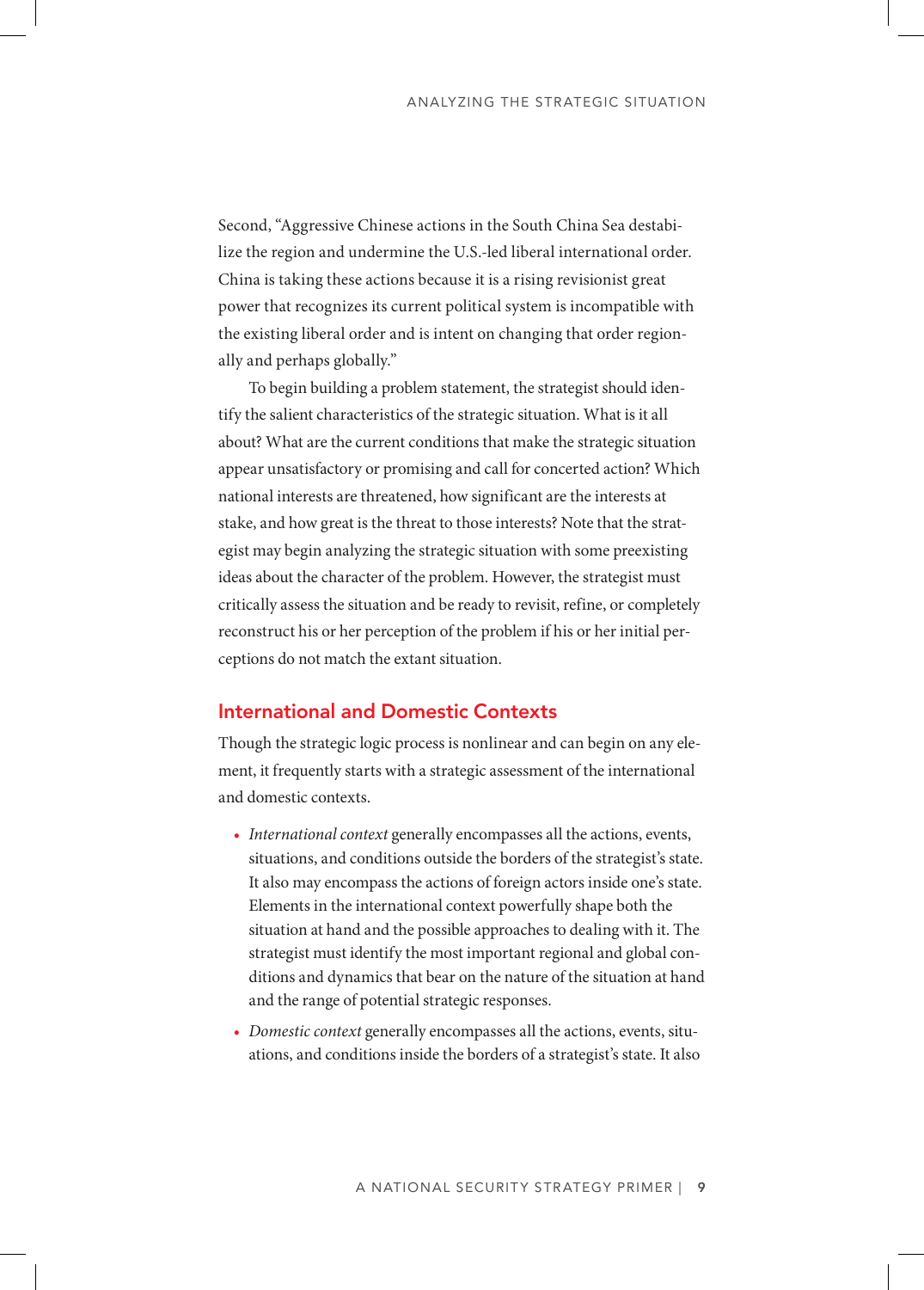may encompass the activities of its citizens in cyberspace or around the globe. A state's own domestic context can enhance or inhibit the ability to develop a strategy for a particular challenge. Thus, the strategist must identify domestic political, economic, bureaucratic, social/cultural, and technological factors that are likely to help or hinder both the strategy-making effort and its viability once executed. Particularly important is the strategist's judgment of how robust a strategic effort the Nation's economy can support, and at what point the national will might falter in the face of a costly and protracted strategic effort.

• *Constraints* are tangible and intangible factors that limit strategic freedom of action; they restrict the choices a strategist has available to achieve an objective. For example, insufficient means, such as weak elements of power or limited institutions and actors, may reduce viable options. Another example is the element of time, which often poses a significant constraint on action, as can partner, ally, and competitor interests. Policy, legal, and normative boundaries (values), whether imposed from within the state or externally, can also present constraints. Appropriate policy and legal authorities needed to implement a strategy may also pose significant constraints; strategists should carefully assess any authorities that might be relevant to the situation. This complex analysis usually requires consultation with legal professionals. Explicitly stating the most important constraints on freedom of action helps ensure that the strategist takes each into account when designing the strategic approach.

#### Interests, Threats, and Opportunities

National interests are best understood as fundamental and enduring needs or wants, the pursuit of which promote a state's well-being and thus guide its actions. National interests can be categorized broadly as security, prosperity, and principles (or values). Importantly, interests should not be viewed as finite achievable ends, but instead as enduring, unattainable guideposts. For example, a state may determine its security is not immediately at risk and thus place emphasis on the pursuit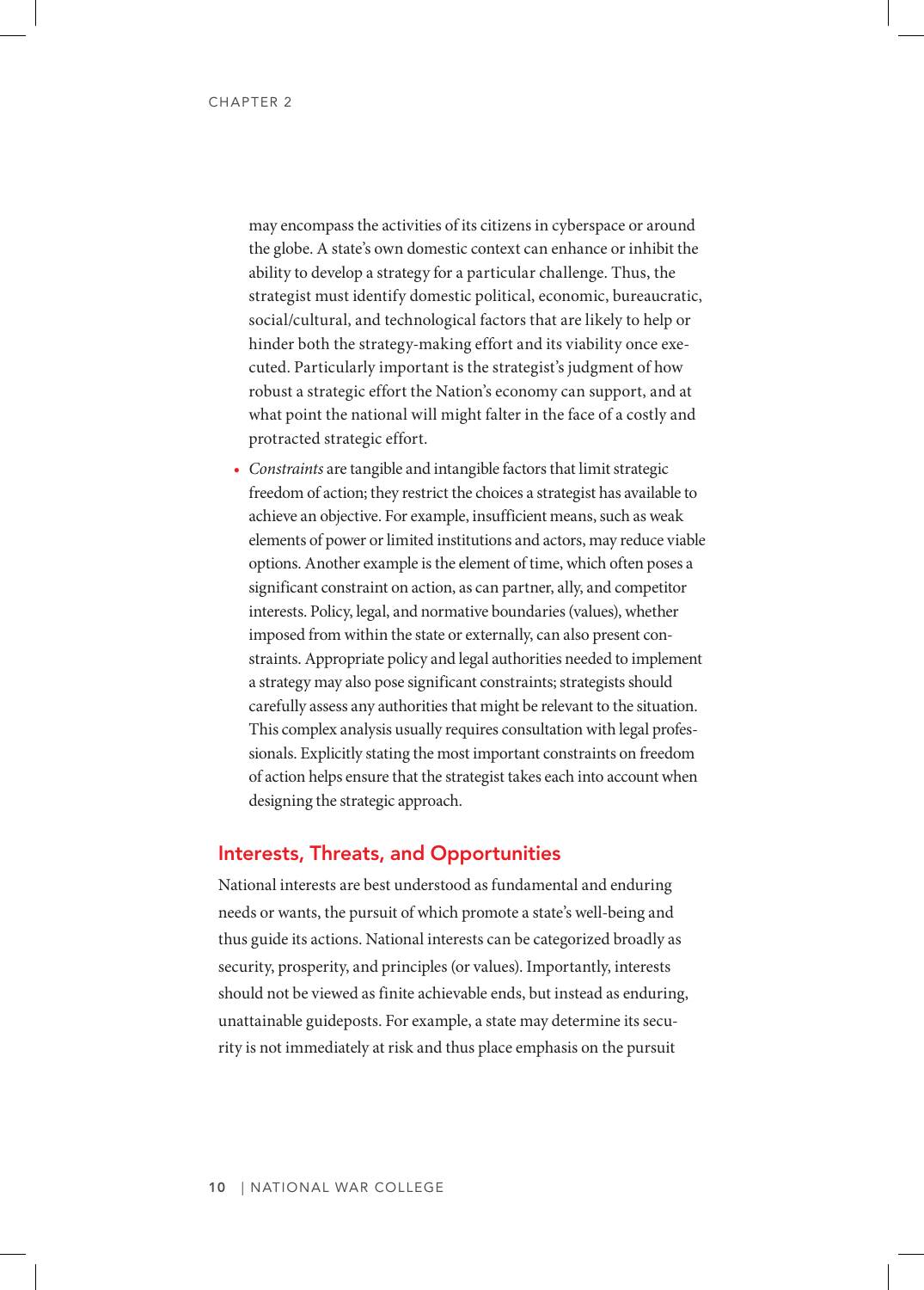of other interests. Such was the situation in the United States following the collapse of the Soviet Union. The end of the Cold War did not mean security ceased to be an American interest or that it had been "achieved." Rather, based on the new conditions, pursuit of additional security was outweighed by other interests. After 9/11, security once again came to the forefront. When the international and domestic context changed, security again took primacy.

#### Interests

Having defined the nation's interests in a particular situation, the strategist must assess the importance of those interests. That evaluation helps determine the level of energy, effort, and resources to expend as well as the level of acceptable risk to incur in preserving, protecting, or advancing the interests at stake. There is no generally accepted valuation scale for interests, but the following three-level scale works well. *Vital* interests are ones that a state would bear nearly any cost and incur nearly any risk to protect, including undertaking or significantly risking war. While an existential threat to the survival of the state is certainly a vital interest, vital interests may include situations when the existence of the state is not threatened. That said, given the significant implications connoted by "vital interests," the strategist should be very careful in using the term vital or in accepting others' use of the term to describe interests. An *important* or *major* interest is one that would see the state weakened if it did not act. However, unlike a vital interest, which suggests the bearing of nearly any burden, the negative consequences of failing to protect or further "major" interests must be very carefully balanced against the costs/ risks incurred. Finally, a *peripheral* interest is one that is desirable but will likely only be pursued if the associated costs and risks are extremely limited. Whatever valuation scheme a strategist uses, the definitions of the various levels are necessarily imprecise and a matter of judgment. As valuation of an interest can change over time, regularly reassessing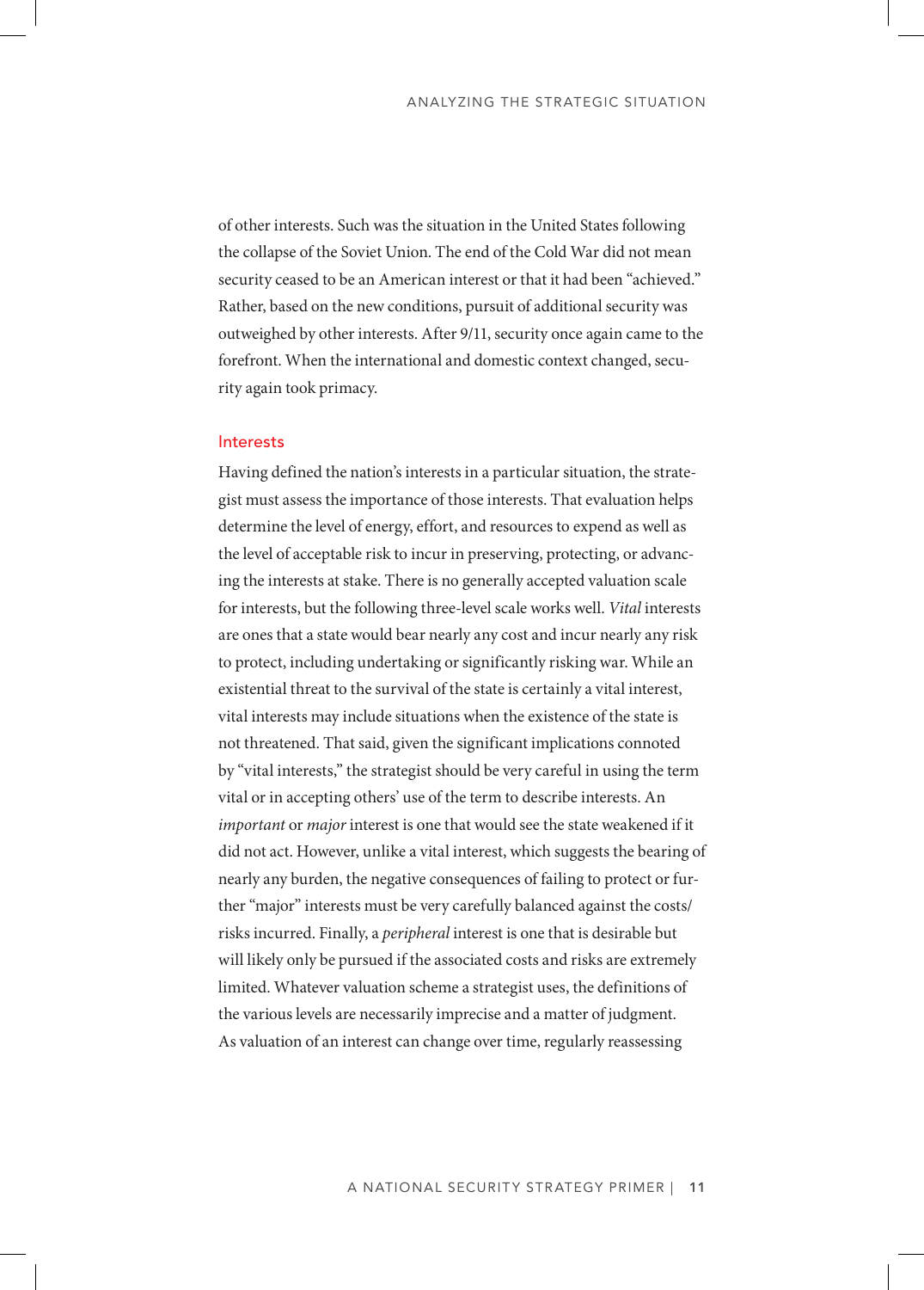the value of interests is essential. Moreover, it is difficult to value interests in the abstract. Valuing interests may only become meaningful in a specific context in which those interests are threatened or in which one has an opportunity to advance them. Finally, political leaders have in the past and will continue to differ in their judgments over the valuation of interests (or in their judgments about threats to those interests). Such differences will almost certainly manifest themselves during the change from one Presidential administration to the next and in multinational and interagency strategy-making.

#### **Threats**

Fundamentally, a situation is threatening only if it endangers some aspect of a national interest. Thus, determining whether and to what degree a situation threatens a U.S. national interest is crucial. This question should serve as a point of departure when assessing any strategic situation. As with interests, the strategist derives real advantage by prioritizing threats based on an honest assessment of which are most dangerous or most likely. Prioritization helps keep the strategy focused on what is most important. The strategist should develop a scheme for assessing the seriousness of threats. Used in combination with the strategist's assessments of the value of the interest, this can provide important additional insight in determining the most appropriate strategic approach for dealing with the challenge. A significant threat to a vital national interest will call for a different response than a negligible threat to a peripheral national interest. The following abstract formula may be useful in assessing threats: Threat  $=$  Capability (theirs)  $\times$  Will (theirs)  $\times$  Vulnerability (ours). Conceptually, the higher the values, the greater the threat.

#### **Opportunities**

National security strategists should recognize when the strategic situation affords an opportunity to advance a national interest. Having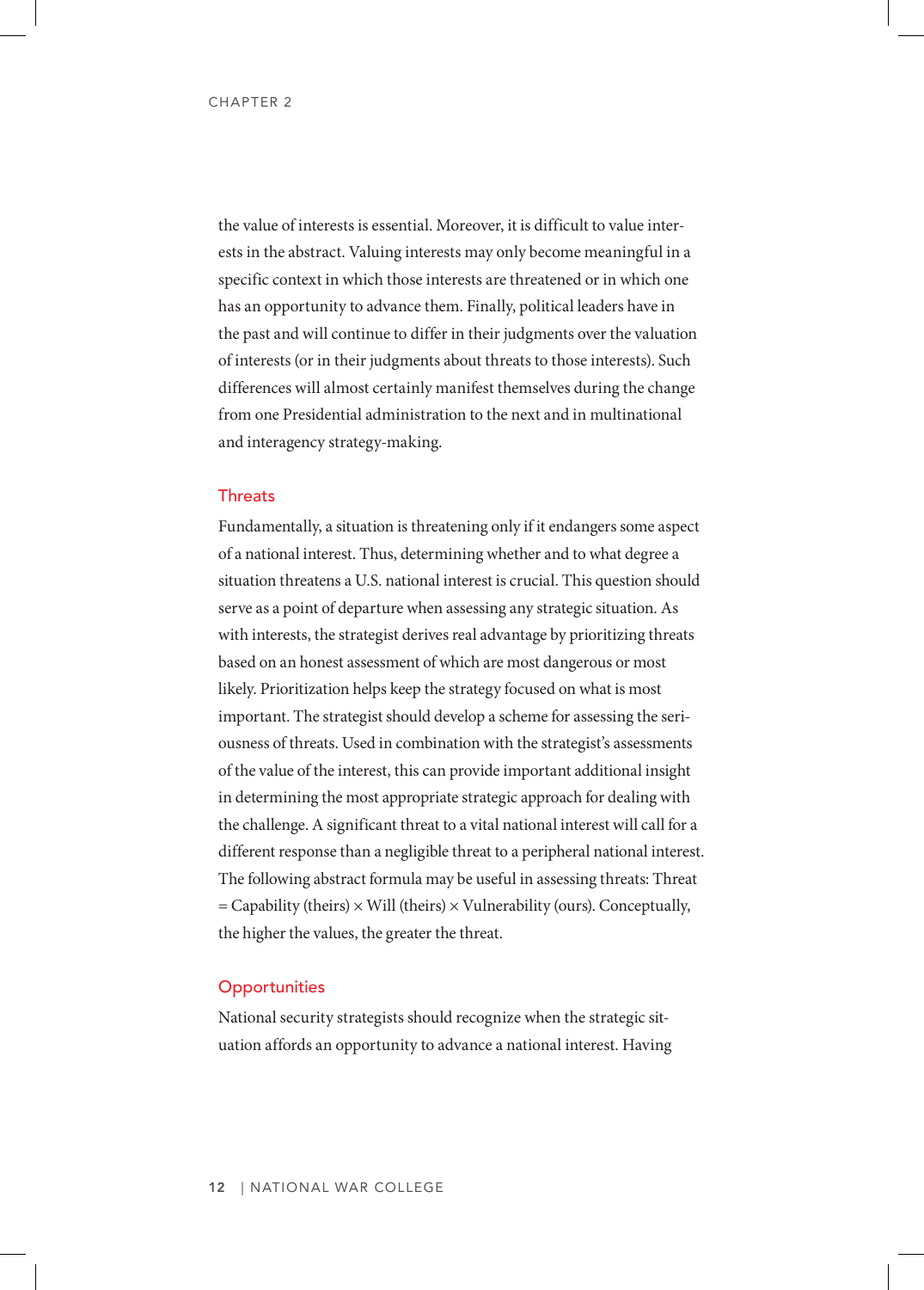defined the national interests at stake in a particular security challenge, the strategist may not see a threat to those interests. Instead, the situation may present an opportunity to advance the interests at stake. It is important, however, not to confuse opportunities with the advantages that derive from dealing successfully with a threat. Opportunities should not be thought of as the flip-side of threats, the desired state of affairs after successfully dealing with the threats, or the asymmetric advantages one enjoys for addressing the threats. Like threats, however, opportunities exist in relation to national interests, and the strategist should be no less rigorous in defining and distilling opportunities in a concise, coherent strategy. After all, national security strategies for cooperating with one's allies and trading partners are usually opportunity-based rather than threat-based strategies.

#### Personal and Cognitive Bias Awareness

Human beings naturally bring with them certain worldviews that inevitably shape their perceptions. Worldviews are neither inherently good nor bad. They develop over time and are shaped by countless factors, and may include one's education, experiences, values, and cultural mores. Worldviews are shaped by assumptions, and since they inevitably affect one's ideas and attitudes about strategic-level problems and solutions, they introduce considerable bias into the strategy development process. Another source of bias is introduced by the natural patterns of human cognition. Strategists tend to agree with people who agree with them, and to overscrutinize or dismiss those who do not. The need for social acceptance can lead to in-group bias, just as innate preference for the status quo can inordinately affect perceptions of change. Past negative experiences tend to outweigh lessons from positive ones, and people tend to believe that other people and cultures think like they do. Given the stakes at hand, national security strategists should be cognizant of such biases. While it is all but impossible to eliminate the effect of personal and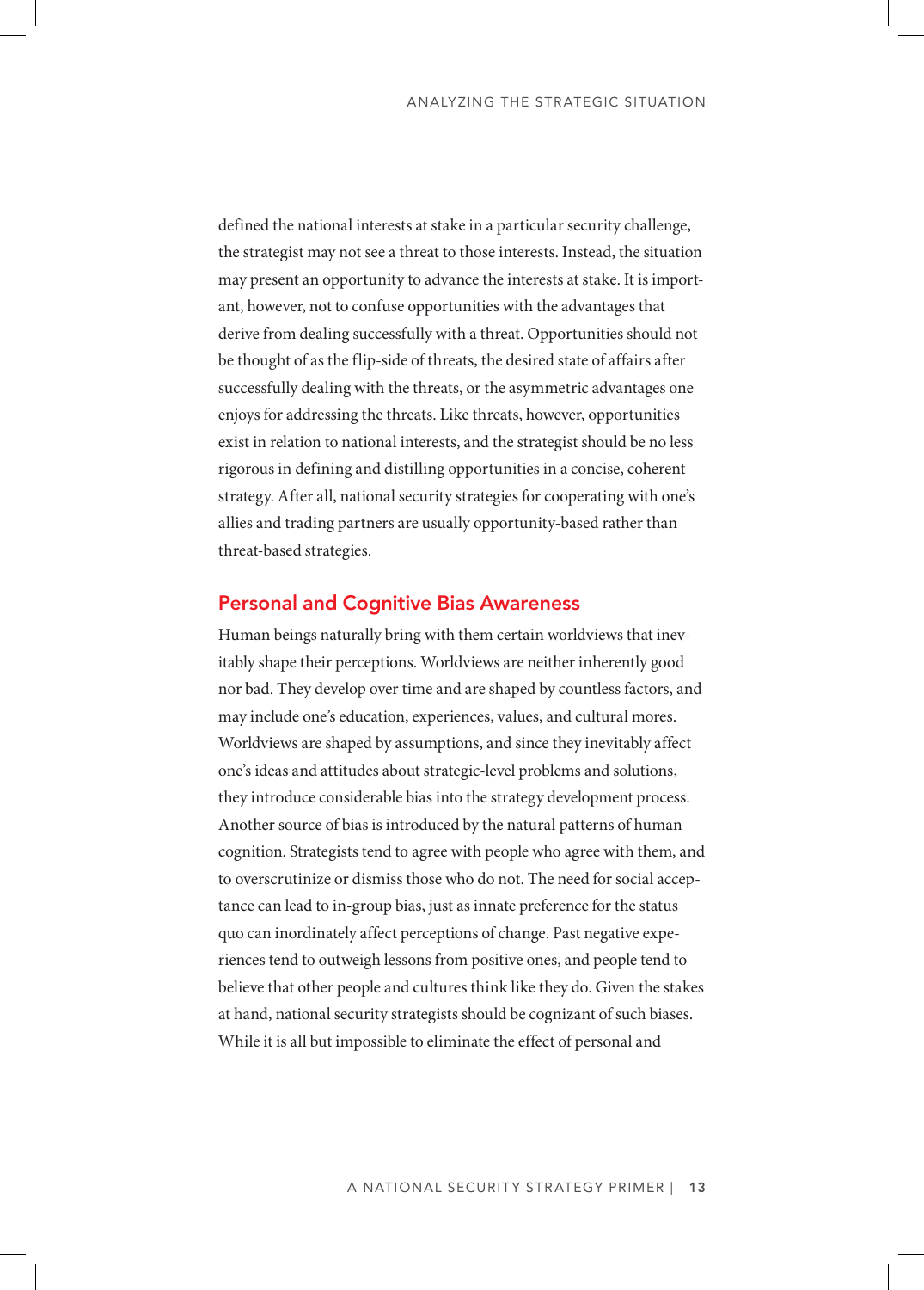cognitive biases on perceptions, there are multiple analytic methods and tools, such as red-teaming, which the strategist should employ to reduce the influence of biases on the strategy-making process.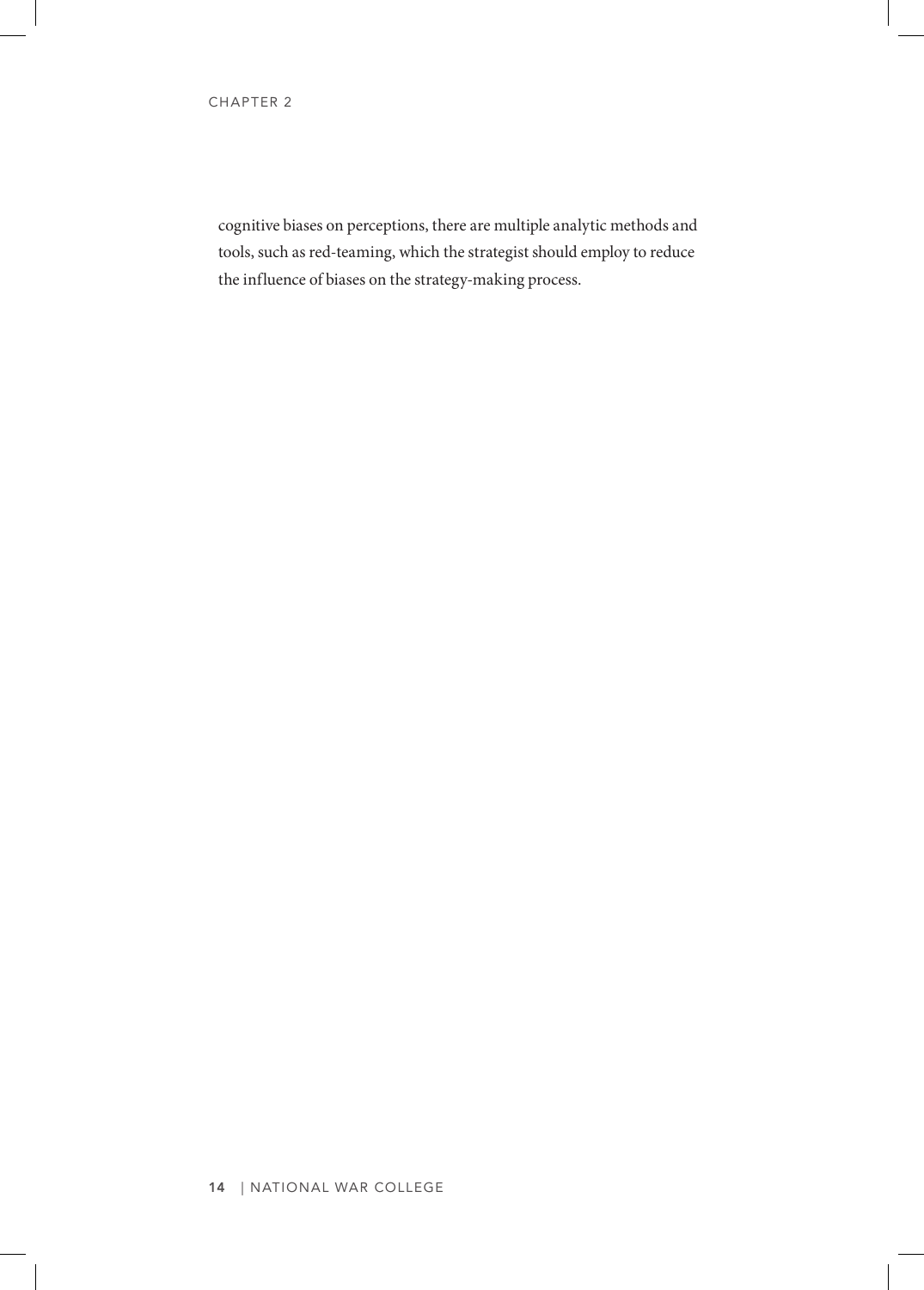# CHAPTER 3 | DEFINING THE DESIRED ENDS

#### The Role of National Interests in Defining Ends

Ends are the ultimate outcomes the strategist intends to achieve with the strategy. For example, in World War II the unconditional surrender of the Axis powers was a strategic end. Once the Axis powers had unconditionally surrendered, the strategy to achieve that end was concluded. National interests should be the primary driver of ends when addressing a security challenge. They should provide the benchmark against which to assess threats to the nation, or opportunities for advancing the nation's well-being. Yet national interests are generally too broad, amorphous, and enduring to provide a concrete, achievable end for a national security strategy. Strategies that set national interests as their ends generally lack clarity and are unachievable, thus diffusing effort and overextending commitments.

### Political Aim(s)

A security challenge constitutes an external situation that a nation finds either troubling (threat) or promising (opportunity). The purpose of national security strategy is to reshape the challenging circumstance (the existing condition) into a state of affairs (the desired new condition) that is either less troubling or more promising. That desired new condition is the political aim of a national security strategy, and it provides a well-defined and achievable focus for developing the strategy.<sup>7</sup>

Identifying the national interest(s) at stake in a particular strategic challenge clarifies why dealing with that challenge is important. A political aim should be clear, coherent, and achievable because, at its most fundamental, a strategy is the bridge between the existing condition and the political aim (the desired condition). The political aim defines the new condition the strategist believes will preserve, protect, and/or advance the national interest(s) at stake, as compared to the existing condition.

In establishing the political aim, the strategist must consider costs, risks, and constraints that could make that aim less viable. Additionally,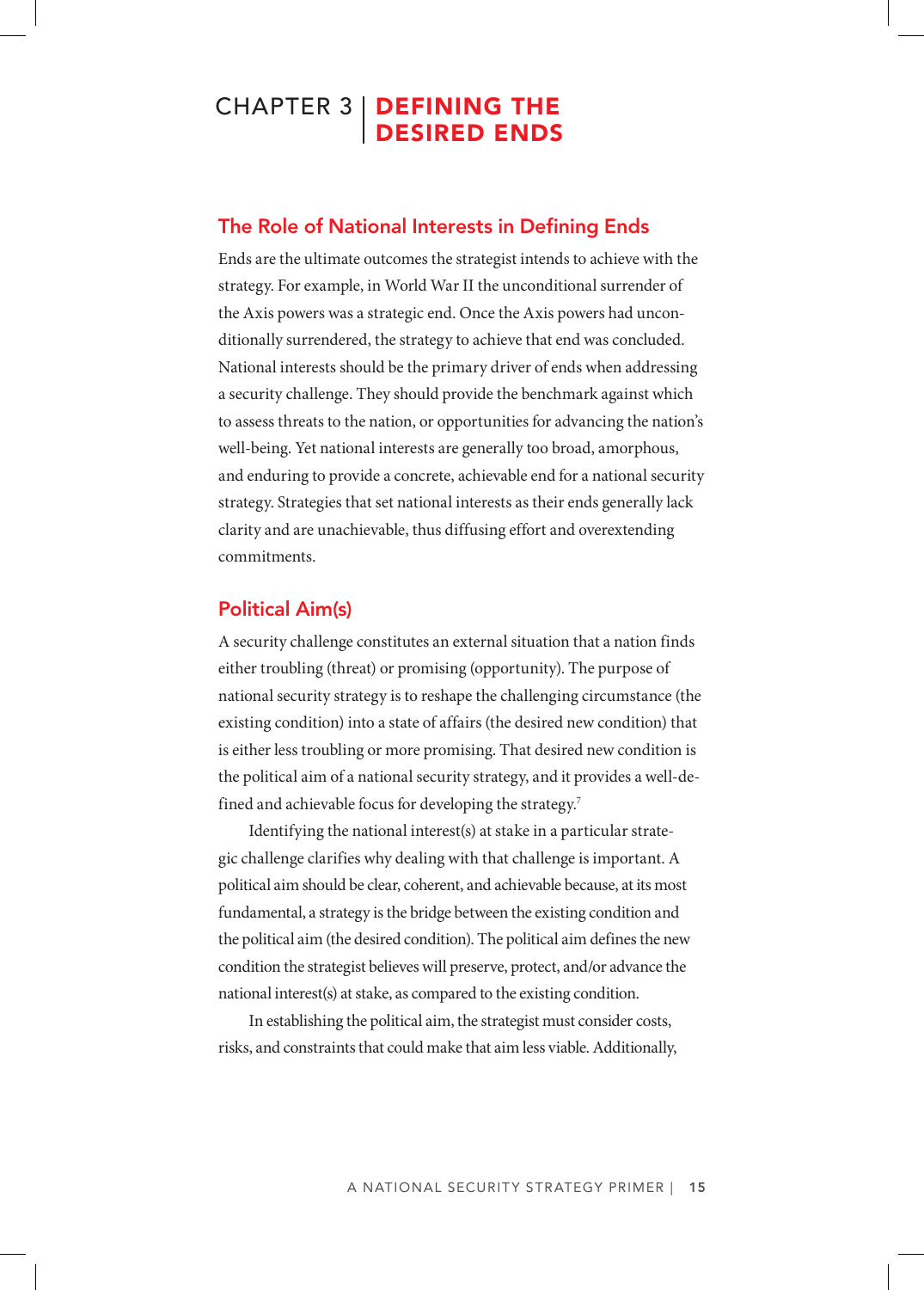in crafting a statement of the political aim for a strategy, a strategist must remain mindful of outcomes or conditions that *must* be avoided. If such outcomes or conditions do exist, they should be clearly and explicitly articulated in the strategy. The strategist must also ensure that the political aim (the desired outcome/condition) attenuates, if not fully eliminates, the threat to interests. Where an opportunity to advance interests presents itself, the strategist must ensure that the political aim exploits the opportunity.

At times, domestic political or policy considerations may prompt an administration to define a political aim without the benefit of a rigorous, detailed analysis of the strategic situation. In such instances, the strategist may be provided the political aim and must craft the most viable strategy possible. Nonetheless, the strategist must conduct a rigorous, detailed analysis of the strategic situation. If that analysis leads the strategist to believe the political aim is not feasible, the strategist should be willing and able to make that case to the national leadership.

#### Specific Objectives

Having identified the condition the strategy aims to achieve (the political aim), the strategist now must specify what has to be accomplished to reach that goal. To do this, the strategist develops specific objectives—also referred to as subordinate objectives—that, when completed in combination, will achieve the desired political aim. Each specific objective frequently becomes the focal point of a line of effort or means-ways package.

For example, in 1947 President Truman concluded the Soviet Union was an enemy, inexorably focused on ideological and physical expansion at the expense of the United States. As his administration built the strategy of containment to counter this threat, certain specific objectives became clear. If the United States was to successfully contain the Soviet Union (the political aim), Europe needed to be revitalized and aligned with the United States. This specific objective led to the Marshall Plan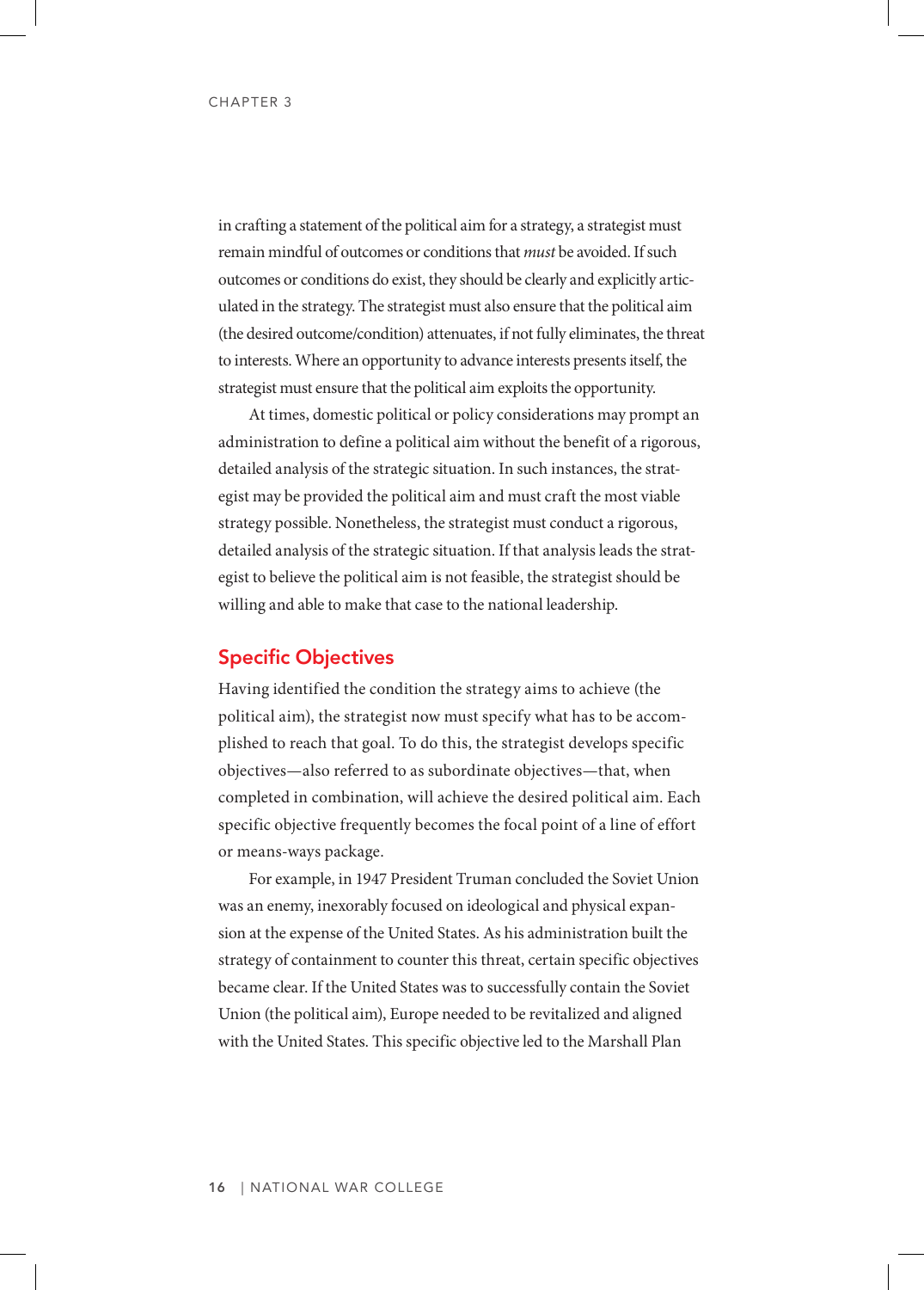and the creation of NATO. Additionally, the United States needed to protect access to energy and prevent a substantial Soviet breakout from the Black Sea. To support these specific objectives, the United States committed military and financial assistance to combat communist insurgencies in Greece and Turkey and instigated a Soviet withdrawal from Iran.

Coherence in a strategy results from a tight linkage among the national interests at stake, the political aim pursued to secure those interests, and the specific objectives that address threats or opportunities to achieve the political aim, thereby protecting or furthering national interests.

The most important characteristics of a sound objective are precision and brevity. An objective must clearly describe what needs to be accomplished, and to do so without wasted verbiage. Ambiguous objectives fail to provide focus for the strategy, and verbose objectives open the door to misperceptions and diversions. There is no standard for how many objectives a strategist should formulate for a particular security challenge. The character of both the challenge and the political aim will shape that. Generally, fewer and broader—while still precise—objectives will help keep the strategy focused on the desired political aim while addressing the most important threats and/or opportunities.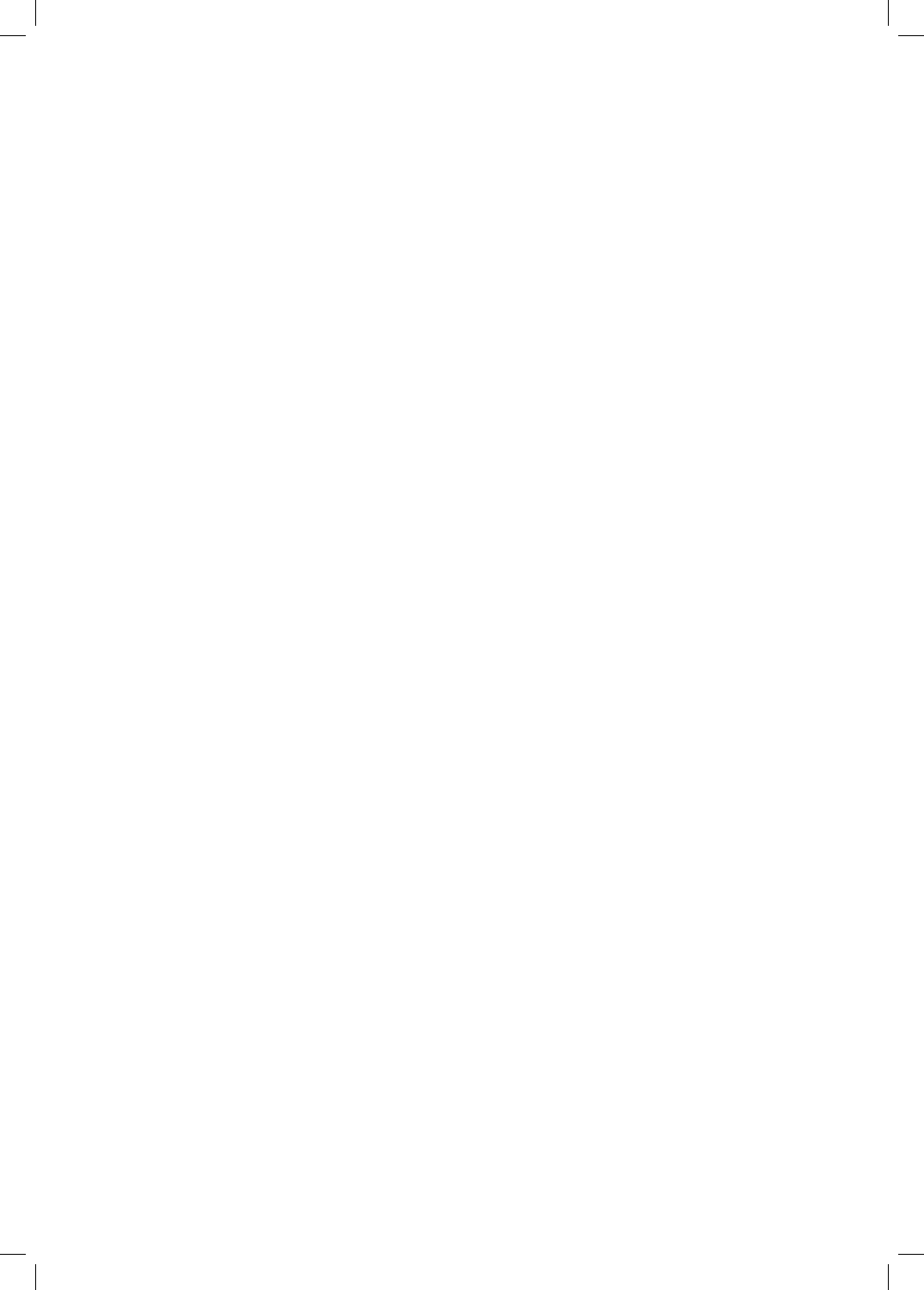# CHAPTER 4 | **IDENTIFYING AND/OR** DEVELOPING THE MEANS

## The Means of National Security Strategy

The third element in strategic logic is identification of the means needed to achieve specific objectives that will produce the desired political aim. In short, means are the capabilities and resources one can bring to bear in the effort to produce a desired political aim. Sometimes adequate means are available, and sometimes they must be developed. There are three components to the means in national security strategy: elements of power, institutions/actors, and the instruments of power.

## Elements of Power

The elements of power provide the foundation for building and sustaining the power of a state. There is no universally agreed-upon list of the elements, and much scholarship exists on what, in fact, constitutes national power. 8 However, any list of the elements of power would likely include those shown in figure 2. Most important is not the exact composition of the list but the recognition that the means of national security strategy rest on foundational building blocks of power. The ability of a state or nonstate actor to protect, sustain, and build, as well as effectively convert these building blocks—the elements of power—into specific capabilities that can be used to pursue political aims is crucial to its strategic success.

Although listing elements makes them appear distinct, they are overlapping and interdependent and must be considered in relation to one another. They defy simple definition, and their importance is

FIGURE 2.

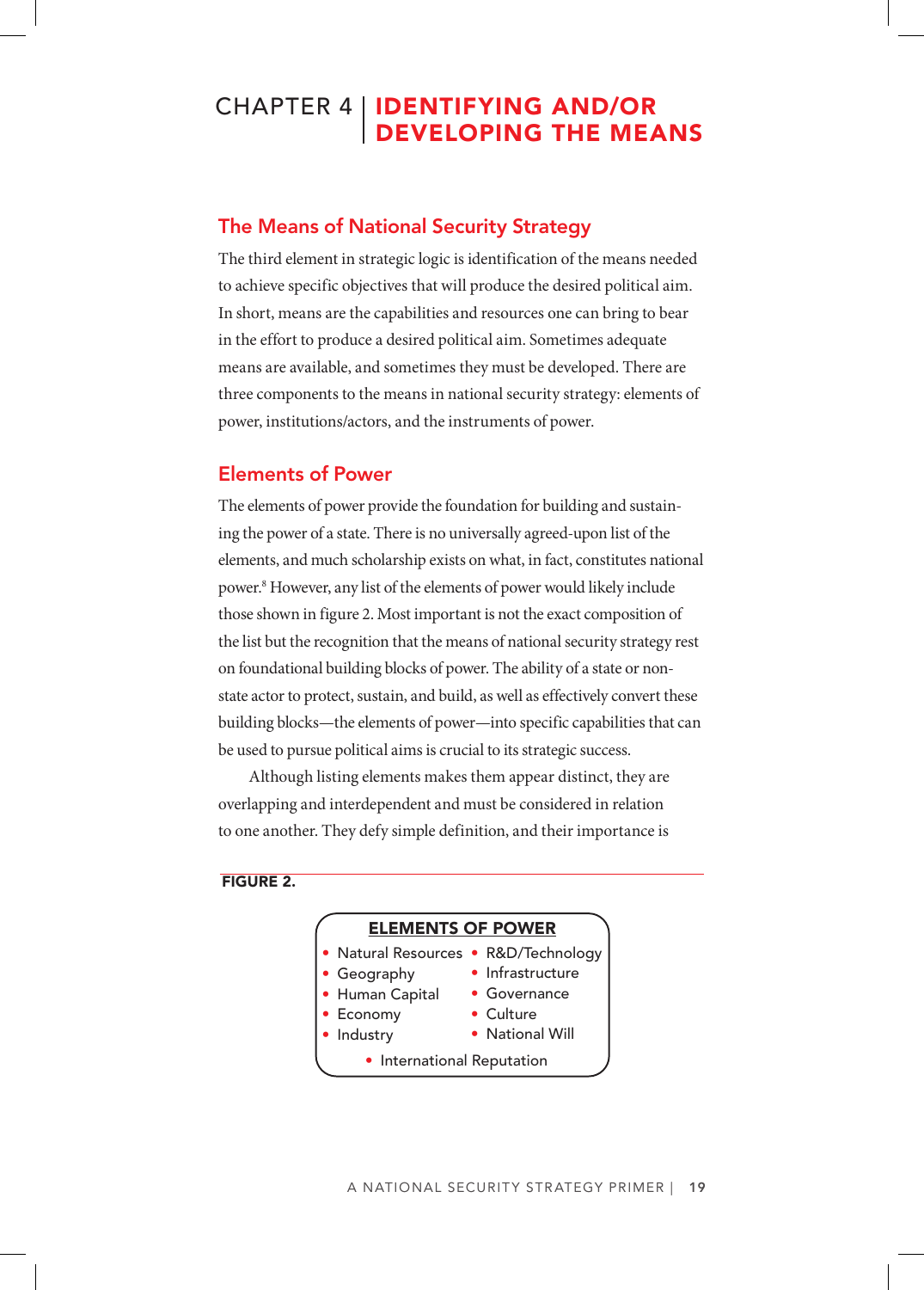always relative to a given strategic situation. In general, a state's natural resources, geography, economy, infrastructure, and industrial base are traditionally recognized as *foundational* elements of power—those that are critical for supporting strategic actions. Human capital encompasses demographics, which can include population size, birth rates, immigration trends, and levels of education. Governance refers to matters such as political structure, effectiveness, and abidance with the rule of law. National will is a broad and somewhat amorphous concept; it refers to the population's mood, its view of what the nation's aims and objectives ought to be, and what sacrifices it is willing to make to achieve them. A nation's level of research, development, and technology encompasses a state's capability to innovate. Like national will, culture is a particularly broad concept that is difficult to measure but can play an important role in the state's ability to preserve, build, and project power. Culture may also shape a nation's international reputation, which reflects the perceptions of foreign institutions, actors, and individuals. 9

#### Institutions and Actors

Institutions and actors wield the instruments of power on behalf of the state. National security strategists often look to selected governmental institutions and actors, such as the Departments of State or Defense, to achieve objectives and produce outcomes tied to a strategy's political aim. Depending on the situation, however, other institutions and actors may be appropriate. Figure 3 illustrates a range of public, private, domestic, international, and other organizations and actors that may be leveraged to contribute to a strategy's success through formal, semi-formal, or informal wielding of the instruments of power.

*International governmental organizations* (IGOs) and *international financial institutions* (IFIs) are entities such as the United Nations and the International Monetary Fund, respectively. *Quasi-governmental* organizations are partially state-run but operate with broader independence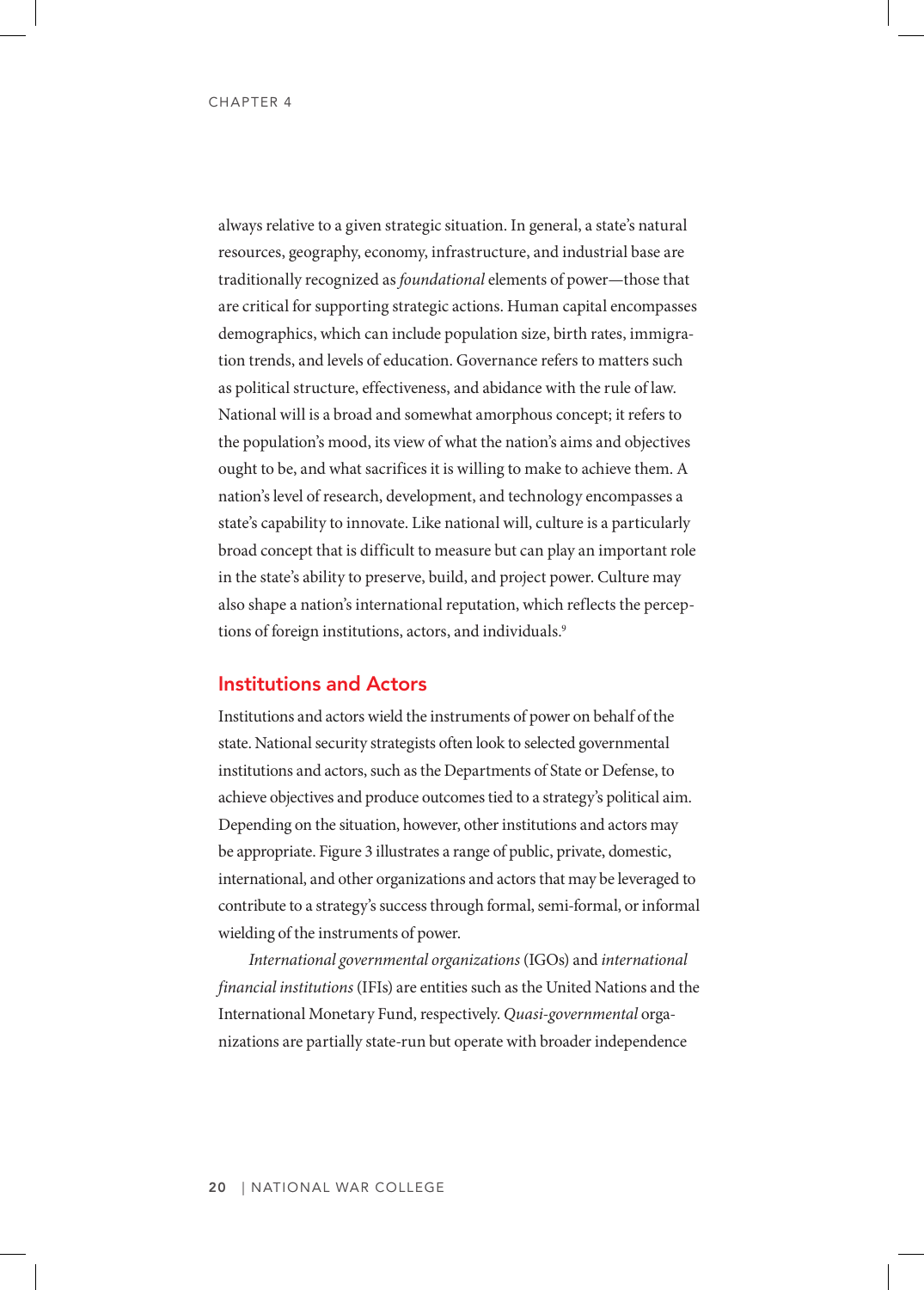

than departments or ministries; one example is the United States Institute of Peace. *Partners* refers to foreign governments, their agencies, and personnel. *Proxies* refers to nongovernmental foreign partners who, through their actions, directly or indirectly implement a nation's strategy; the Mujahideen and the Contras are two historic examples for the United States; Hizballah is a current example for Iran.

Used here, the term *media* refers to the full spectrum of reporters, bloggers, journalists,

and virtually any other person or agency that broadcasts, prints, or uploads any form of news; it also includes the entertainment industry, again, broadly construed. *Business* is another wide-ranging term that represents all forms of private or state-owned/controlled commercial enterprises including activities such as sovereign wealth funds. Used here, *civil society* includes charities, unions, private organizations, political parties, religious groups, noncommercial firms, and civic groups. Civil-society groups may be similar to *nongovernmental organizations* (NGOs), which include not-for-profit, voluntary citizens' groups organized at a local, national, or international level. *Empowered individuals* are persons with individual power independent of any institutional affiliations; examples could include celebrities, ex-Presidents, philanthropists, or other persons of notoriety.

It is important to recognize that none of these institutions or actors hold a monopoly on a particular instrument of power. While it is helpful to recognize institutional expertise, capabilities, resources, and missions, it can be counterproductive for strategists to bind any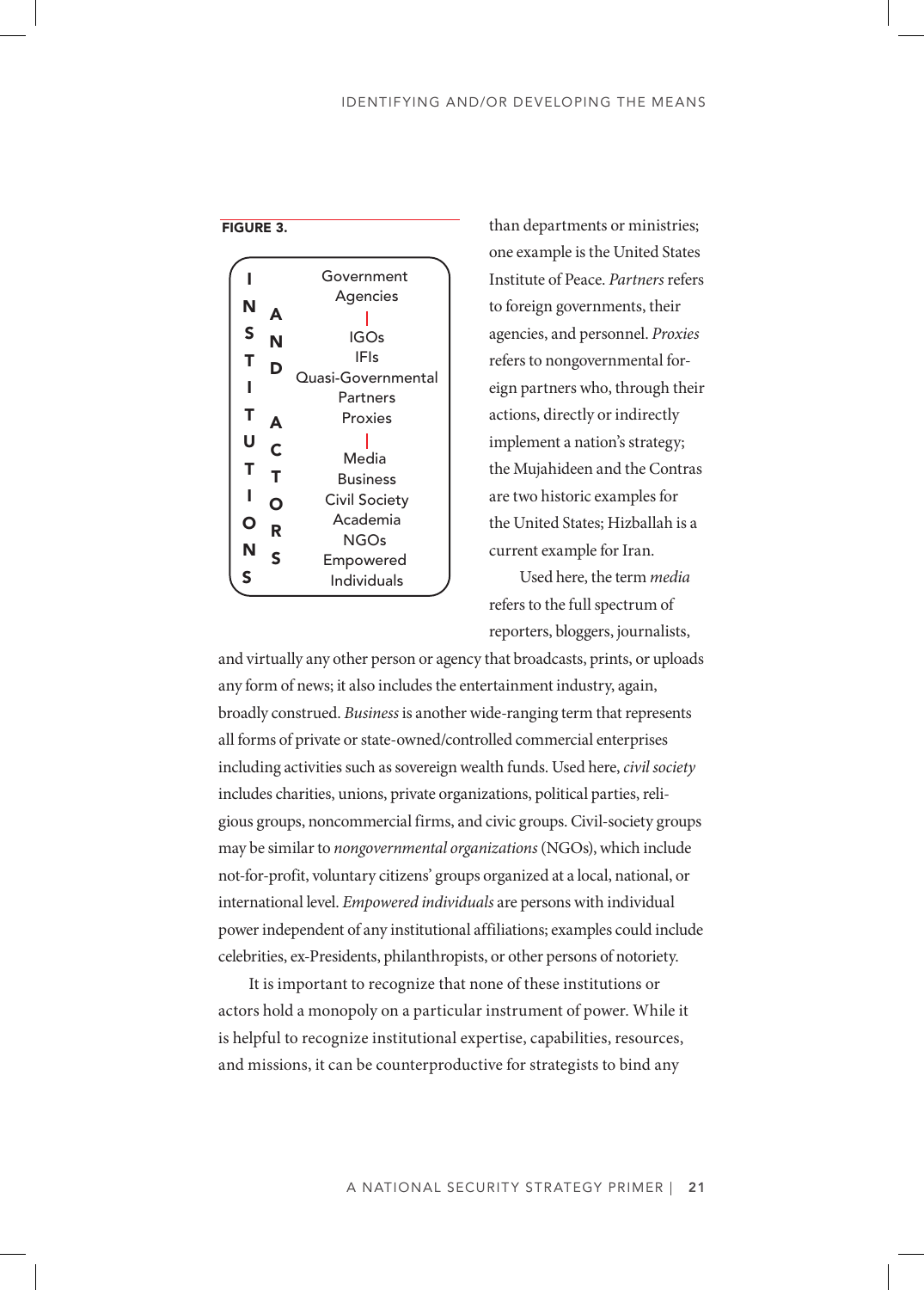institution or actor too tightly to a specific instrument. For example, DOD is the institution most closely tied to the U.S. military instrument of power, and its capabilities and missions are usually associated with the application of the military instrument. However, DOD also can and does wield the diplomatic instrument, the informational instrument, and at times the economic instrument. Similarly, the State Department is most closely associated with the diplomatic instrument; however, it also frequently wields the economic and information instrument. The strategist who considers DOD synonymous with the military instrument or the State Department synonymous with the diplomatic instrument loses a wide range of capabilities potentially crucial to achieving the desired ends.

#### The Instruments of Power

Actors and institutions pursue objectives by wielding four primary instruments—diplomatic, informational, military, and economic (DIME)—to

project power. Each instrument comprises a set of fundamental capabilities, which are broadly noted in the figure 4. 10 The strategist's challenge is to determine what combination of those capabilities is best suited to deal with the situation at hand. This effort requires understanding the utility of each instrument; *what are its capabilities and limitations given a particular situation, what are the best concepts and methods for how to use it,* and *what are its costs and risks*?

#### FIGURE 4.

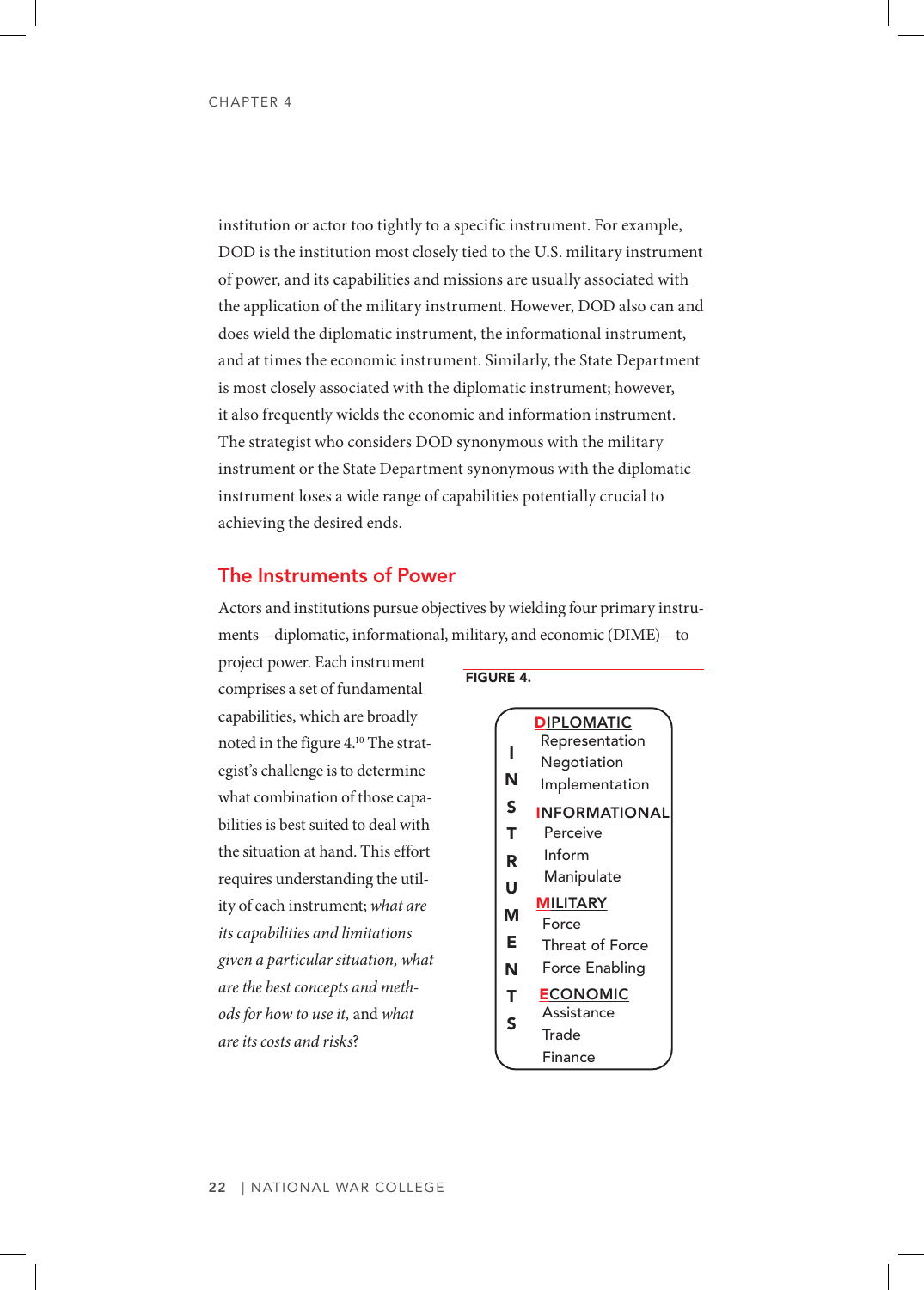#### **Diplomatic**

Diplomacy is sometimes described as "the outward expression of foreign policy"—the effort to provide real-time coordination of all the other instruments. This definition is appealing to practitioners because it captures the lead roles of both senior diplomats in formulating foreign policy and Embassies in executing it overseas. Yet this perspective conflates diplomacy with both policy and statecraft. This conflation makes it difficult to understand diplomacy as an independent *instrument* of statecraft. A significantly more limited and practical definition, as used in the DIME construct, looks at diplomacy as official engagement—how a state formally interacts with state or nonstate actors. This interaction takes many forms, running the gamut from the hard or coercive diplomacy of officially conveying threats, notification and management of sanctions, and declaring war, to identifying shared interests, building alliances, and negotiating or sustaining agreements. It is important to emphasize that diplomacy usually is a *process* and not a single act; it is a two-way street in which details about the foreign actor's interests are collected to inform understanding of context; and that the diplomatic instrument is used to achieve political, military, *and* economic ends.

Engagement with individual foreign political (and military) leaders traditionally has been a significant part of diplomacy. This is described as *bilateral (two-sided) diplomacy* and can be performed up to the Head of State level, with phone calls, meetings, and speeches used as mechanisms to collect and convey information about interests and to communicate strategic intent. In the United States, the Secretary of State and the Department of State are primary actors in the diplomatic field. (In most other countries, similar functions are performed in the Ministry of Foreign Affairs.) Overseas, U.S. Embassies are the primary platform for diplomatic engagement. The Ambassador acts as the senior State official and the President's personal representative with "full responsibility for the direction, coordination, and supervision of all U.S. executive branch employees" in that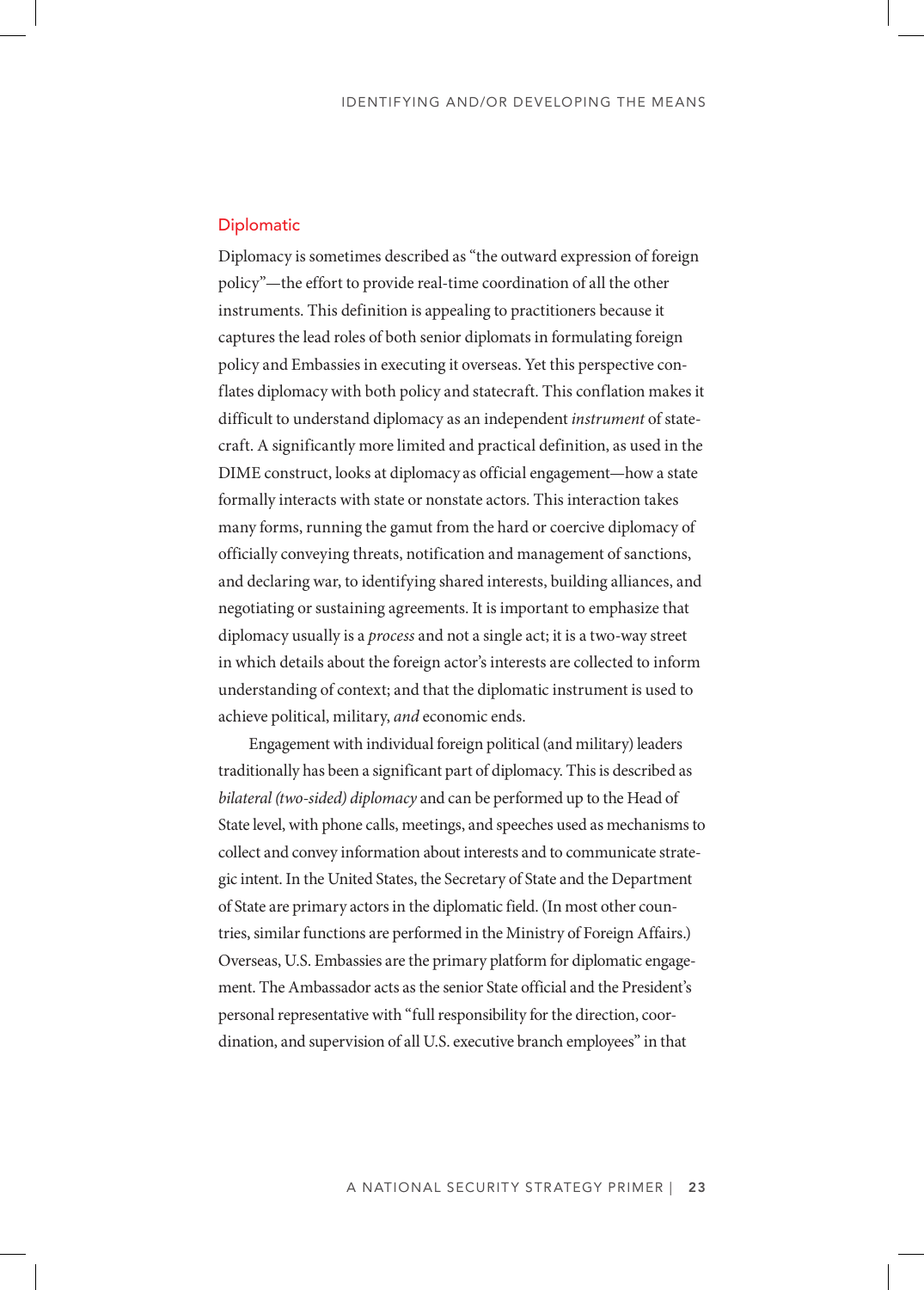country. 11 But diplomacy is not limited to two-way relations between sovereign countries and their political leaders. *Multilateral diplomacy* describes the simultaneous engagement of multiple countries and sometimes also includes international organizations. Increasingly, it also embraces affected nonstate actors. Multilateral diplomacy has grown more common, given the range of global and regional organizations to which the United States belongs, or engages.

Exercise of the diplomatic instruments is not limited to diplomats and the staff of the National Security Council. The Departments of Treasury and Commerce engage foreign officials to support political and economic objectives, such as securing commercial deals, reaching trade agreements, imposing sanctions, or coordinating decisions of the international financial institutions. DOD officials and combatant commanders meet with foreign counterparts not only to discuss military cooperation but also to defuse tensions, build relationships, and negotiate agreements. Officials from the Department of Justice and law enforcement agencies coordinate with foreign counterparts to address global criminal networks, terrorist threats, and other transnational issues. Indeed, even officials at the stateand city-level conduct diplomacy with international counterparts, for example agreeing to create a sister city partnership.

Types of diplomatic engagement can be roughly characterized in three ways: representation, negotiation, and implementation.

- *Represent (explain and advocate).* The most common diplomatic acts involve the day-to-day building of relationships and engaging with foreign counterparts to persuasively describe, defend, or forward a position and seek responses that support or, at least, do not contradict, the position. These actions seek to create agreement by helping ensure that others feel their views are heard and ensure that other foreign governments, organizations, and populations understand U.S. policy.
- *Negotiate.* "Negotiation is getting something by giving something, and it is the search for solutions where there are conflicts of interests between countries."12 As the principal diplomatic method for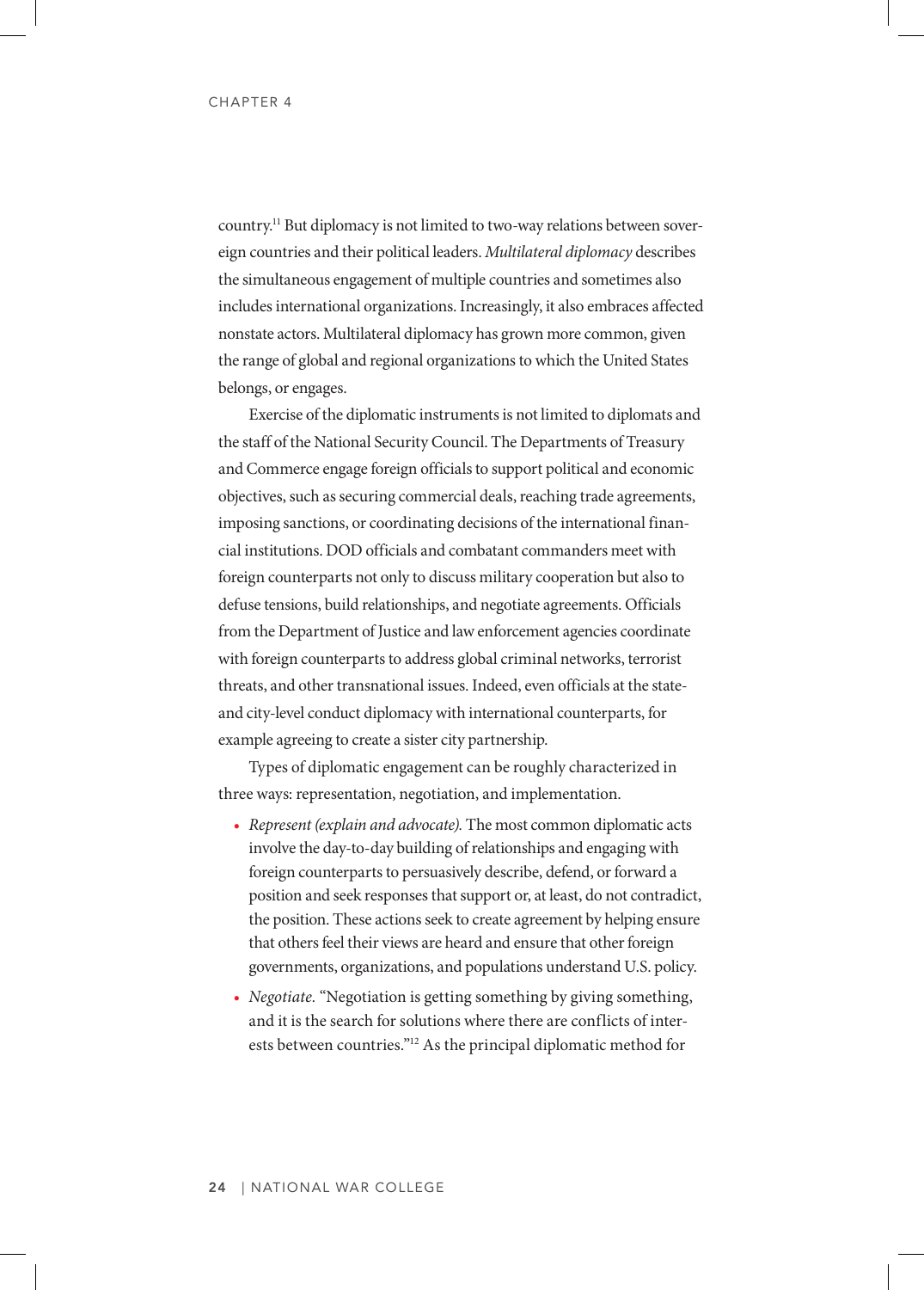producing strategic results, negotiation is the give-and-take process to reach an agreement that resolves a problem/conflict or works to the mutual advantage of the parties involved. At a more mundane level, it also involves developing technical parameters on how countries, government entities, companies, and even individuals should proceed with transnational interactions. Negotiation can occur fairly rapidly when interests are closely aligned or can be a manyyear process, with backsliding and inconsistent progress.

• *Implement (agreements of policy).* Diplomacy does not end by reaching an agreement; it includes implementation actions as well. Just as agreement takes many different forms (for example, bilateral statements, joint communiqués, partnerships, and treaty commitments), follow-up activities shape and manage the ensuing environment. Examples include maintaining a coalition, providing technical assistance, strategic dialogues, treaty verification, international law, and may include certain aspects of national and international law enforcement and immigration.

Overall, the strength and weakness of the diplomatic instrument are two sides of the same coin: diplomacy has limited enforcement capability. The strength of the diplomatic instrument lies in the fact that commitments freely entered, and which sufficiently satisfy the interests of the parties, are more likely to be sustained. The weakness of the diplomatic instrument is that compliance is generally voluntary, honesty is not assured, and the mechanisms to detect and correct violations are often minimal. These weaknesses are particularly apparent in consensus-driven models of multilateral diplomacy.

### Informational

In the DIME construct, the informational instrument encompasses a diverse range of functions: intelligence, public diplomacy, strategic communications, many cyber operations, psychological and influence operations, and propaganda, as well as certain operations in the electromagnetic spectrum, among others. It is wielded by an even broader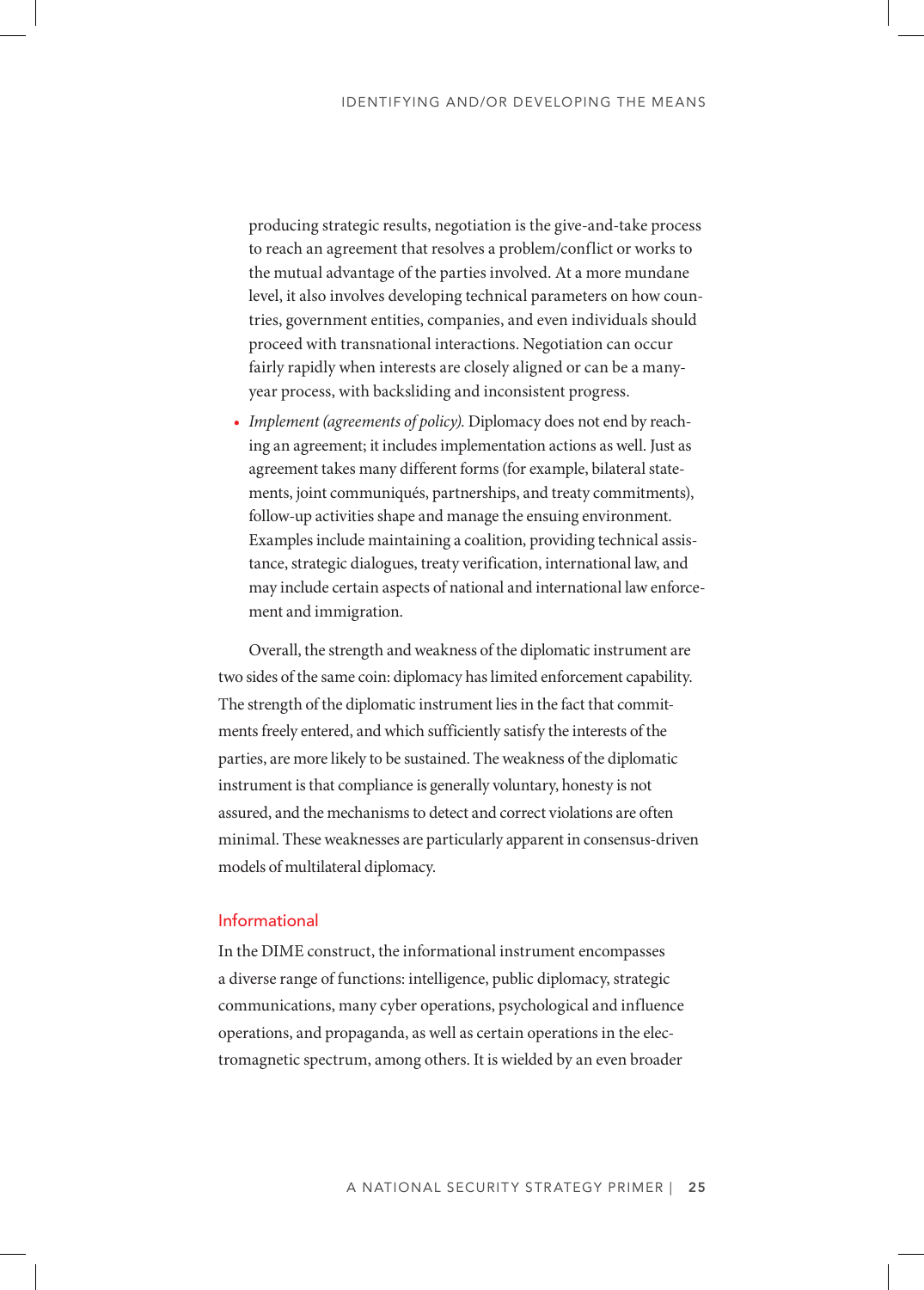range of actors, including government, academia, businesses, media, civil society, individuals, and many more. Despite the remarkable breadth of functions and actors involved, the nature of the informational instrument remains cohesive, revolving around the three pillars of perception, distribution, and manipulation of information. As with all the instruments, in application these pillars function more as an overlapping continuum than distinct theoretical categories.

- *Perceive* involves the struggle to accurately understand the world as it is. It occurs from the individual cognitive level up to the level of states and multinational organizations. It encompasses the collection, processing, integration, analysis, and interpretation of available information. From the perspective of the state, the consequence of perceiving the world is exemplified in former British Prime Minister Winston Churchill's attribution of the Allied victory in World War II to the Ultra Program, which deciphered German encryption and allowed the Allies to read German war plans. However, this aspect of perception, generally centered around the intelligence community, is more institutional than instrumental. In other words, it relates to the creation, maintenance, or enabling of power rather than the direct wielding of power. The second aspect of perception relates to external recognition of a state's ability to accurately perceive the world. The belief that an adversary has a robust ability to identify and understand creates a powerful constraint that can, itself, be wielded to directly influence target behavior.
- *Inform* focuses on clarifying or improving target perception (information environment) and consists of the persuasive transmission of information to an audience of choice. It rests on the connectivity with an audience, content of the message, and its cognitive effect. Many aspects of inform are embodied in the concept of strategic communication, which involves efforts to understand and engage key audiences to create, strengthen, or preserve conditions favorable for the advancement of one's interests, policies, and objectives through the use of coordinated programs, plans, themes, messages, and products. Yet inform is broader than just strategic communications. It also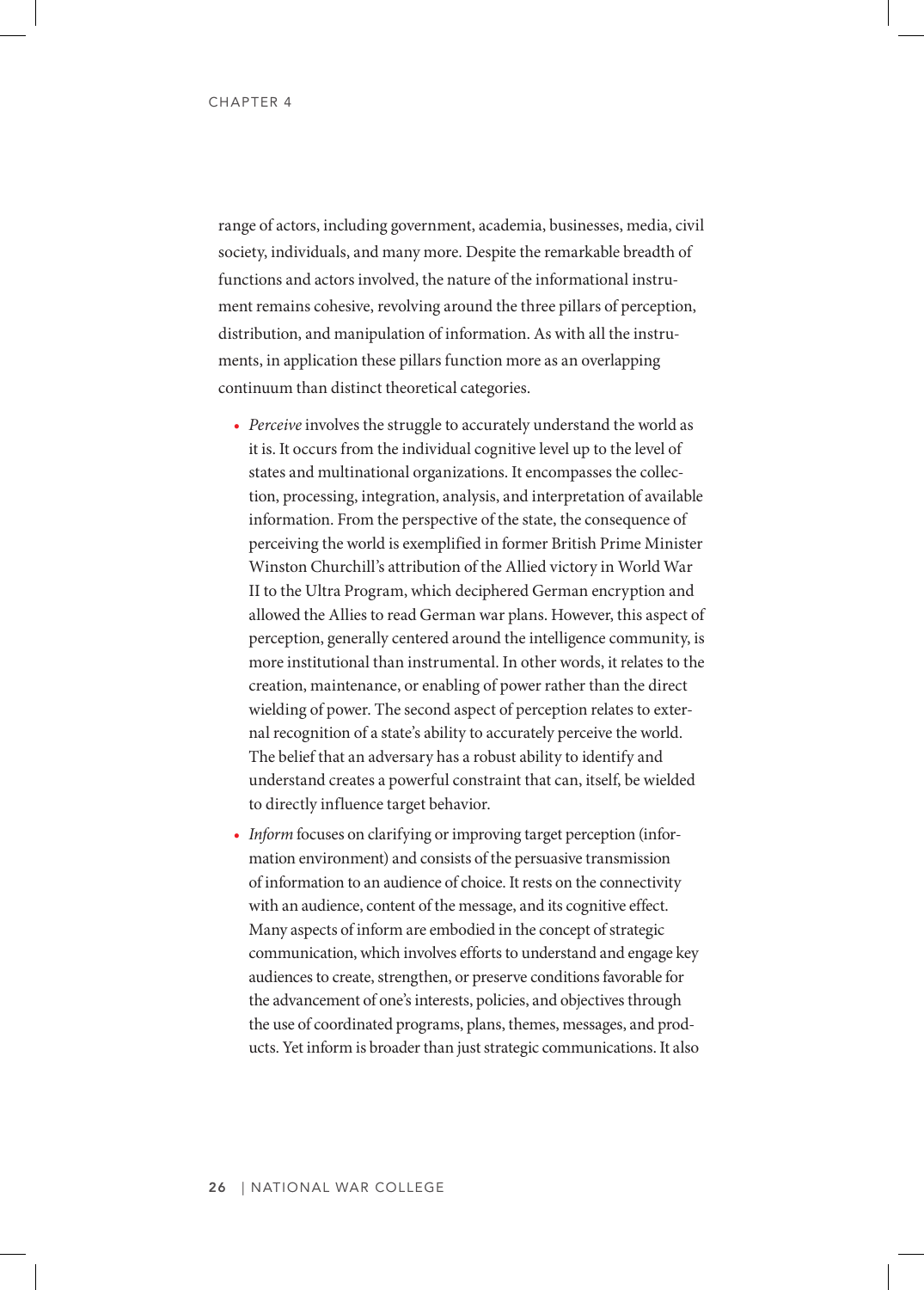may include such actions as intelligence-sharing and more passive, soft, or informal forms of knowledge transmission such as cultural/ social exchanges and public media programs, releases, and narratives. Successful dissemination of a message is based on myriad contextual factors that influence its legitimacy. These facets include trust in the sender, relation of the sender to the message, preconceptions of the audience, culture, language, method of transmission, and the capability and durability of transmission systems.

• *Manipulate* focuses on degrading a target's information environment by the destruction, modification, obfuscation, and restriction of information. Manipulation has two broad aspects, corrupt and deny. *Corrupt* involves destruction, usurpation, falsification, or obfuscation of information to prevent targets from accurately perceiving or responding to a situation, persuasively disseminating their own message, or effectively controlling their own information environment. *Deny* involves the restriction of unwanted information from one's own information environment. Manipulation is partly encapsulated in the doctrinal definition of information operations, which entail efforts by one party to deny another the ability to acquire and use information, and to protect and enhance its own ability to do the same. Information manipulation involves actively disrupting perception and/or interdicting dissemination of rival state and actor communications, conducting deception operations, many offensive cyber activities, certain operations in the electromagnetic spectrum, propaganda, and other actions intended to restrict, twist, or destroy information to control capability, behavior, and/or perception of a target.

Because social media and information/technical infrastructures have dramatically expanded over the past quarter-century, and as more activity shifts to cyberspace, information is now an increasingly critical aspect of state power. State and nonstate actors work to exploit new technical information capabilities; autocratic states broadly project propaganda and disinformation; and terrorist groups exploit social media and other digital means to spread their messages, recruit armies,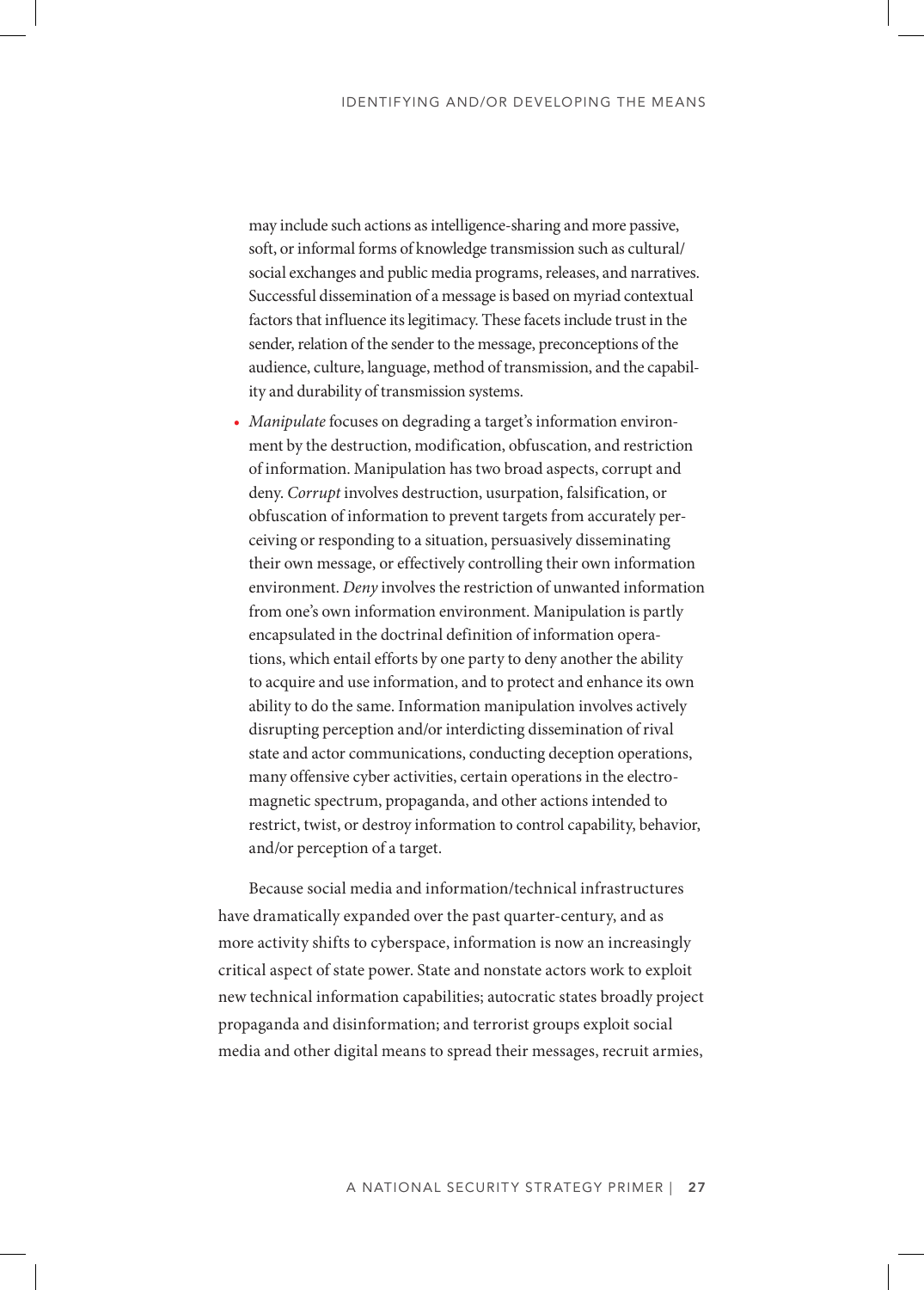and elicit funds. As significantly, virtually all critical infrastructure civilian and military—in the developed world is attached to computer networks. The ubiquity and permeability of cyberspace create vulnerabilities that states and nonstate actors exploit to their advantage and overlook at their peril. Cyberspace, however, is not synonymous with the informational instrument; it is a domain through which information can flow and in which certain types of information operations can take place. It is difficult to assess how information will develop as an instrument of power in the long run, but current trends point to ever-increasing importance.

### **Military**

The military instrument of power entails applying, threatening to apply, or enabling other parties to apply or threaten to apply force in furtherance of political aims. Application of the military instrument is potentially the most dangerous action a state can undertake; strategists and leaders should apply it only with a clear understanding and assessment of its nature, capabilities, limitations, and costs/risks. Though there are no universally accepted definitions of the military instrument, the concepts of force, threat of force, and force enabling capture its essence and provide an appropriate framework for assessment. 13

- *Force* is the application of violence by one party to coerce, subdue, or eradicate another, and it can occur in any domain (land, sea, air, space, and cyber). Force may include overt large-scale conflict, clandestine and covert activities, single targeted strikes, employment of proxies, the use of destructive cyber power, or any other activity in which violence is applied to achieve political aims and their associated specific objectives.
- *Threat of force* is used to coercively modify an adversary's current behavior or shape its future actions. Like force, threat of force is used to achieve political aims; it can be used either defensively/preventively to *deter* an adversary from initiating action, or offensively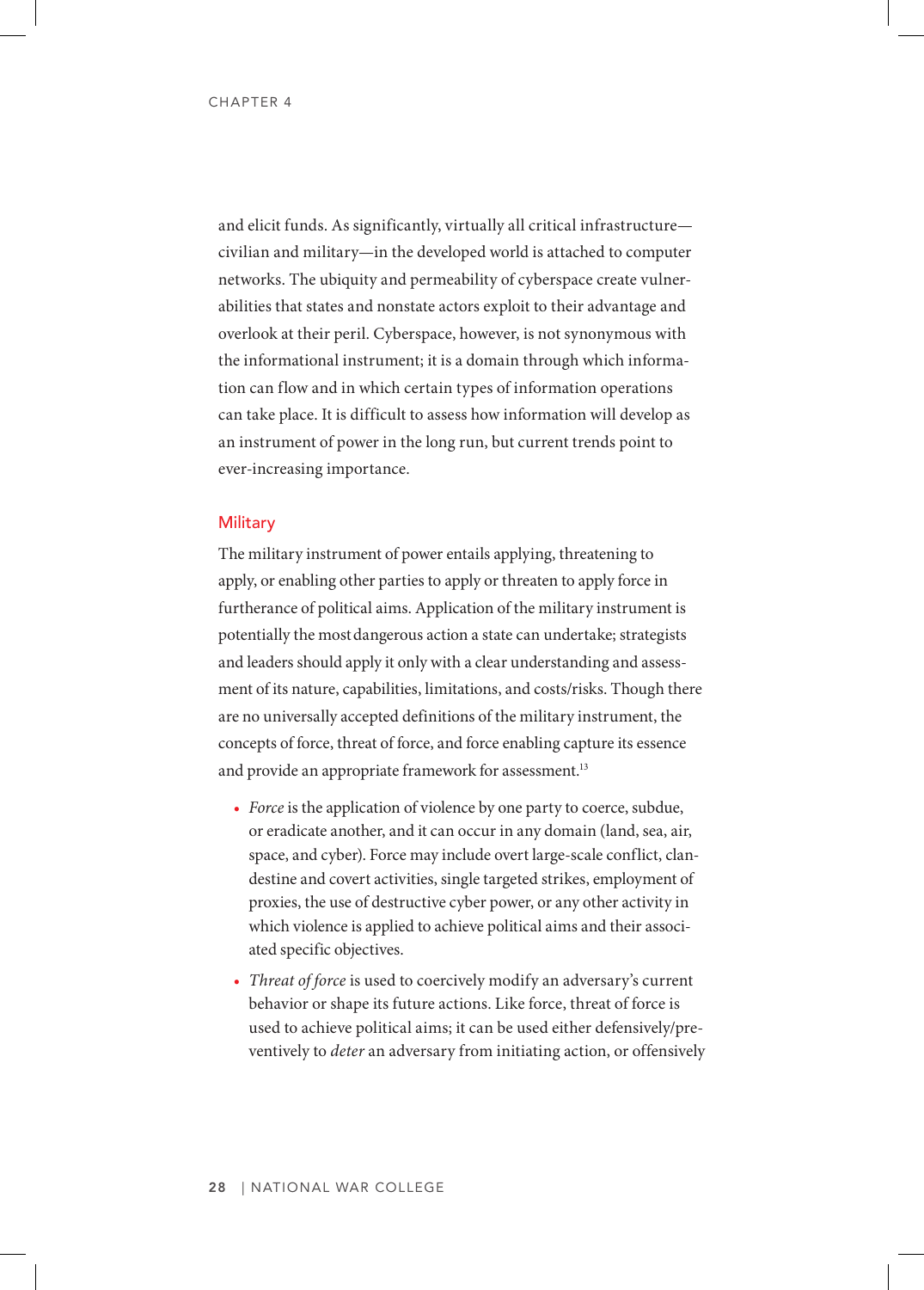to *compel* an adversary into ceasing action or giving up something of value. <sup>14</sup> In either case, the key determinant of effectiveness is credibility; an adversary must believe in an opponent's *capability and willingness* to make good on the threat. Moreover, threat of force can be *explicit or implicit;* diplomats and heads of state frequently express or imply it in diplomatic messages, adding weight to the diplomatic instrument of power.

• *Force enabling* consists of improving the capacity/capability of international partners to apply or threaten force and encompasses a wide array of concepts. It may be used to help state or nonstate actors bolster their military capability, to improve state or regional security, to enhance elements or institutions of military power, to make an allied or aligned state a more effective military partner, or to link a foreign state to one's own by way of military cooperation. Force enabling activities are frequently, though not exclusively, conducted by the Armed Forces and intelligence services. Such efforts are often tied to the diplomatic, informational, and economic instruments.

To expand a point from the primer's institutions and actors section, the military *instrument* should not be considered synonymous with the Armed Forces (*institution*). Conflating instrument with institution undermines strategic reasoning in three ways. First, like most institutions, the Armed Forces can wield all, or nearly all, the instruments on behalf of the state. For example, a combatant commander may be used to wield the diplomatic instrument by representing U.S. views to a foreign leader, or the NSC may direct a U.S. Navy hospital ship to a region in an application of the economic and informational instruments. Second, institutions other than the Armed Forces wield the military instrument. For example, U.S. intelligence agencies can wield force or enable others to wield force. Additionally, proxies, law enforcement and gendarme agencies, businesses (contractors), and at times even private citizens wield the military instrument on behalf of states. Third, the inherent risks associated with using the military instrument are not always evident when the Armed Forces are used for nonmilitary instrument functions. For example, using the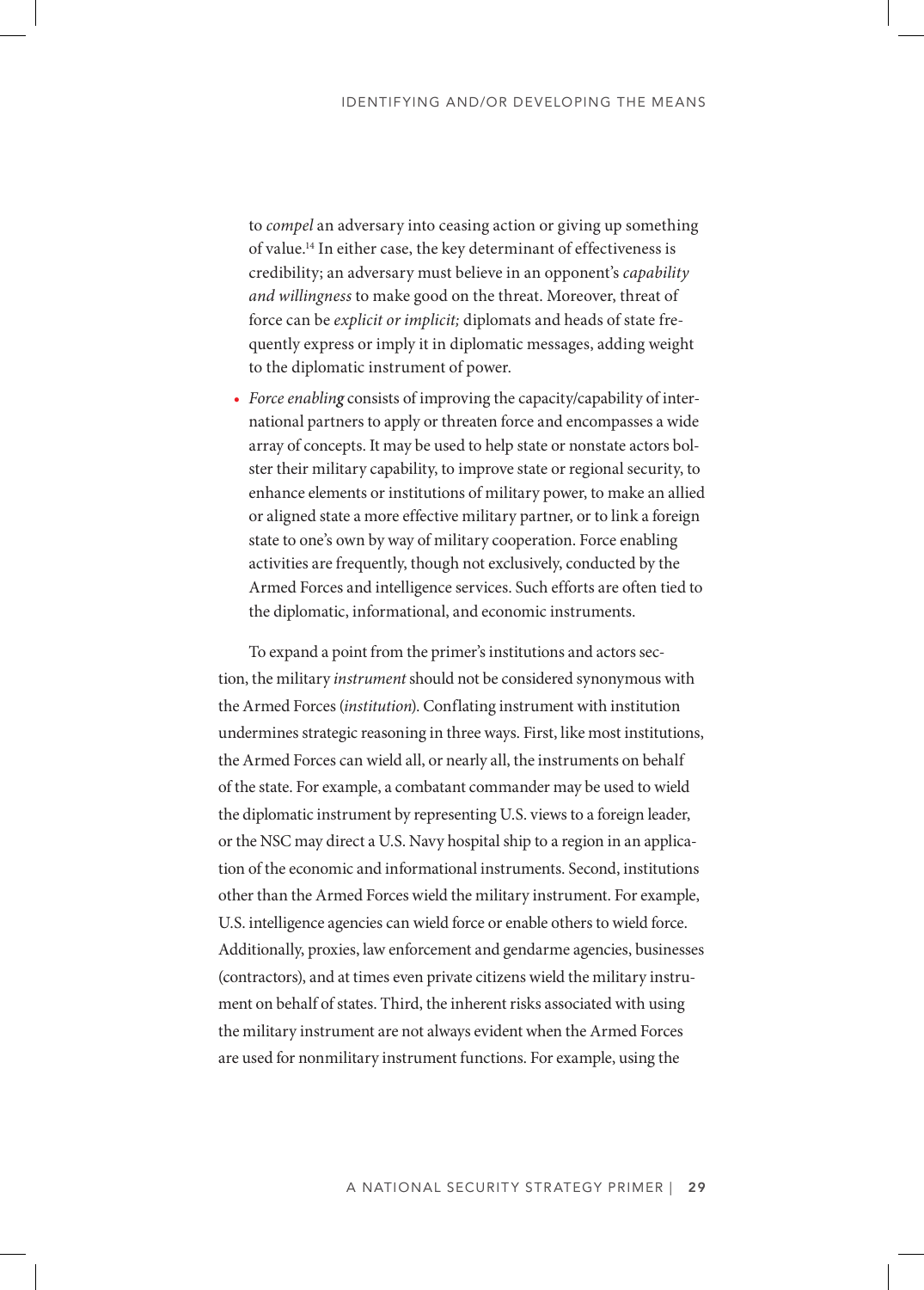Navy and Marine Corps to provide humanitarian relief to natural disaster victims does not create the escalatory pressures, fear, and public/political passions these same forces produce through combat operations. The conflation of instrument and institution restricts thinking and may inure the strategist to the risks of applying the military instrument.

#### Economic

As an *element*, domestic economic strength is a key underpinning of state power. At a minimum, a state must generate, collect, and use enough surplus wealth to create and maintain competent state institutions. These include institutions that provide for security, infrastructure, and predictability. All states have some measure of economic power, but the extent and utility of that power varies. Some factors that determine a state's potential economic power include the size of its market, which is connected to population and gross domestic product (GDP); the standard of living of its people, often measured as GDP per capita, or purchasing power parity; the natural resource endowments of the state; the state's access to capital; the productivity of its labor force; and the innovative capacity of the population. A large economy is an important, but not individually sufficient, factor enabling a state to develop effective institutions. The larger and more productive a state's economy, the more resources available to convert into institutions, fund external operations, and offer as inducements. A large economy also empowers the various instruments; by its very existence a large economy strengthens the ability of the instruments to effect external change.

As an *instrument*, economic power focuses on either furthering or constraining the economic prosperity of regions, states, institutions, key groups, and individual decisionmakers. When a state seeks to use its economic power to create effects in the international community, there are three major aspects of the economic instrument it can wield: assistance, trade, and finance. The national security strategist must critically assess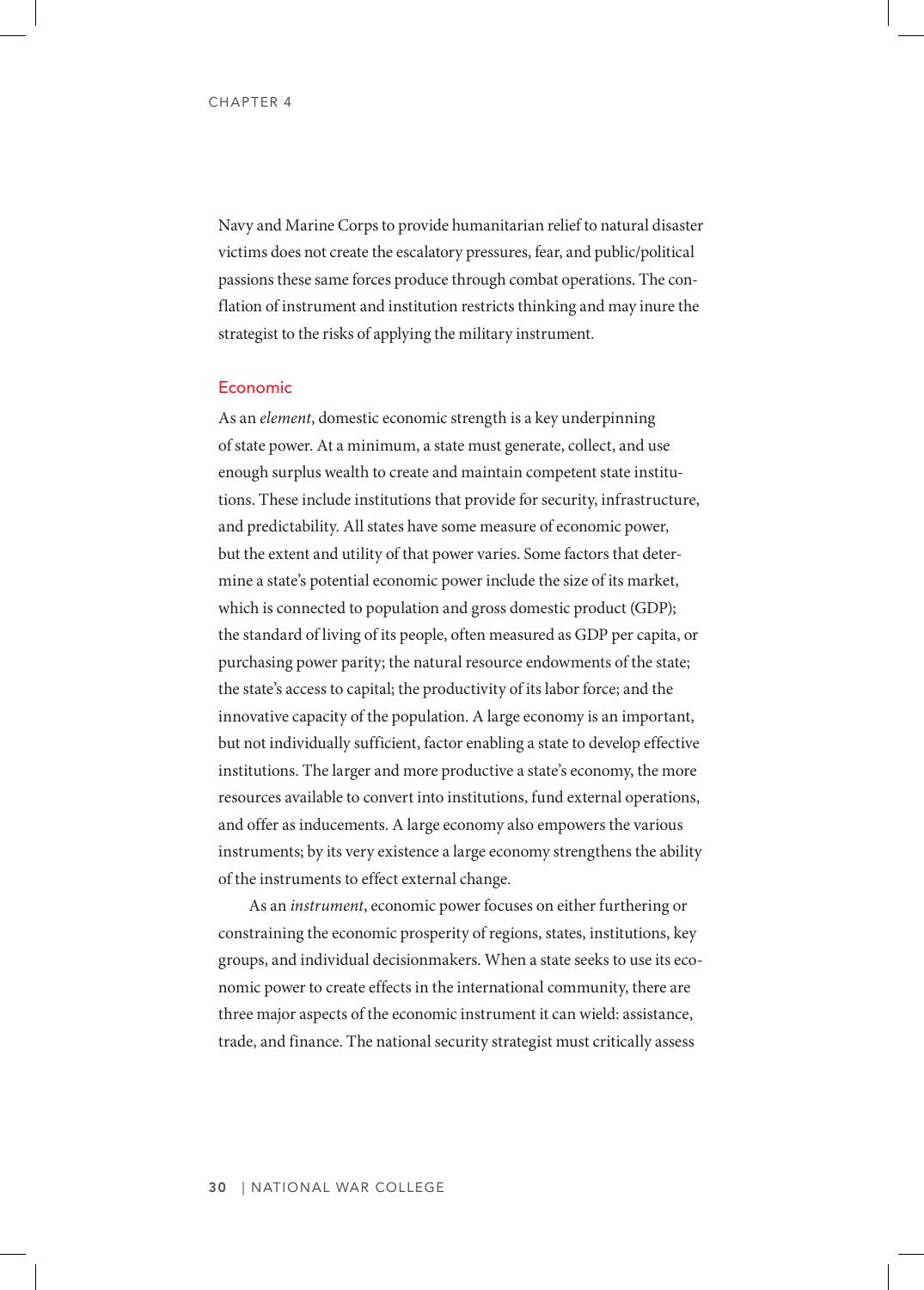both the positive and negative effects that a proposed strategy may have on national economies. Strategies that jeopardize domestic economic health should be chosen warily, with a clear understanding of the interests at stake.

- *Assistance* is money, goods, materiel, or services given by one state or nonstate actor directly to another. Assistance can be used to improve the target's capability/capacity in a specific sector, as budget support, as humanitarian support, and to develop goodwill or ties to shape a longer term relationship or induce short-term actions. It can be either directed (that is, "with strings attached") or undirected. Assistance can be bilateral or multilateral and often leverages international financial organizations such as the World Bank, the Inter-American Development Bank, or the Asian Development Bank. Relative to private capital flows, private philanthropy, and diaspora remittances, state-to-state assistance has become a smaller and smaller proportion of assistance to poor nations in the past 50 years. However, assistance is still a relevant and potentially useful category of the economic instrument of power.
- *Trade* of goods and services has the potential to substantially increase the wealth and prosperity of trading partners. Limits or restrictions on trade (including sanctions and tariffs) harm or threaten to harm an adversary's economy. Conversely, trade agreements or reduced tariffs can be inducements to change a target's cost/benefit analysis and drive desirable foreign policy outcomes. Although trade is normally considered mutually beneficial, a state must carefully consider the potential harm to its own economic prosperity when considering trade restrictions as an instrument of state policy. A state may also want to consider the role of private and state-owned enterprises in the projection of state power and the potential direct and indirect influences these enterprises may have.
- *Finance* refers to the complex global network of state and commercial capital flows and investments as well as the instrumental aspects of monetary and fiscal policy. Access to capital markets is required so that modern businesses may undertake investments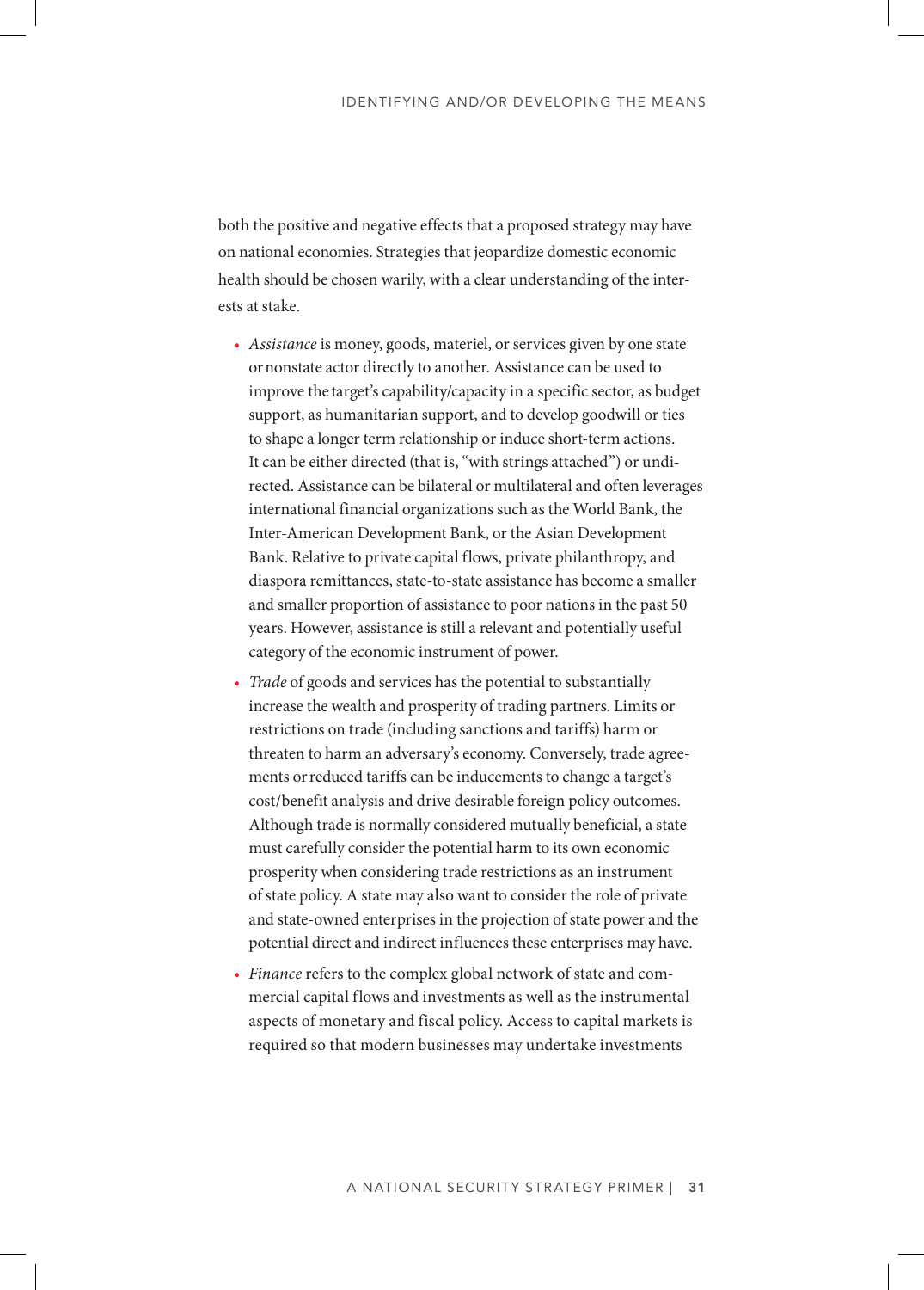to increase productive capacity, and so that modern governments are able to provide expected services (for example, infrastructure, health, welfare, education) to their citizens. Financial lending, investment, and capital flows are necessary for the macroeconomic stability of states and the entire global economy. Restricting or impeding access to finance and banking systems (sanctions) or manipulating state and/or commercial investments can achieve political aims or objectives. However, like trade restrictions, a state must carefully consider the potential harm to its own and its allies' or partners' economic prosperity (and reputation as an impartial financial entity) when considering the use of financial tools to wield the economic instrument.

Strategists should consider the character of their own state's economy, the target's economy, and its allies' or partners' economies as well. The more a state's economic activity is privately controlled (by proportion) and the more it relies on free-market forces to generate economic prosperity, the less direct ability it has to shape its own trade and financial activities to achieve specific objectives. In such situations, strategists should be less confident that trade, financial, or aid actions will be able to produce a particular strategic effect on a target country.

# Interrelationships Among the Three Components of Means

National security strategists must appreciate how the three components of means—elements, institutions actors, and instruments—relate to each other (see figure 5). The elements of power are the "raw material" or "the bank account" that states use to create and sustain institutions and/or to enable the instruments of power. Yet these elemental building blocks of power are inevitably finite (though neither linear nor zero-sum); thus, a state must use its institutions and instruments to develop, protect, and conserve its elements. Preserving the elements sustains the state's power; if one or more elements is significantly diminished—whether through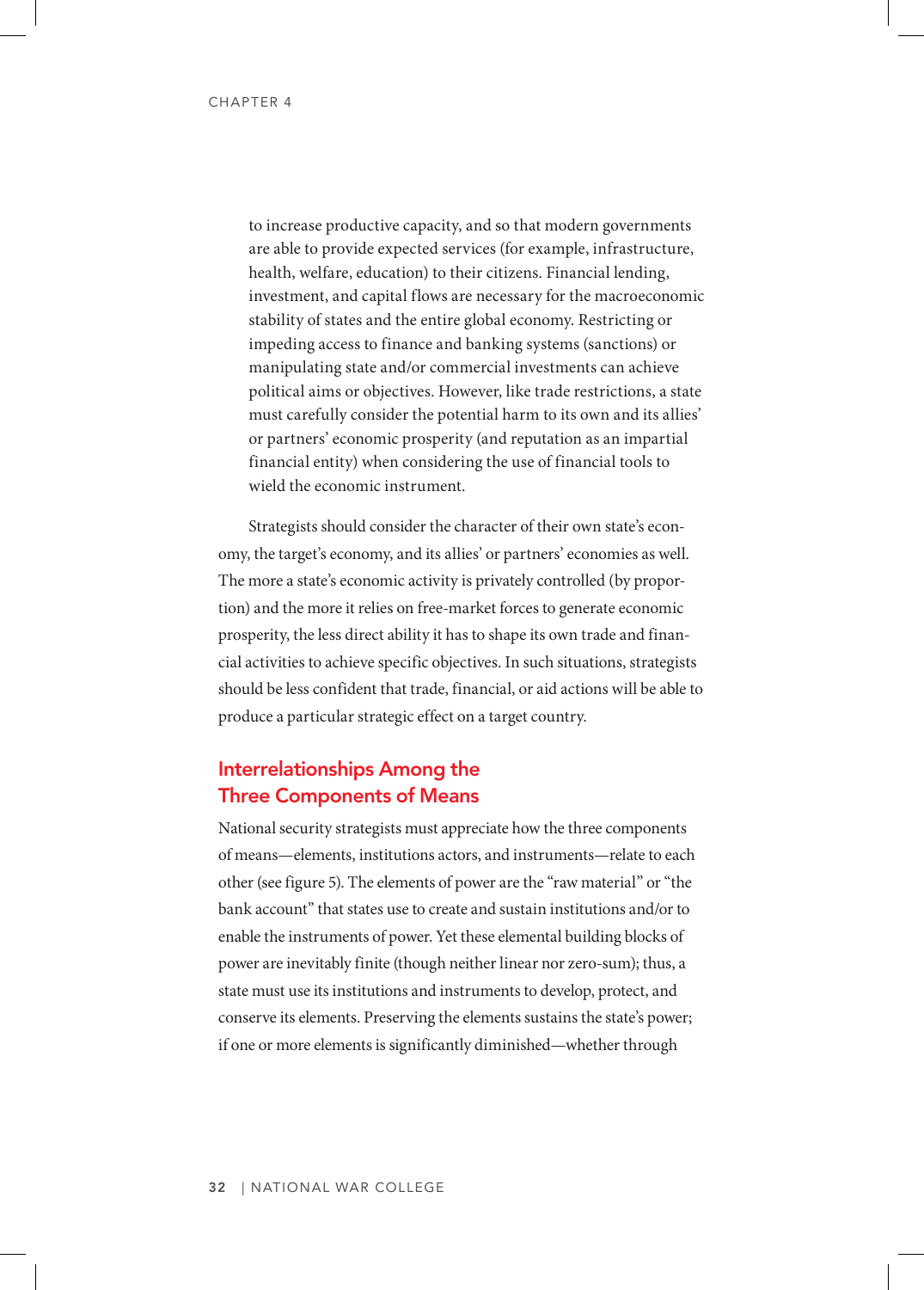

FIGURE 5. Interrelationships Among the Three Components of the Means

strategic inattention, adversary action, or the pursuit of strategies that are too costly—state power is weakened, and relative or absolute decline could ensue. The Soviet Union in the 1970s provides a cautionary example. Forty years ago, the Soviet Union appeared extremely powerful, its military and nuclear arsenal had matched, if not surpassed U.S. capabilities,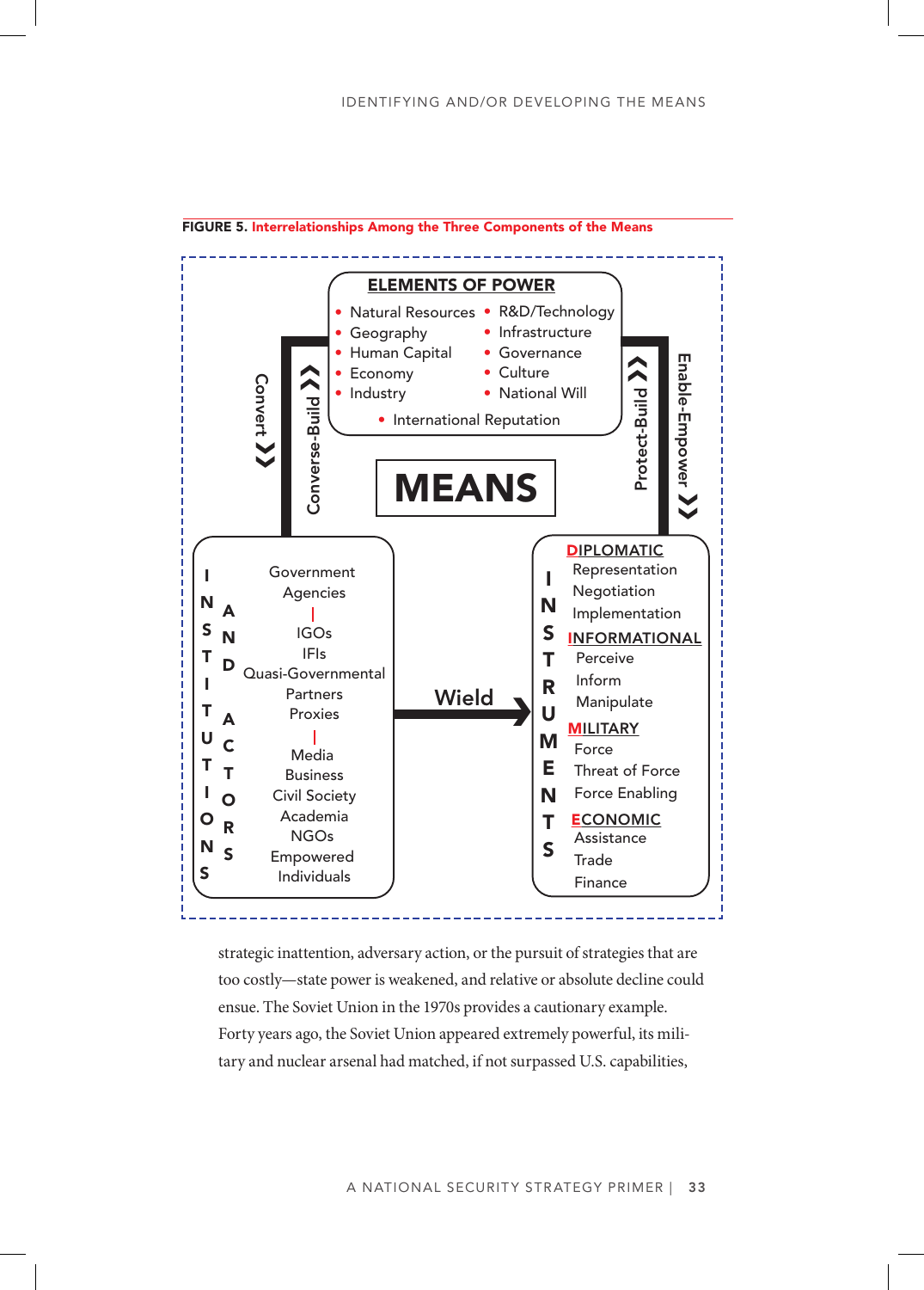and it exerted strong regional and global political influence. Said another way, the Soviets had built very powerful institutions. However, these institutions were enormously expensive and rested on an increasingly weak economic and social foundation (elements). When President Ronald Reagan identified and capitalized on this weakness, Soviet institutional power proved unsustainable. The imbalance between Soviet institutions and elements facilitated the state's collapse and dissolution. The Soviet example highlights the importance of understanding and valuing the relationship between the elements and the institutions. But the direct relationship between institutions and the instruments is also crucial. The fundamental capabilities of the instruments, employed by appropriate institutions and actors and brought to bear in appropriate combinations, produce effects to resolve security challenges and achieve desired political aims. Put more simply, institutions and actors wield the instruments in pursuit of the state's political aims. In this sense, the Armed Forces do not produce effects; instead, the use of force, threat of force, or enabling of force produces effects. Similarly, diplomats do not produce effects; rather, it is the use of representation, negotiation, or implementation that produce them. The activity, not the actor, produces the effects that achieve specific objectives. It is the circular, interdependent, self-sustaining relationship that, when used appropriately, maintains state power.

## Employing Means/Developing Means

At the National Security Strategy level, strategists examine not only the current global security situation but also the desired situation for the Nation in the future. This analysis requires considering not just the means needed to achieve political aims *today* but also the means (elements, actors and institutions, and instruments) the Nation will need *in the years ahead*. These may include alliances, specific military capabilities, international agreements, access to natural resources, critical infrastructure, or an educated workforce trained with particular skills.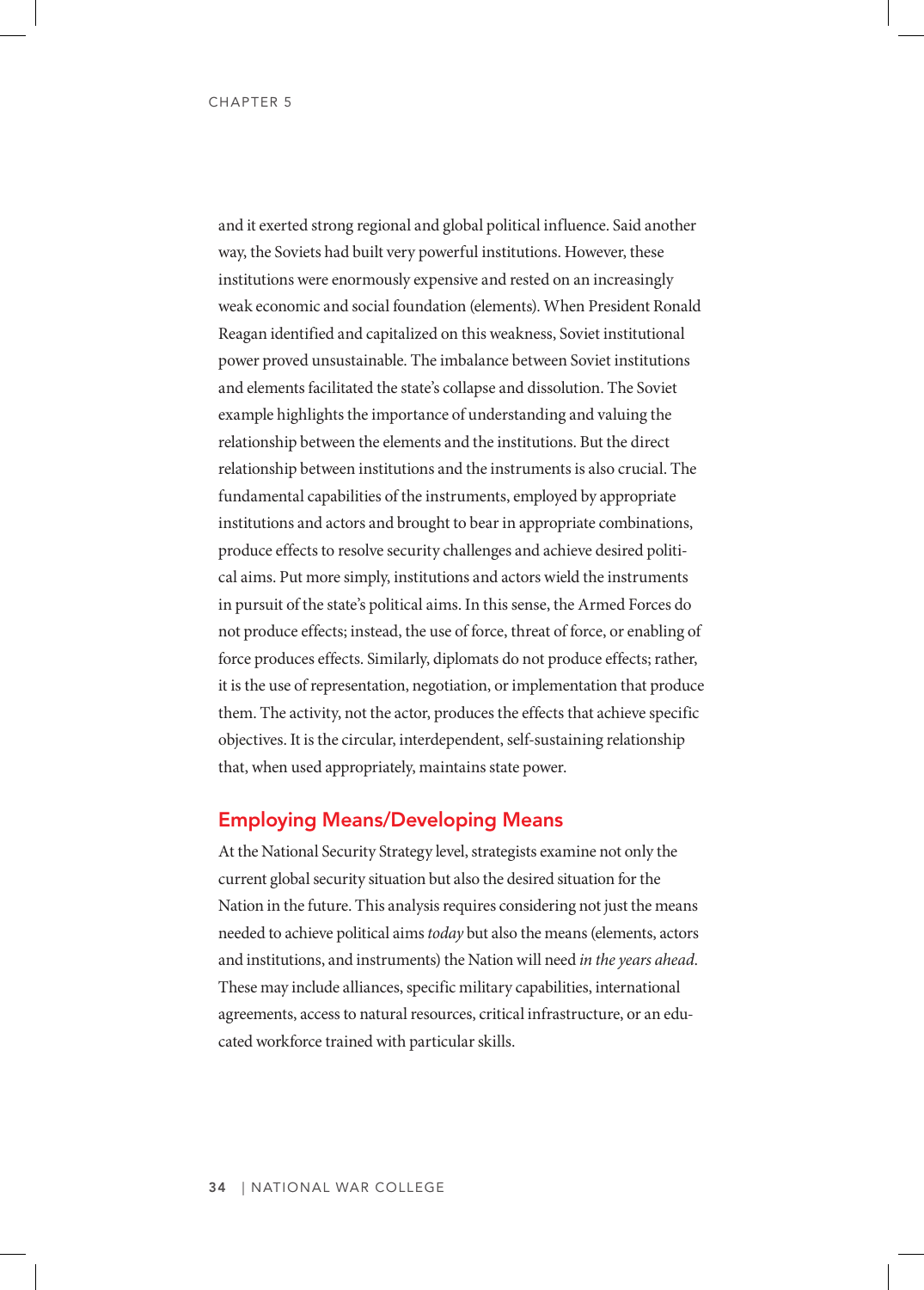DESIGNING THE WAYS

Strategies designed to respond to specific security challenges are usually developed within the bounds of existing means. However, a threat or opportunity may be of such magnitude that a strategy can employ the means at hand and—with enough time—develop new means as well. For example, America's ultimate political aim in the Pacific during World War II was Japan's unconditional surrender. In the months immediately after Pearl Harbor, U.S. strategy focused on employing existing means to blunt further Japanese advances. That effort bought time for the United States to mobilize and innovate, which eventually created vastly improved military capabilities. Together, mobilization and the development of advanced technology enabled the United States to create the military means needed to achieve its political aim. Similarly, as part of the U.S. strategy toward the Soviet Union, President John F. Kennedy established the goal of a manned mission to the Moon. That effort spawned a national space program that enhanced America's elements of power. The United States strengthened its geography (occupying key points in space), research and development and technology, human capital, international reputation, and national culture. These newly developed means proved crucial to America's eventual triumph over the Soviet Union. Means development can even define a strategy's political aim. Deng Xiaoping's multi-decade *Tao Guang Yang Hui* strategy's central premise was the development of economic, military, and other capabilities. China successfully maintained a low profile, which allowed China to expand its power without drawing an international reaction that would limit access to resources or restrict growth. 15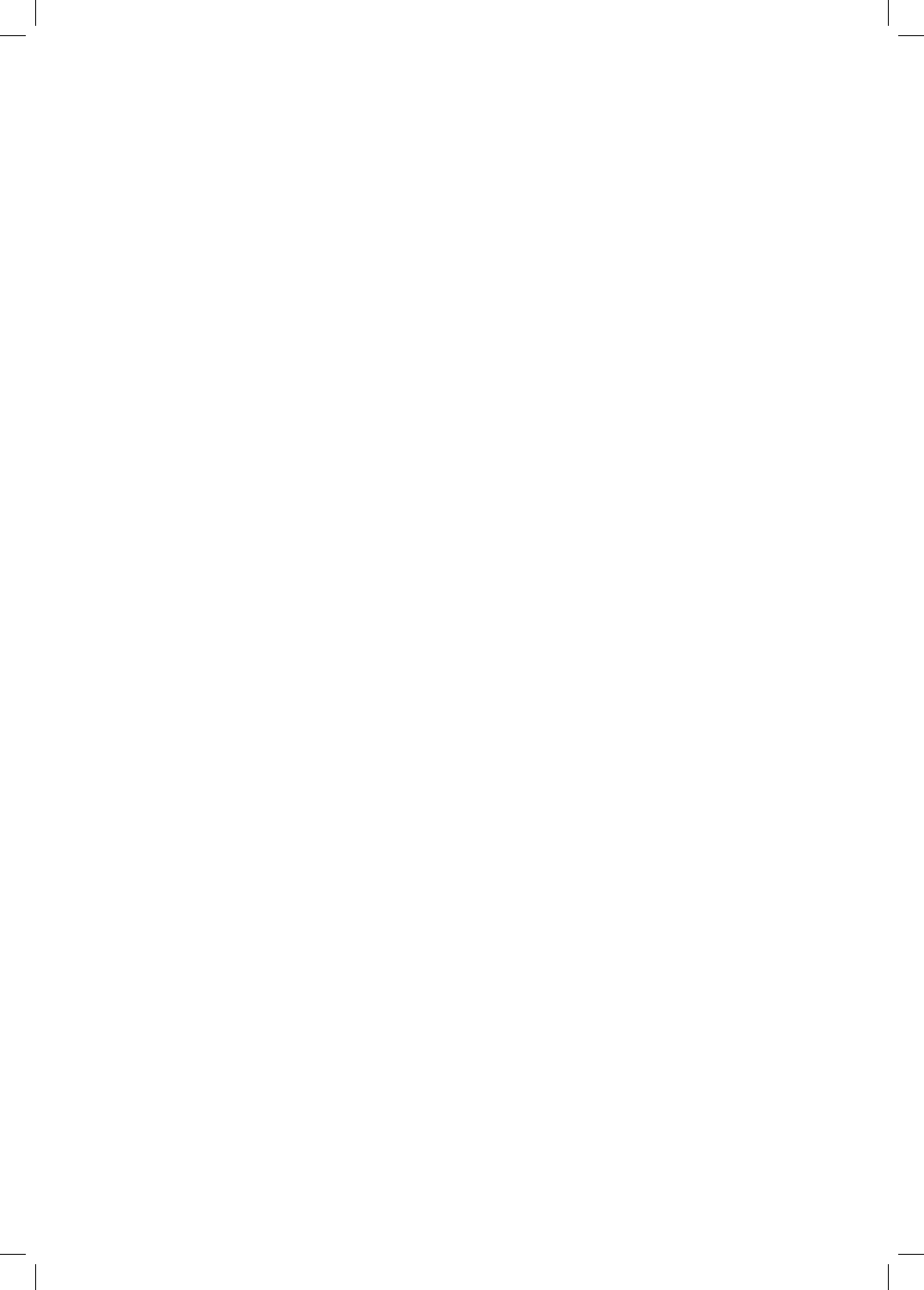# CHAPTER 5 | DESIGNING THE WAYS

## General

Designing the ways to achieve specific objectives in pursuit of a political aim is the fourth element in strategic logic. Whereas "identifying the means" focuses on *with what*, "designing ways" addresses *how*. In deciding how to use the selected means (elements, institutions/actors, and instruments) to achieve the political aim and its specific objectives, the national security strategist must answer—and continuously revisit—the following four fundamental questions. First, what fundamental strategic approach(es) is most suitable? Second, within that fundamental strategic approach, which modes of action seem most promising (for example, direct versus indirect, sequential versus cumulative)? Third, given the answers to the first two questions, which instruments are best suited to help secure the political aim, and what institutions should wield them in that endeavor? Finally, how will the strategist orchestrate the selected instruments to achieve the desired ends?

# Fundamental Strategic Approaches

The process of formulating the ways for a strategy will likely begin with consideration of the most appropriate strategic approach(es) for dealing with the national security challenge at hand. Strategic approaches fall roughly along a spectrum from virtually no action to the eradication of an opponent. Figure 6 lists the fundamental strategic approaches a strategist could choose to pursue, ranging from least to most aggressive. The dashed line in the figure demarcates a critical decision point

## FIGURE 6.

Fundamental Strategic Approaches **Observe** Accomodate Shape Persuade Enable Induce Coerce Subdue Eradicate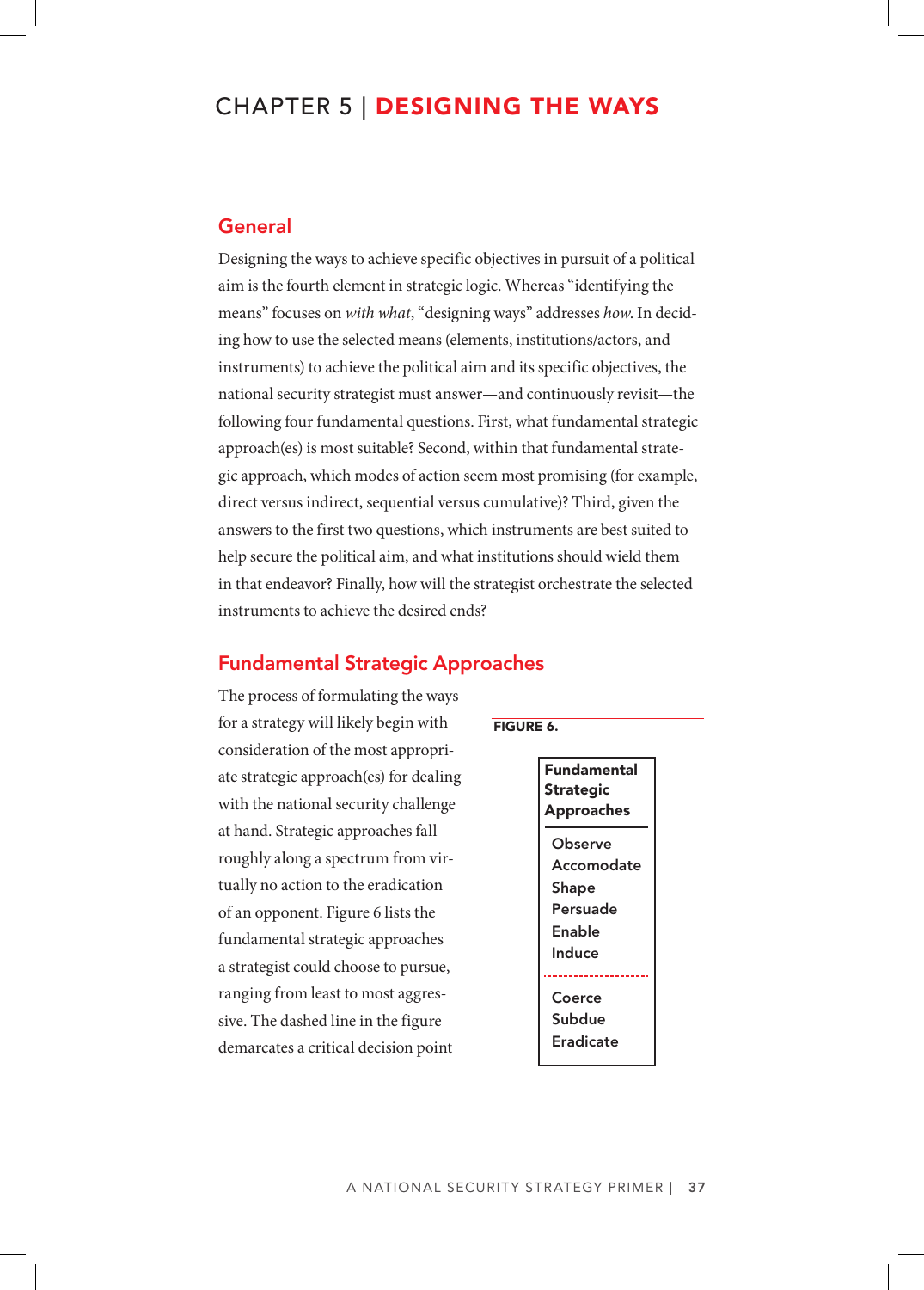in the formulation of a strategy—the point at which the strategist is considering approaches that include the potential use or threatened use of force. In selecting the appropriate approach, the strategist must consider the interests at stake, the strategic context, the political aim and its objectives, and the available means. Conversely, once chosen, the approach should guide employment of the selected instruments. Finally, the strategist must continually revisit whether the chosen strategic approach is effective. Once a state or nonstate actor puts a strategy into effect, the strategic situation may change, often in unanticipated—and at times almost unimaginable—ways. As that happens, the strategist must rethink whether the initial approach continues to suit the situation. Will it still achieve the political aim with the available means at acceptable levels of cost and risk? Potentially, the strategist must also consider if the situation has changed to such a dramatic degree that the desired political aim is no longer viable. Below is a list of strategic approaches, further defining the terms in the figure.

- *Observe* is the least active strategic approach and is often appropriate when threats to interests are minimal, international partners independently address an issue sufficiently, or when assessed costs and risks of greater action outweigh potential benefits.
- *Accommodate* means acceding to others' interests/aims with the belief that acceding will limit or prevent additional competition or conflict. Though this approach has certain negative connotations it may be the most appropriate if the level of interest at stake does not support the risks/costs of a more confrontational approach. Depending on the situation, accommodation can take multiple forms, including appeasement, adaptation, abrogation, retraction, or abandonment, among others.
- *Shape* is often a means-building approach, intended to engender a more beneficial environment. This approach may be most appropriate when threats are not clear or immediate/severe and an opportunity creates a chance to mold the strategic situation in one's favor. It may also be seen as a potentially long-term strategy,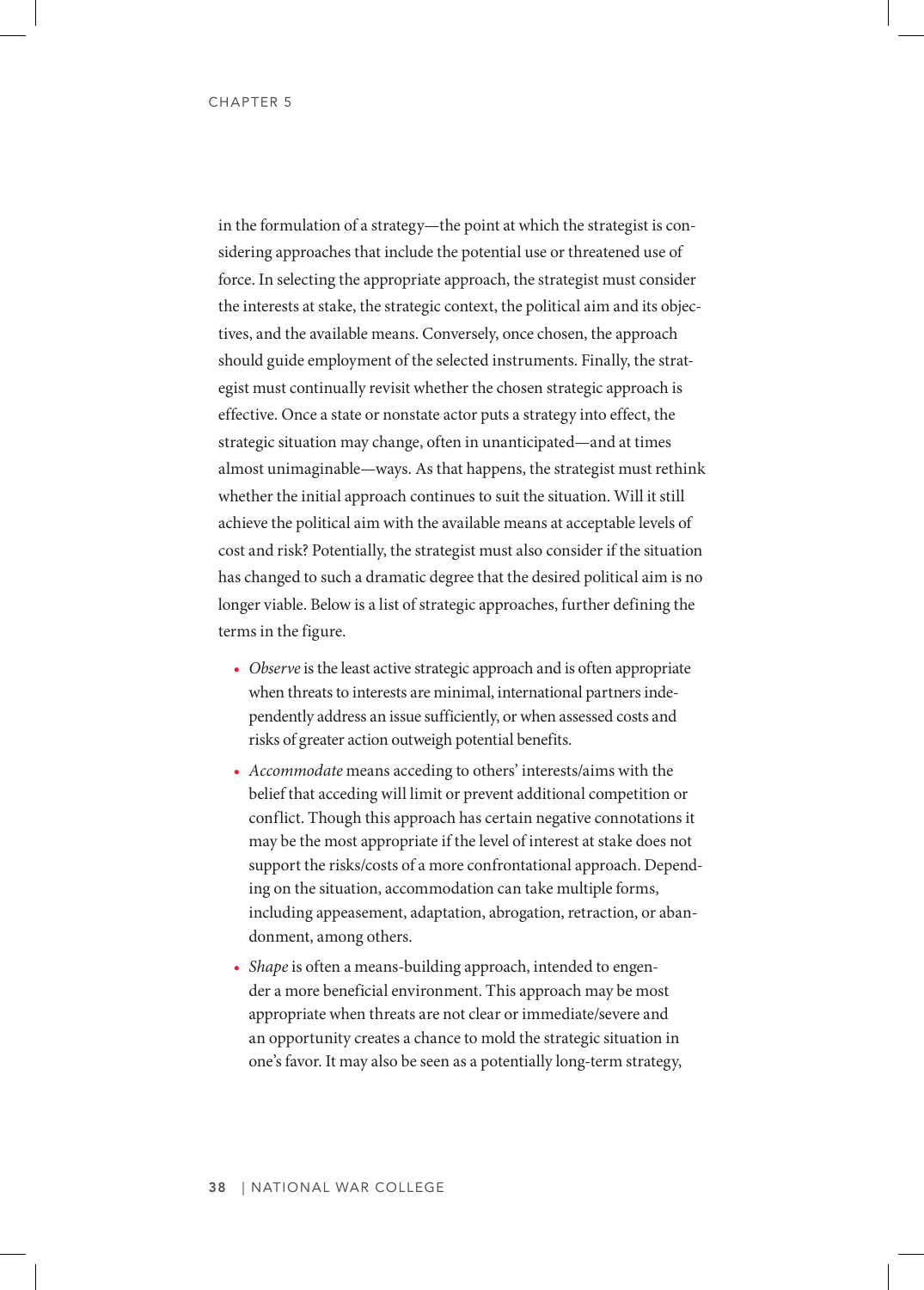intended to slowly maneuver an opponent into a position of weakness with little to no use of more obvious actions.

- *Persuade* generally entails trying to convince another actor through force of argument. Persuasion is primarily viable where the parties' interests align or significantly overlap; its utility is otherwise limited. Successful persuasion generally creates ideological agreement and thus can lead to a stronger partnership than more aggressive actions.
- *Enable* is used—when interests align—to improve the capability of an actor already taking beneficial action or who is likely to produce or benefit one's political aim/interests. Enabling can occur in myriad ways, such as force-enabling of a partner's military capability or providing information or financial assistance to an ally.
- *Induce* involves offering something positive—for example, promises of assistance, security guarantees, or tariff concessions to change another state's or actor's behavior. Inducement generally works by changing the targets cost/risk/benefit calculation, and thus can work even when interests do not align or significantly overlap. Inducements often create a transactional relationship.
- *Coerce* crosses an important conceptual and psychological threshold by moving from positive to negative engagement with the potential for the use, or threatened use, of force. Coercive actions may be actual or prospective and may include actions such as eliminating aid, refusing weapons sales, raising tariffs, imposing sanctions, curtailing diplomatic relations, deploying or posturing forces, and actually employing force. Coercion is generally understood to encompass both deterrence and compellence.
- *Subdue* seeks to remove all choice from the target; this is in contrast to even the most forceful act of coercion, which still leaves the choice to be or not be coerced with the targeted actor. Subdue is generally heavy on force and may include occupation, forceful regime change, and destruction or severe degradation of the target's capacity to employ force or defend itself.
- *Eradicate* seeks the absolute elimination of the target state or actor, many or all of its key leaders and believers, as well as the ideology guiding it.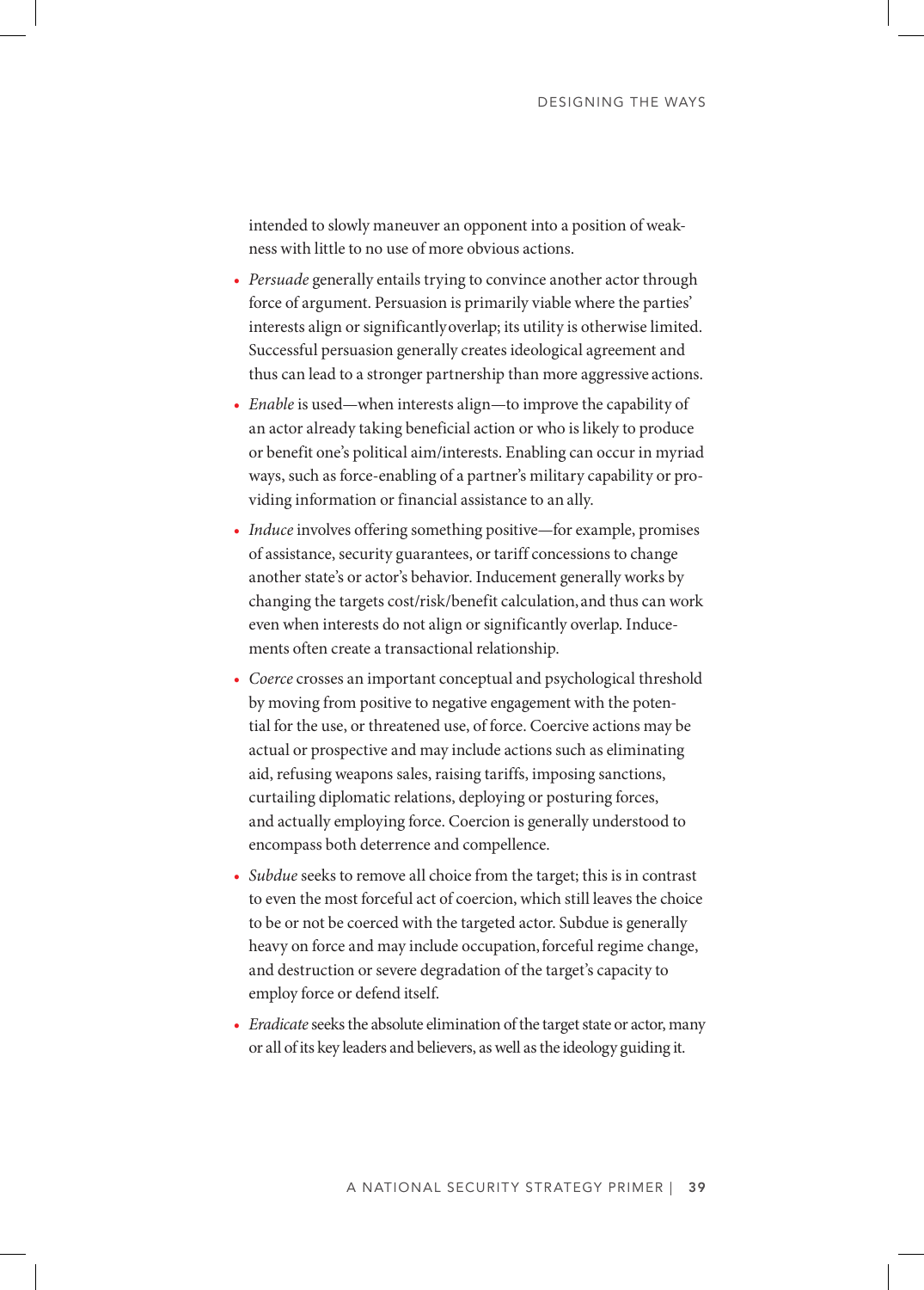## Modes of Action

In addition to choosing a fundamental strategic approach, the strategist should consider which mode(s) of action will best accomplish the chosen strategy. The modes of action shown in figure 7 are not a checklist but examples of choices about various methods a strategist could utilize to

## FIGURE 7.



build a strategy. Although the choices may seem binary, different objectives within the same strategy may simultaneously employ multiple modes of action (for example, using both overt and covert force). The modes of action listed are not all-encom-

passing; strategists need to consider a wide range of potential modes as part of their "ways" development. They also need to consider whether a particular mode fits the strategic situation, will achieve the political aim and its specific objectives, and can do so with the available means at acceptable levels of risk and cost.

## Matching Institutions/Actors with Instruments

When designing the ways, strategists must again remember that institutions/actors are not instruments. Institutions/actors wield the instruments of power in pursuit of the political aim and its specific objectives. This notion is central to the link between means and ways. Strategists should think broadly when deciding which institutions or actors should employ the chosen instruments. For example, tasking DOD with the application of force seems intuitive, but may not always be the right choice. In certain circumstances, an intelligence agency, a proxy, a partner, or a law enforcement agency may be better suited to apply force (wield the military instrument). While having DOD employ force may be one option, the strategist should consider as many other options as practicable.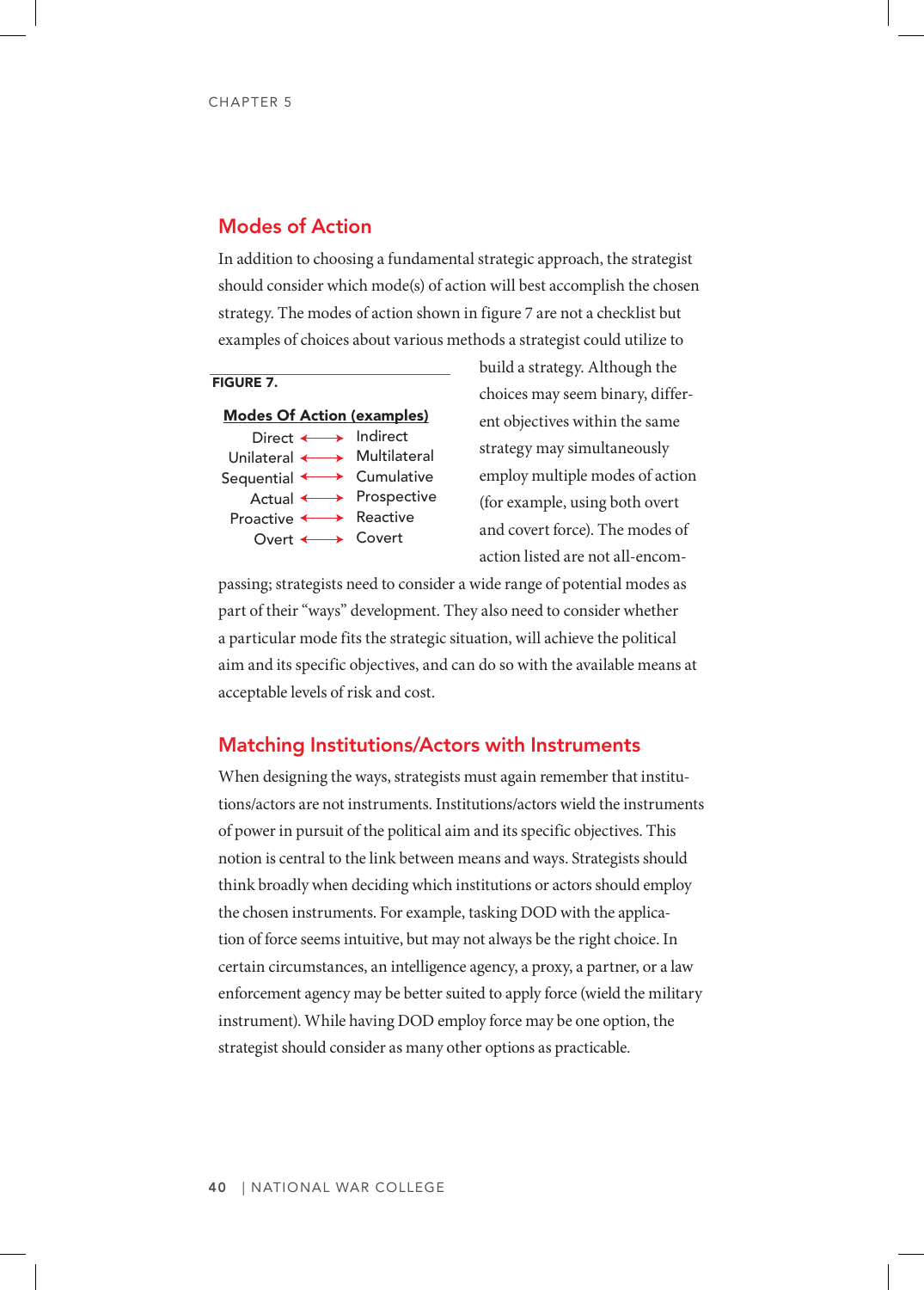## **Orchestration**

The instruments of national power overlap, interconnect, and are interdependent. Each of the instruments works most effectively when supported by and operating harmoniously with the others. Consequently, the strategist should consider what the proposed strategy is asking each instrument to do; at any point in time and space, one of the instruments may play the principal role in advancing the strategy, while the others are in support. The strategist works to ensure each is doing all it can at that moment to achieve its particular purpose and to support the efforts of the other instruments. It is especially critical for the success of the strategy that supporting instrument do not work against those of the principal or lead instrument.

Orchestration *defines* how all the pieces fit together. If they are to accomplish the political aim, institutions must wield the instruments of power through distinctive actions and approaches in a logical, coherent strategy. Effective orchestration depends on multiple factors. Because strategy normally includes several specific objectives intended to accomplish the political aim, and because actions taken in support of one objective could undermine other objectives, each objective must be *prioritized* in terms of its importance. Moreover, given that resources are finite, prioritization is essential to ensure that the most important objectives get the resources needed for their attainment. In addition, strategies often benefit from the clear identification of a lead instrument—and lead institution—with the rest operating in support. The strategist must take care not to let the actions of supporting instruments undermine the main line of effort. The strategist should also *sequence* objectives, specifying whether one objective needs to be attained before another objective can be pursued. Some objectives can be achieved in parallel, that is, simultaneously. Also vital is the need to *coordinate* the instruments to ensure they are not working at cross-purposes. To ensure limited means are appropriately apportioned to achieve the desired effects, strategists must properly *balance* resources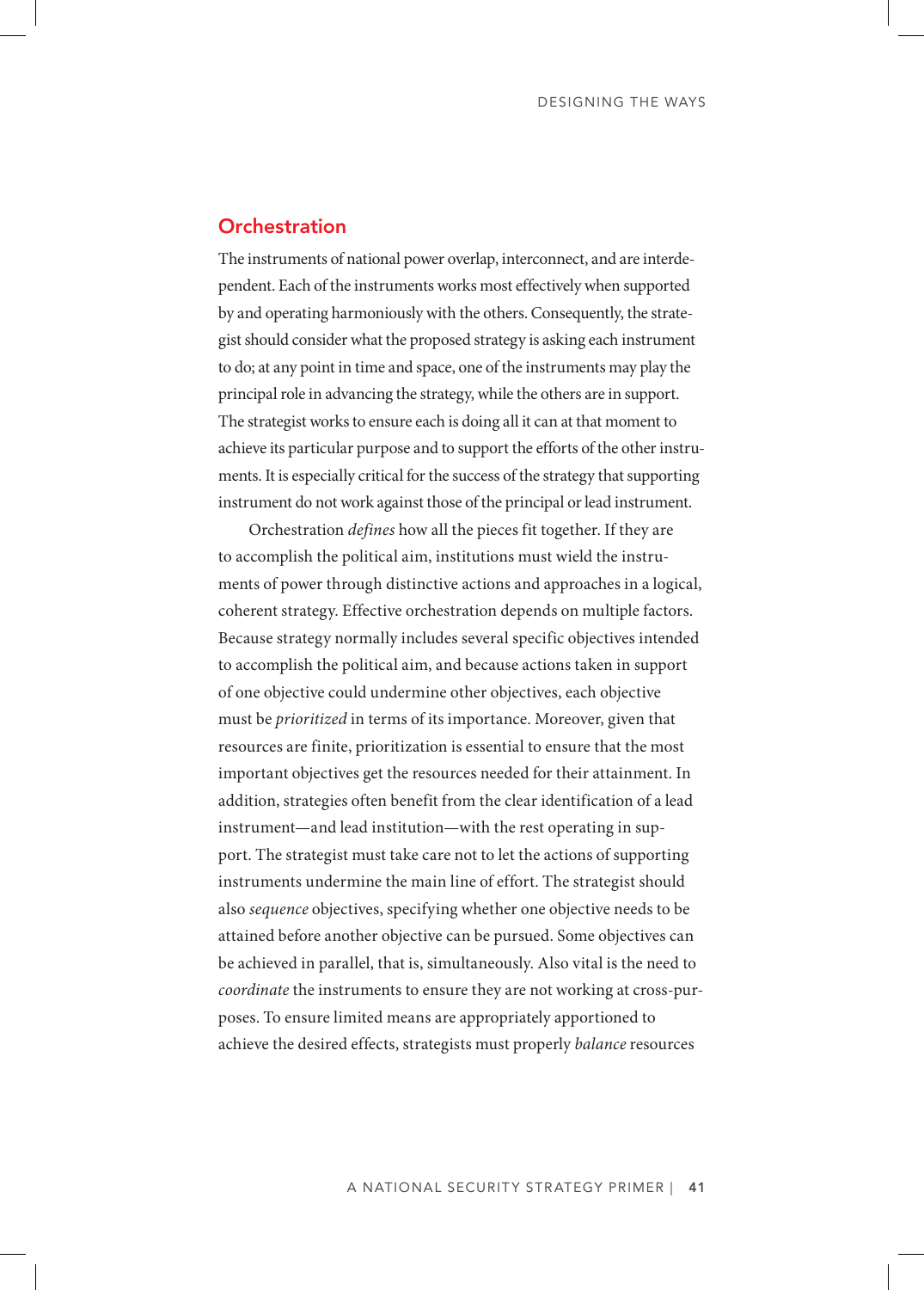between objectives and instruments. Achieving objectives often requires the *integration* of multiple instruments in a unified approach. Such integration may be exceedingly difficult but can make the difference between success and failure.

As a strategy unfolds, instruments and institutions interact with each other. Many of those interactions are intentional and positive, part of the strategic design. Some interactions, though, are unintentional and potentially negative. Consequently, strategists must assure that interactions among the instruments and institutions produce positive synergistic effects. As an example, when U.S. strategists formulated the plan for providing relief to Southeast Asian nations after the December 26, 2004, tsunami, they assessed that the effort would also send constructive messages about America to local populations. In turn, they anticipated those positive messages would undermine support for al Qaeda's Indonesian affiliate, Jemaah Islamiyah. Similarly, strategists have to shape their strategic designs to prevent unanticipated interactions from producing negative effects. For example, using force can often lead to collateral damage, which may strengthen an adversary population's resistance or enhance enemy recruiting. Such concerns mandate extensive consideration and may well limit actions.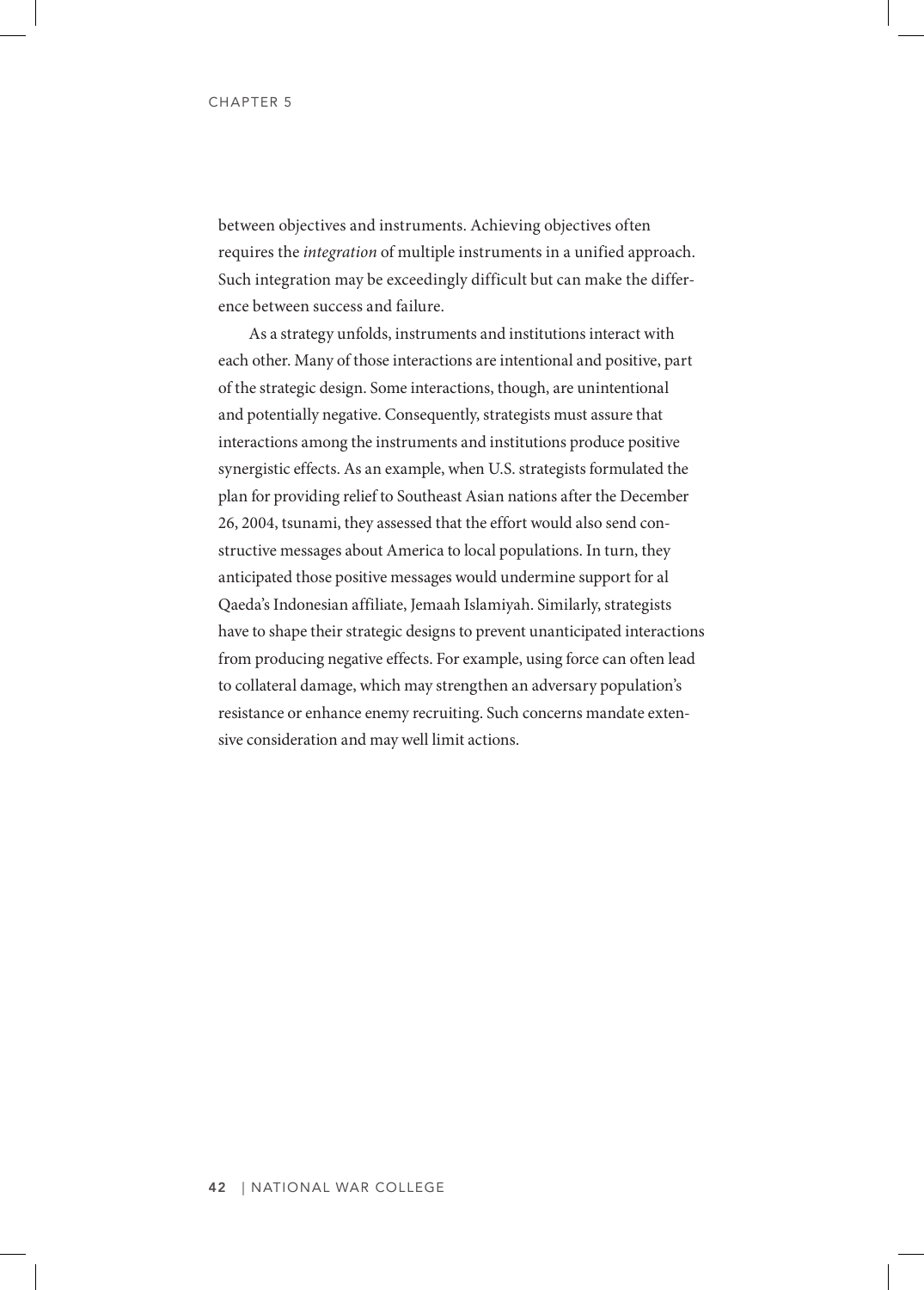# CHAPTER 6 | **ASSESSING THE COSTS,** RISKS, AND RESULTS

## Iterative Assessment

Assessing the costs and risks stemming from a strategy is the fifth fundamental element of strategic logic. As with the first element—analyzing the strategic situation—assessing costs and risks must permeate the process of developing national security strategy. Like analyzing the strategic situation, assessing risks and costs should be pursued iteratively and with regular frequency.

## Evaluating Costs

Costs represent the outlay of means needed to achieve a political aim. They include the resources required to acquire, build, enable, protect, convert, achieve, or maintain something of strategic value, whether tangible or intangible. Costs also can include people killed and injured, infrastructure damaged or destroyed, diminished capital, accumulated debt, weakening of the economy, or tarnished reputation and diminished influence. They can be transactional, political, temporal, or stem from forfeited opportunities.

While the strategist can calculate some costs with specificity, others must be based on assumptions. Nevertheless, whether based on hard data or estimates and judgments, strategists must provide a definitive statement of likely costs for the decisionmaker. Only in this way can the strategist make it possible for the decisionmaker to weigh a strategy's hoped-for benefits against its expected costs.

Proposed strategies for which the likely costs exceed the value of the hoped-for benefits ought to be rethought. This process reinforces the criticality of having defined precisely: the interests the state has at stake in the problem, the value of those interests, threats to those interests, and the seriousness of those threats. The essential question in the cost-benefit analysis of any strategy is whether it protects/advances the state's interests at an acceptable cost. One way strategists can conduct this cost/benefit evaluation is to asses whether their strategies, when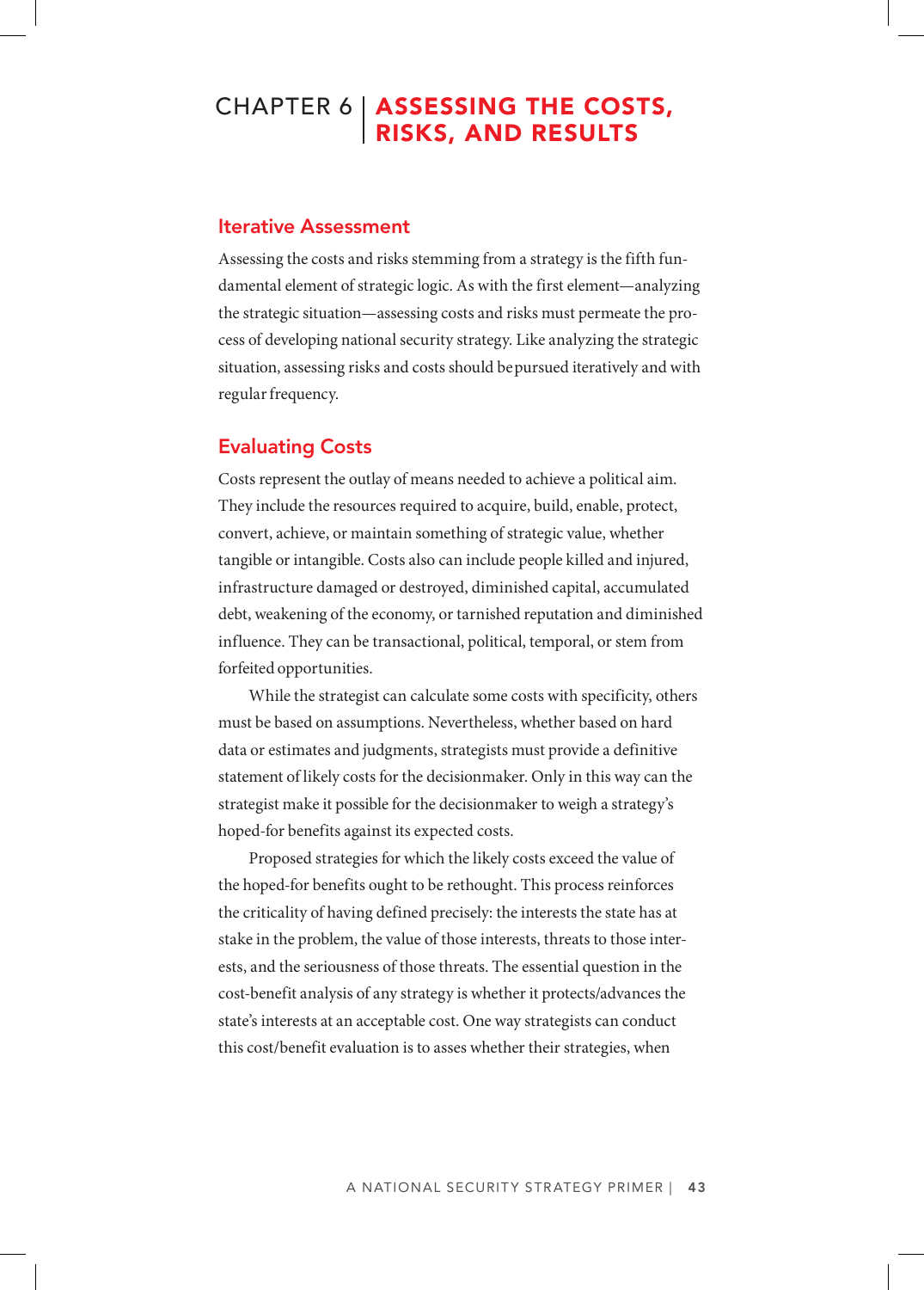implemented, will add to or detract from their nation's elements of power. States should avoid embarking on a strategic course of action if it will ultimately diminish national power rather than preserve or supplement it. Ultimately, many national strategy debates revolve around value tradeoffs—for instance, lives versus economic harm—that are difficult, if not impossible, to resolve definitively. Strategists ought to consider at least three categories of costs—resources (lives, money, equipment, time), political costs, and opportunity costs. In addition, strategists would do well to consider the costs of inaction.

# Identifying Risks

Strategists must consider risks as they design strategies. In general, risk entails the probability and severity of loss linked to hazards. With respect to strategy, risks are elements that could go wrong. The severity of a risk is determined by both the likelihood of its occurrence *and* the magnitude of damage that would ensue if the risk became manifest. Thus, a state that employs force against an adversary that possesses nuclear weapons runs the risk that the enemy would retaliate with a nuclear strike. The magnitude of the ensuing damage would be huge, but if there is little or no likelihood that the other state would respond with a nuclear strike, then the severity of the risk might be deemed acceptable.

There is no magic formula for calculating risk. Risks emerge as the strategist brings insightful, objective analysis and judgment to bear on what research and intelligence have revealed about the nature and dynamics of the problem. Despite the strategist's best efforts, however, both the likelihood and severity of any identified risks will remain only probabilities. Therefore, it is critical that the strategist develops a scheme for valuing both the likelihood and the severity of risks and uses that scheme to characterize each of the risks considered by decisionmakers.

Strategists must assess both *risks to the strategy* and *risks from the strategy*. Risks to the strategy are things that could cause it to fail. Risks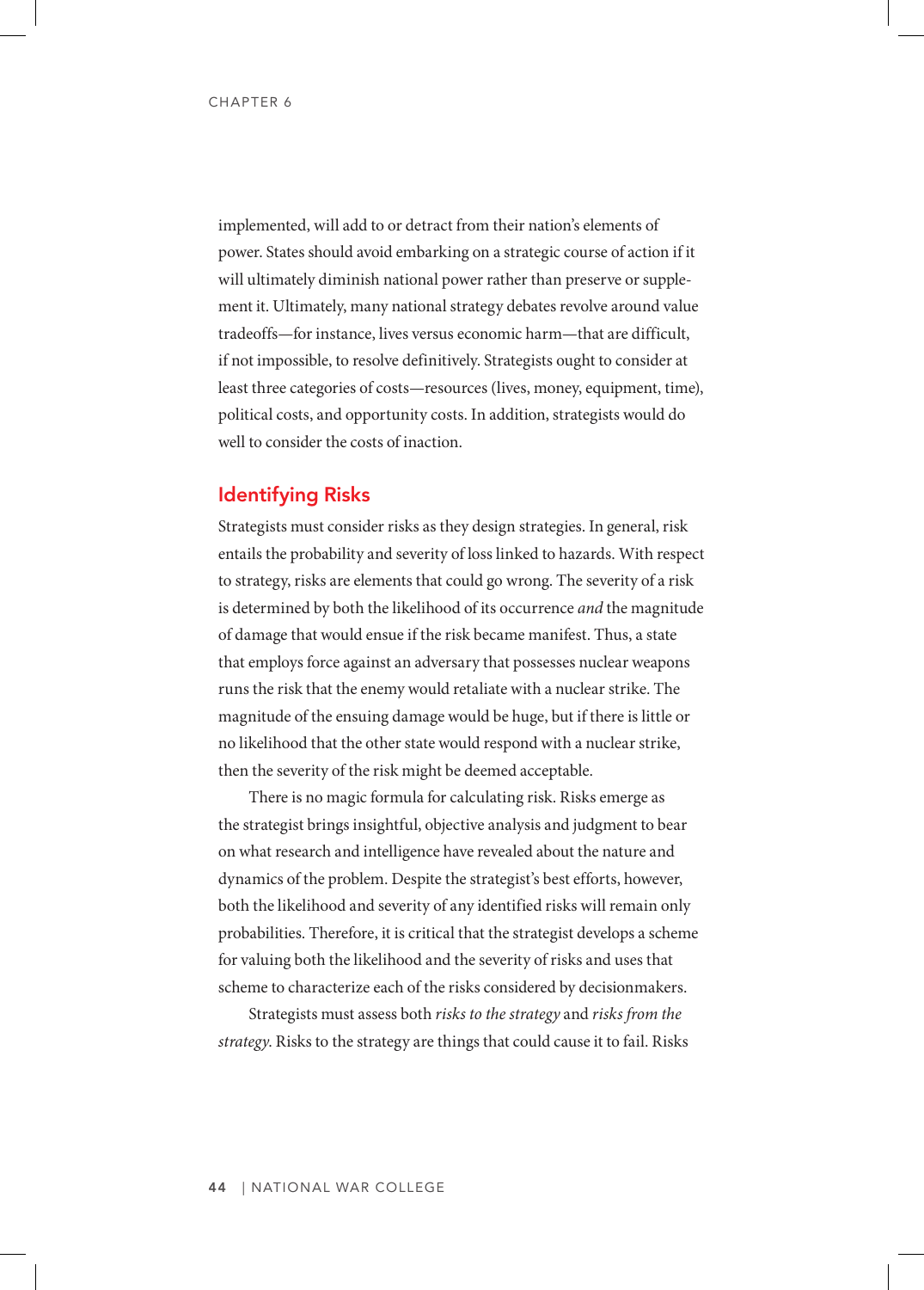to a strategy may be evident in the strategy development process, with mitigation actions written into the strategy, or they may emerge from target behavior. Risks from the strategy are additional threats or undesired consequences caused by the strategy's implementation. In either case, risks often stem from assumptions that prove invalid in whole or in part. When the United States invaded Iraq in 2003 with the political aim of regime change, a risk to the strategy was that popular resistance within Iraq to the U.S. invasion would coalesce into an effective insurgency. At the same time, a clear risk from the U.S. strategy was that the invasion's weakening of Iraq would open the door for Iran to establish a much stronger position in the region. In the end, U.S. decisionmakers discounted these prospects and failed to mitigate them.

## Viability Assessments

Throughout the strategy development process, strategists must continuously assess a strategy's overall viability. Multiple factors can affect a strategy's prospects for successful implementation. To assess the viability of a national security strategy, strategists can use the "\_\_\_\_ility" tests, which facilitiate evaluation of the strategy from multiple vantage points. Strategists should begin by considering *suitability*, which addresses whether the strategy will protect/advance the national interest(s) at stake and not work against other national-level strategies, policies, and goals. Broadly, is the application of the strategy in the overall interest of the state? Second, the strategist should test *feasibility*, which examines whether the strategy presents a reasonably likely path toward achieving the political aim. Are sufficient means of the appropriate type available (or attainable) to achieve the political aim? Even if a strategy is suitable and feasible, the strategist must determine its *desirability*, which entails assessing whether the expected benefits outweigh the expected costs—is attainment of the political aim worth what it will cost to attain it? To be judged desirable, the strategy (not just the hoped-for outcome) must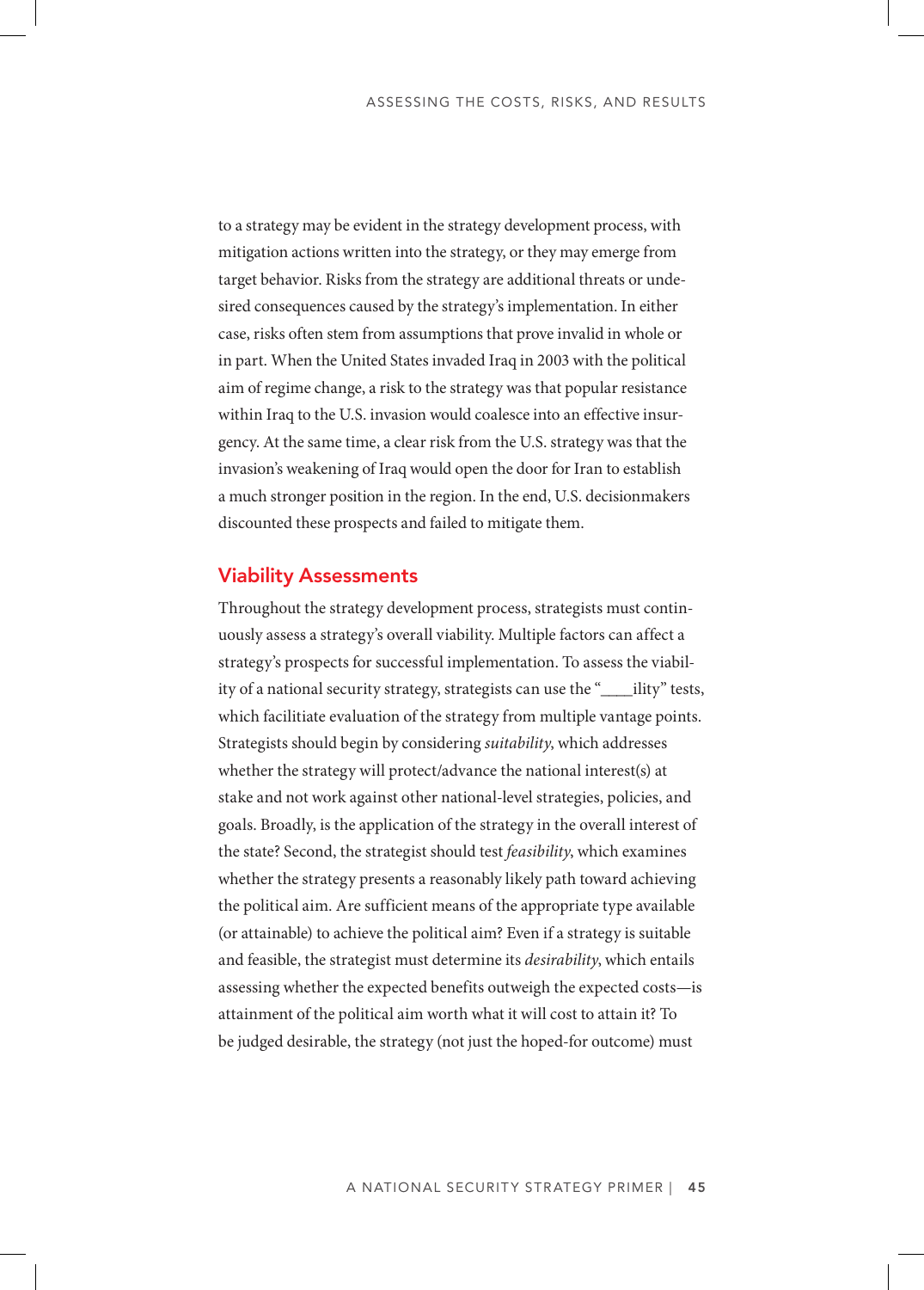deliver something valued beyond all that will be expended to purchase it. Next comes the test of *acceptability*. Is the plan of action consistent with the state's values, the national mood, domestic concerns, the interests of allies and partners, and the personal goals of political leaders? As importantly, will the strategy be deemed legally acceptable? If the strategy requires authorities that either do not exist or might not be forthcoming, its viability will be greatly diminished. Finally comes the test of *sustainability*. Can the necessary level of resources, political will and backing, and popular support be sustained long enough to attain the political aim? Strategists should continuously apply these basic tests of viability throughout the strategy development process. Assessments of viability are generally a matter of degree. If the answer to any one of the tests is a definitive "no," the strategist should consider a different strategic approach that offers greater viability.

## Red-Teaming

Throughout the strategic logic process, but particularly during the assessment phase, use of a red team to think critically about the problem, the major assumptions, and other key elements of the proposed strategy from the target's perspective is essential. The discussion in Joint Publication 5-0, *Joint Planning,* on the use of red-teaming in joint planning offers a helpful guide on how similar red team efforts could sharpen strategic logic and improve the strategy-making process. 16

## Course Corrections

Once a state or other party launches a strategy, it must conduct frequent iterative assessments of that strategy's progress. No strategy is infallible. Each is, after all, built upon a foundation of assumptions, and some—maybe many—of those assumptions will prove flawed to some degree. Some of the most powerful assumptions are judgments about how the adversary will react to the various aspects of the strategy.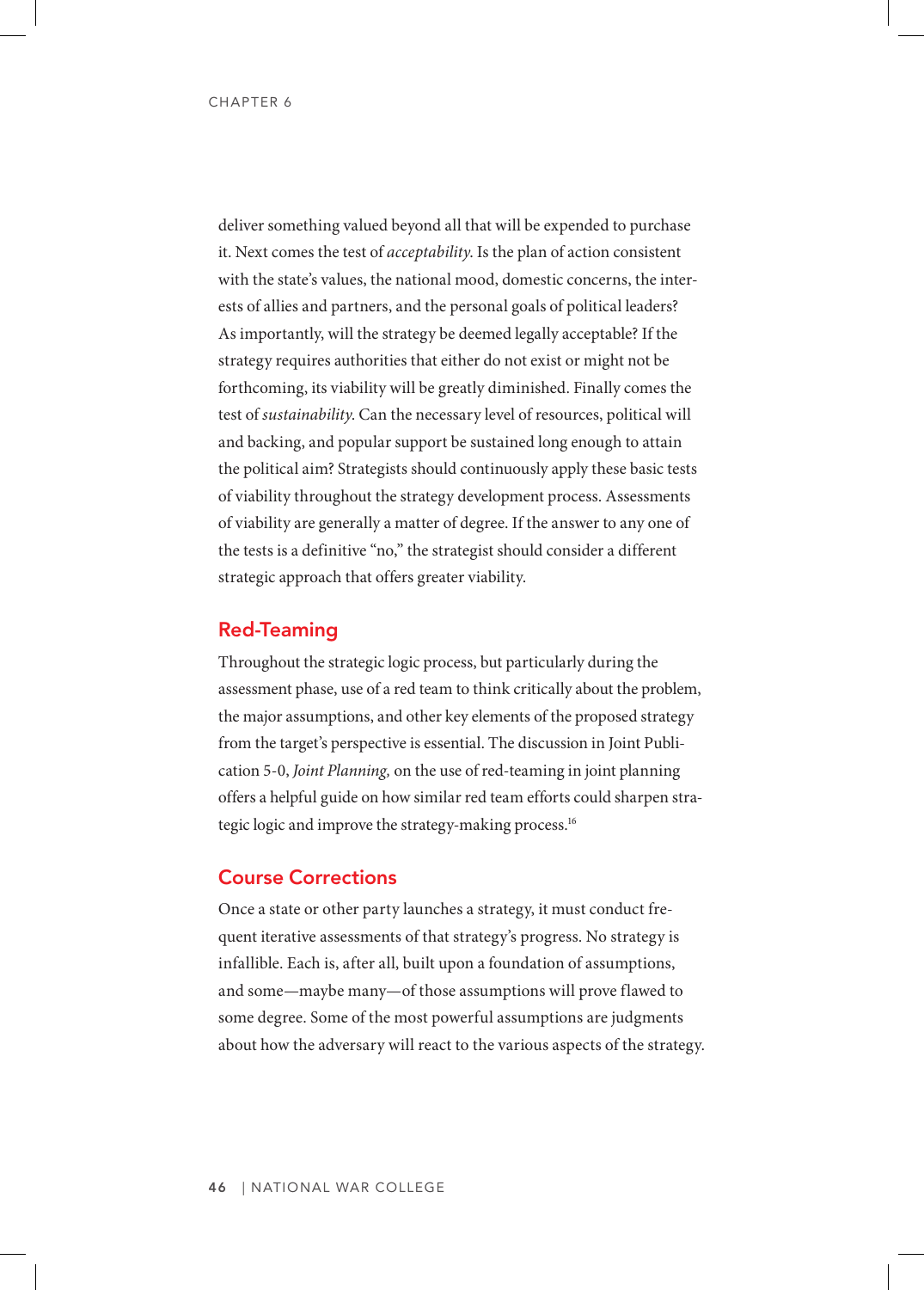Adversaries, however, act in line with their own logic, which may lead them to respond in unexpected ways, including ways that seem at odds with their interests. As assumptions prove incorrect or are invalidated, the strategist must adjust the strategy's ends, means, and/or ways to accommodate the new reality.

Moreover, adversaries are not passive targets of a strategy, but active participants. As such they can be expected to do all they can to frustrate or prevent an opposing plan's success and to maximize their own gains. As German Field Marshal Helmuth von Moltke the Elder is credited with noting, "No plan survives first contact with the enemy*.*" That statement captures an essential truth about strategy: as soon as a strategy is put into effect, the strategic situation changes in numerous ways. The opponent is also a strategic actor, with his or her own strategy. The implementation of strategy is thus, in a sense, a contest between two or more competing strategies and a test of which actor can most effectively adapt to the other.

Therefore, successful execution of any strategy entails constant adjustments to an adversary's moves. As the strategic situation changes, the strategist must revisit the analysis to ensure the strategy continues to rest on a comprehensive and timely understanding of the most important conditions and dynamics shaping the unfolding situation. Significant changes should force the strategist to adjust the strategy's ends, means, and/or ways to accommodate new realities. As a strategy proceeds, the strategist should constantly assess the prospects of achieving the political aim. If those prospects are not increasing—or worse, are decreasing then alternative courses of action should be explored. This requirement might entail defining a new political aim, bringing new or additional means to bear, formulating a new strategic approach, or abandoning the effort altogether.

Changing one's ends, means, and/or ways can be difficult. Scaling back one's aims is especially challenging once force has been used. As history teaches us, loss of life makes it exceedingly difficult to moderate or change the political aim, lest sacrifices be perceived as in vain. That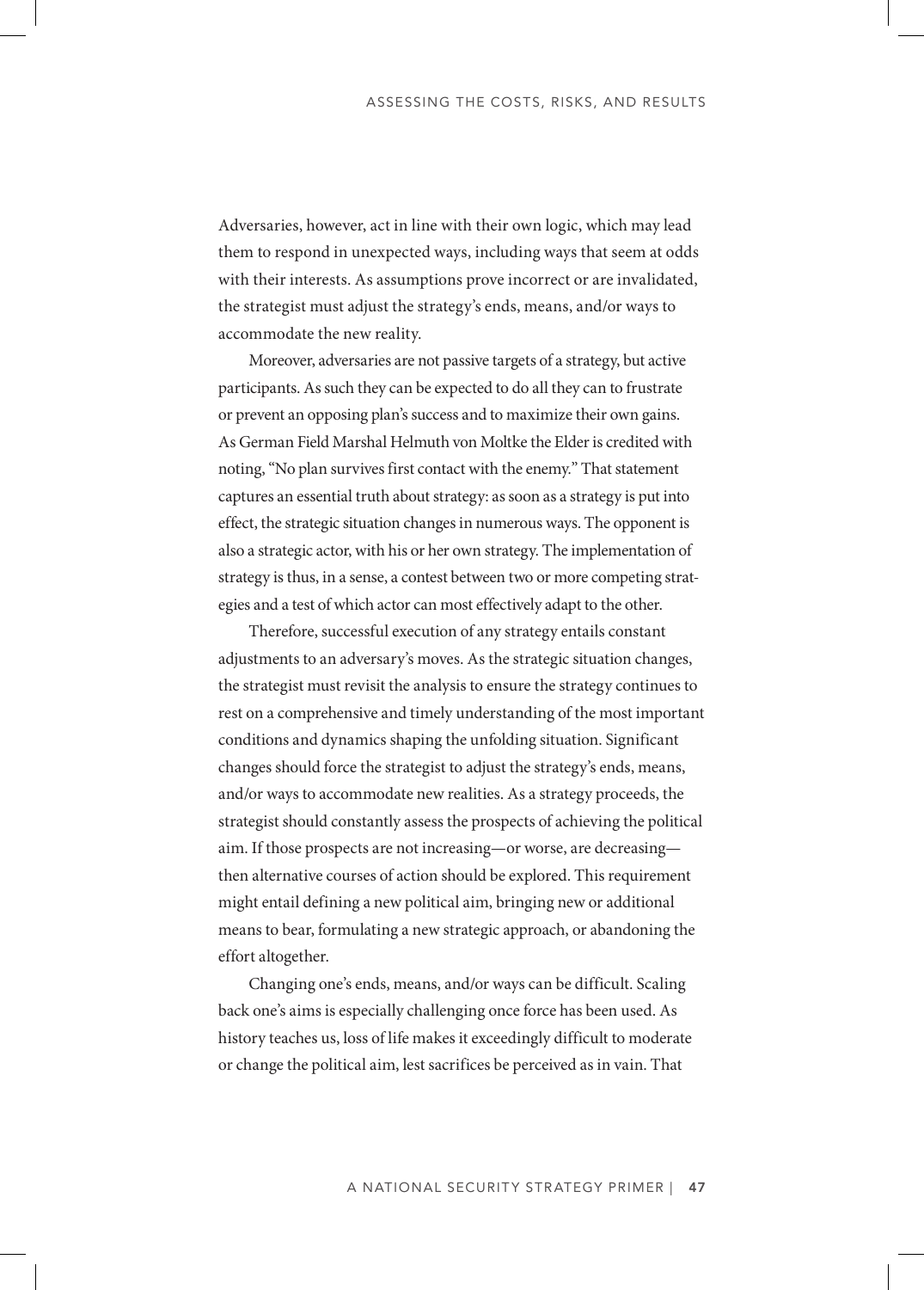said, the principal consideration for assessing whether a strategy may need to be reassessed is whether it is achieving the desired political aim at an acceptable cost. If strategists and political and military leaders determine the costs to be "sunk," that is, they cannot be recovered because the political aim cannot be achieved, it is time—however painful it may be to change the political aim, and, accordingly, the strategy that supports it.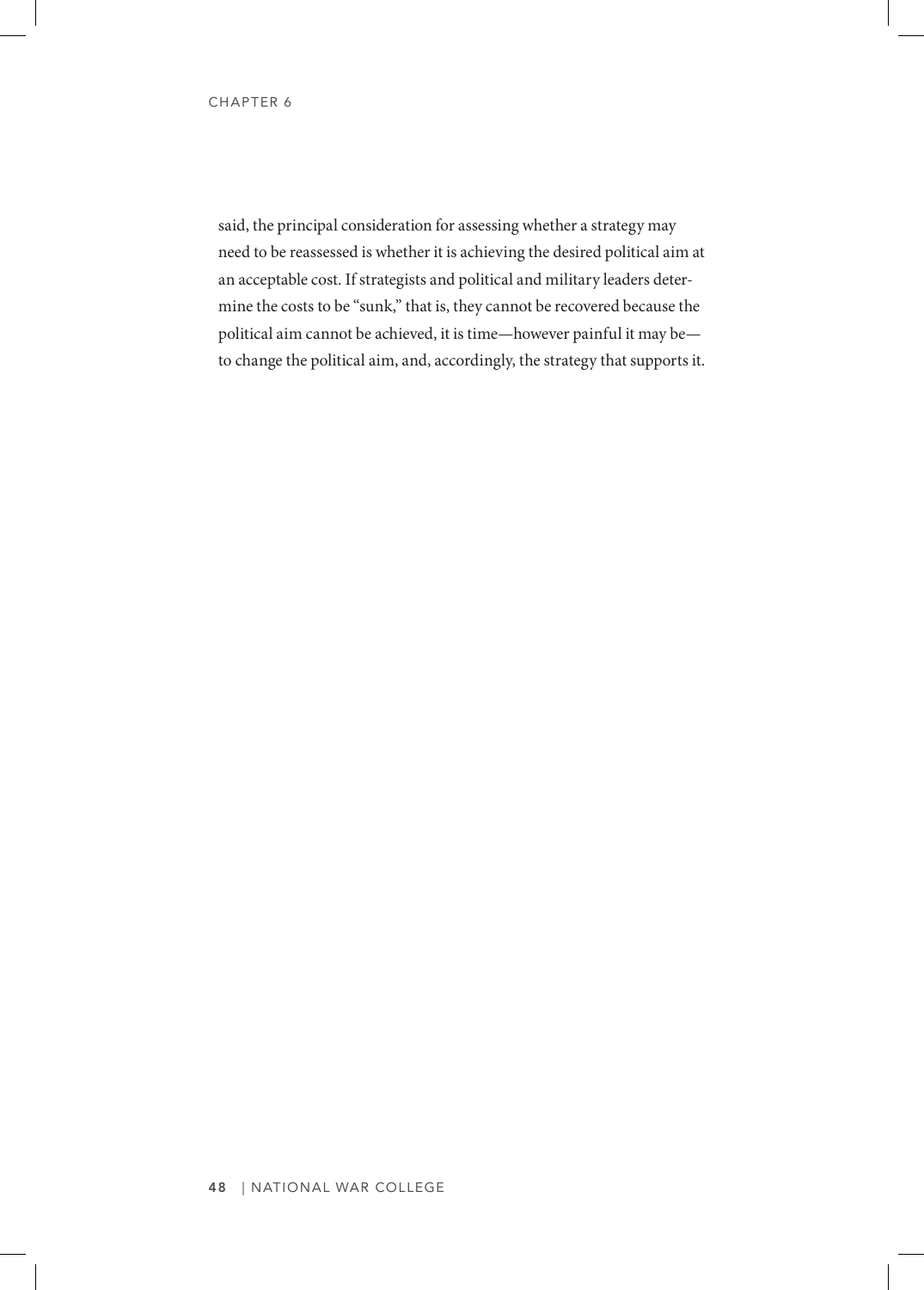# CHAPTER 7 | CONCLUSION

The modern strategic environment poses significant challenges, which are evolving at considerable speed. The collapse of the Soviet Union changed the strategic environment from one dominated by bipolar considerations to one transitioning to multipolar challenges. Globalization powered by rapid advances in information technology and processes has reshaped the dynamics of international relations. Long-suppressed ethnic, religious, and even personal conflicts have spawned an increase in intra- and interstate violence. Terrorism, civil wars, secession, and irredentism threaten to fracture existing states and break down regional order. The world has witnessed a revival of nationalism, populism, and nativism that further threatens to undermine the post–World War II international order. Most recently, revisionist great powers have risen and begun challenging the existing order and U.S. preeminence.

Simultaneously, the character of war is quickly changing with rapid technological and social upheavals. The time when U.S. strategists could fall back on the Cold War's overarching strategic concept of containment is long past. Strategic thinking must adjust to the evolving strategic environment. Each strategic challenge is unique. Each demands thorough, comprehensive, and insightful analysis of the situation. Each demands definition of a realistic political aim and specific objectives, grounded in an objective assessment of one's interests, resources, and capabilities, as well as those of one's adversaries and allies. Each requires the crafting of a creative, coherent strategic approach that considers all the possible ways the adversary might try to counteract and/or frustrate one's strategy.

The best "insurance" for strategic success is to think strategically to diligently and systematically work through the five fundamentals of strategic logic. Strategists should ensure that each judgment and decision made to resolve the questions inherent in each of the elements of strategic logic builds upon and fits with all those made previously, leaving no gaps in the logic. As importantly, strategists must not "pre-judge" the outcome, decide on a preferred strategic approach at the outset, and then manipulate the logic to justify that approach. Strategists must let an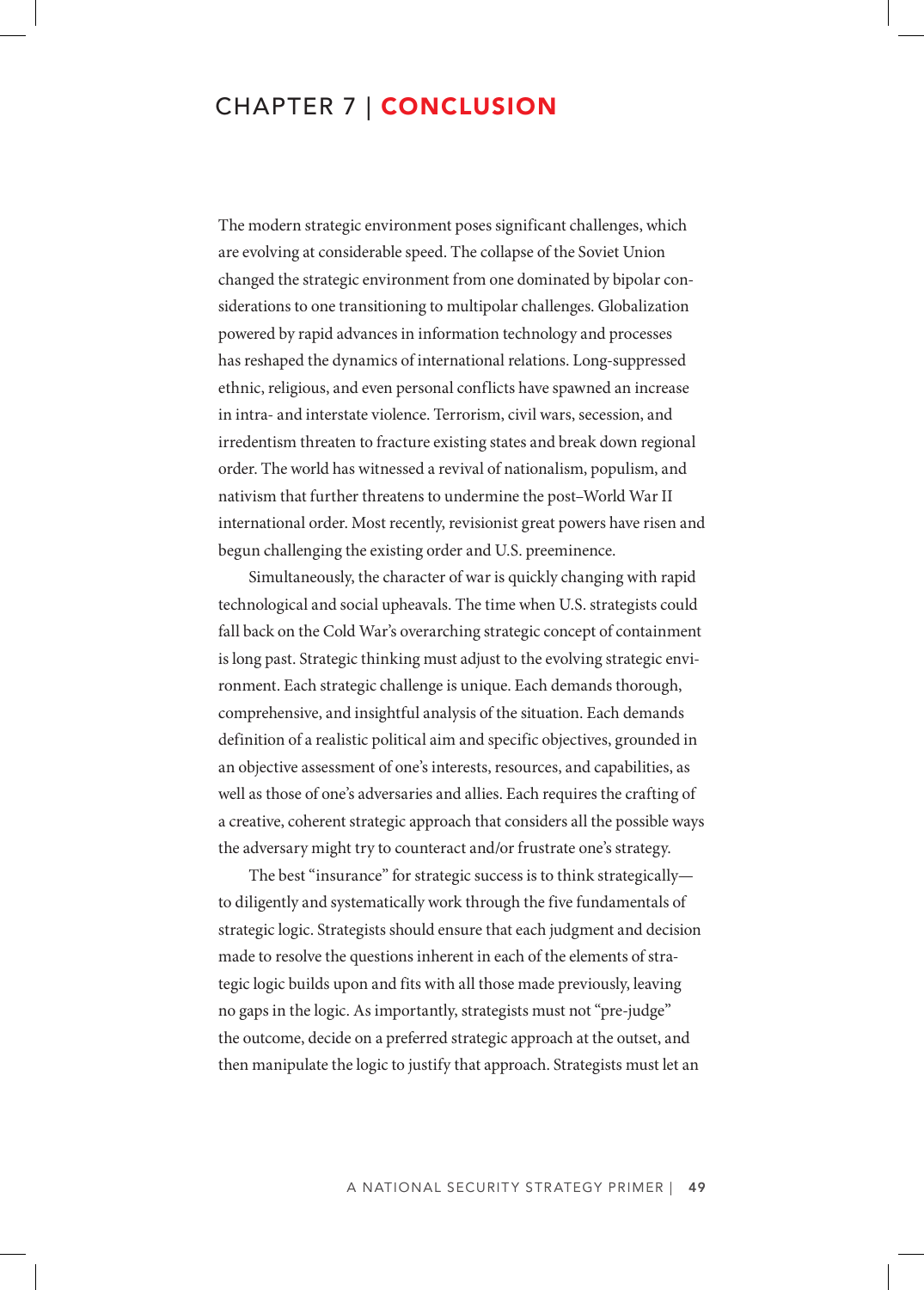objective application of strategic logic reveal the best strategic approach to adopt.

Good strategists never forget that strategy is—at a minimum—a two-player game. Every strategy must work against a thinking, proactive adversary who always has a vote in how events unfold. His or her aim his or her job—is to find ways to neutralize an opponent's strengths and frustrate that opponent's strategic approach. Even a significant power differential in one's own favor does not guarantee success. Time and again, superior powers have learned that skilled, determined, and creative adversaries can find ways to minimize their opponent's superior capabilities and create leverage of their own that creates a more level playing field.

Finally, strategists must consider what kinds of outcomes are reasonable—and achievable—given the advantage and leverage they are able to create. To reach for more than that, no matter how seemingly desirable, is strategically foolish and generally ends up costing far more than whatever benefits—if any—are gained. The best safeguard against strategic folly is a cadre of well-educated, trained, and experienced professionals and leaders who rigorously apply the elements of strategic logic. This is perhaps the most important lesson students can learn from their experience at the National War College.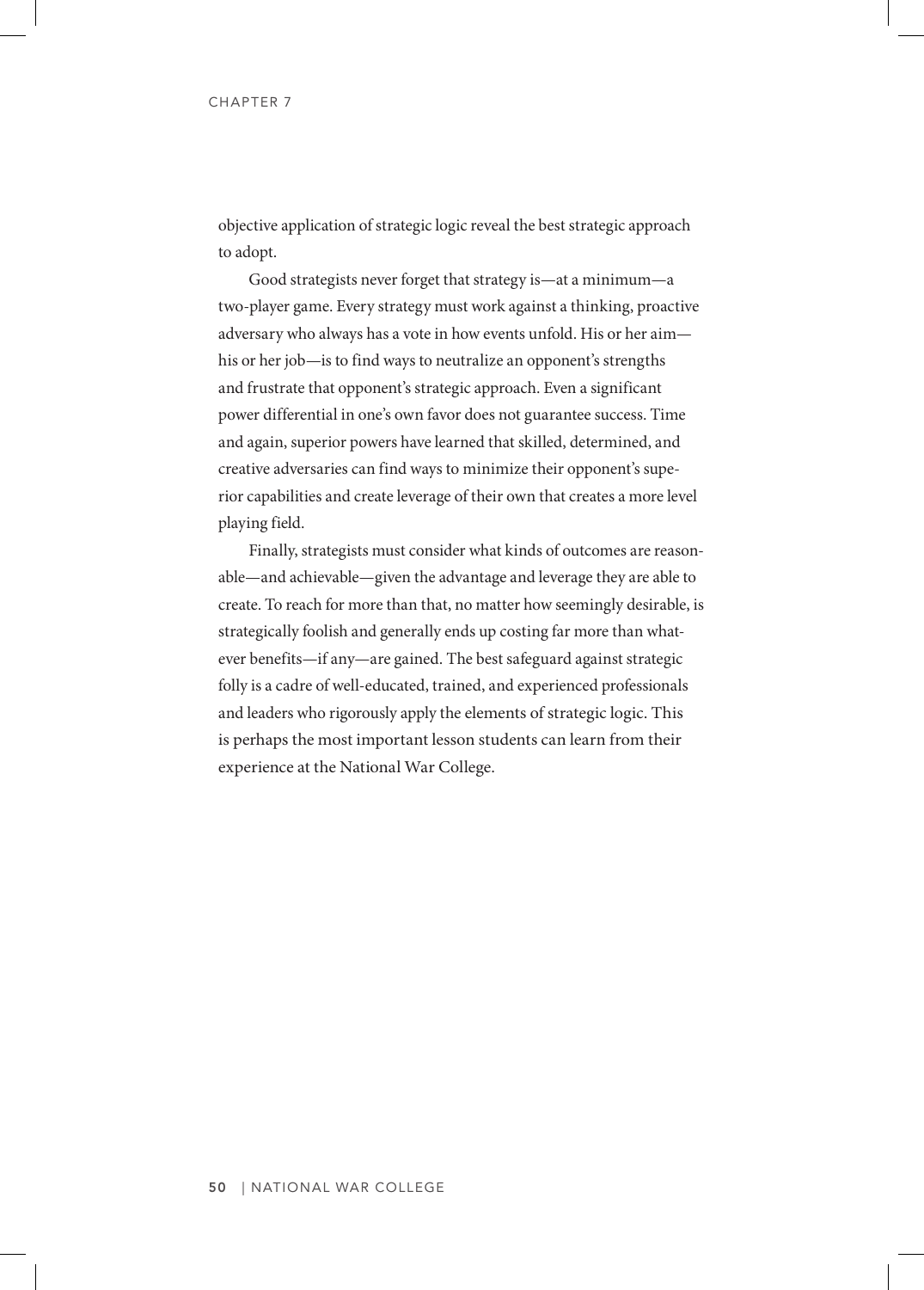# APPENDIX A

#### 1. Analyzing the Strategic Situation

- What is the story? Develop a problem statement.
- Assess the international and domestic contexts.
- Identify knowns, critical unknowns, and key assumptions (for example: self, others, environment).
- What national interests, if any, are at stake? How vital is each interest?
- Determine threats and opportunities and their relation to national interests.
- How imminent are the threats? How salient are the opportunities?

#### 2. Defining the Desired Ends

- A. Political Aim(s)
	- Stated and implied political aims; define desired endstate/success. What does success look like?
	- What are likely constraints? Governmental, domestic, international, media-driven, etc.?
- B. Specific Objectives
	- Can the political aims be translated into viable objectives?
	- Specify objectives, achievable at a reasonable cost that will accomplish desired political aims.
	- Rank objectives by priority.

#### 3. Identifying and/or Developing Means

- Identify our instruments of power (DIME) needed to obtain ends.
- Assumptions about capabilities/limits of our instruments.
- What are the intangibles for all actors, to include morale/will and time available?

#### 4. Designing the Ways

- Specify fundamental strategic approach(es); State how the instruments blend together. Are the associated objectives pursued sequentially or simultaneously?
- Consider Modes of Action.
- Identify institutions/agencies that will direct the various instruments of power.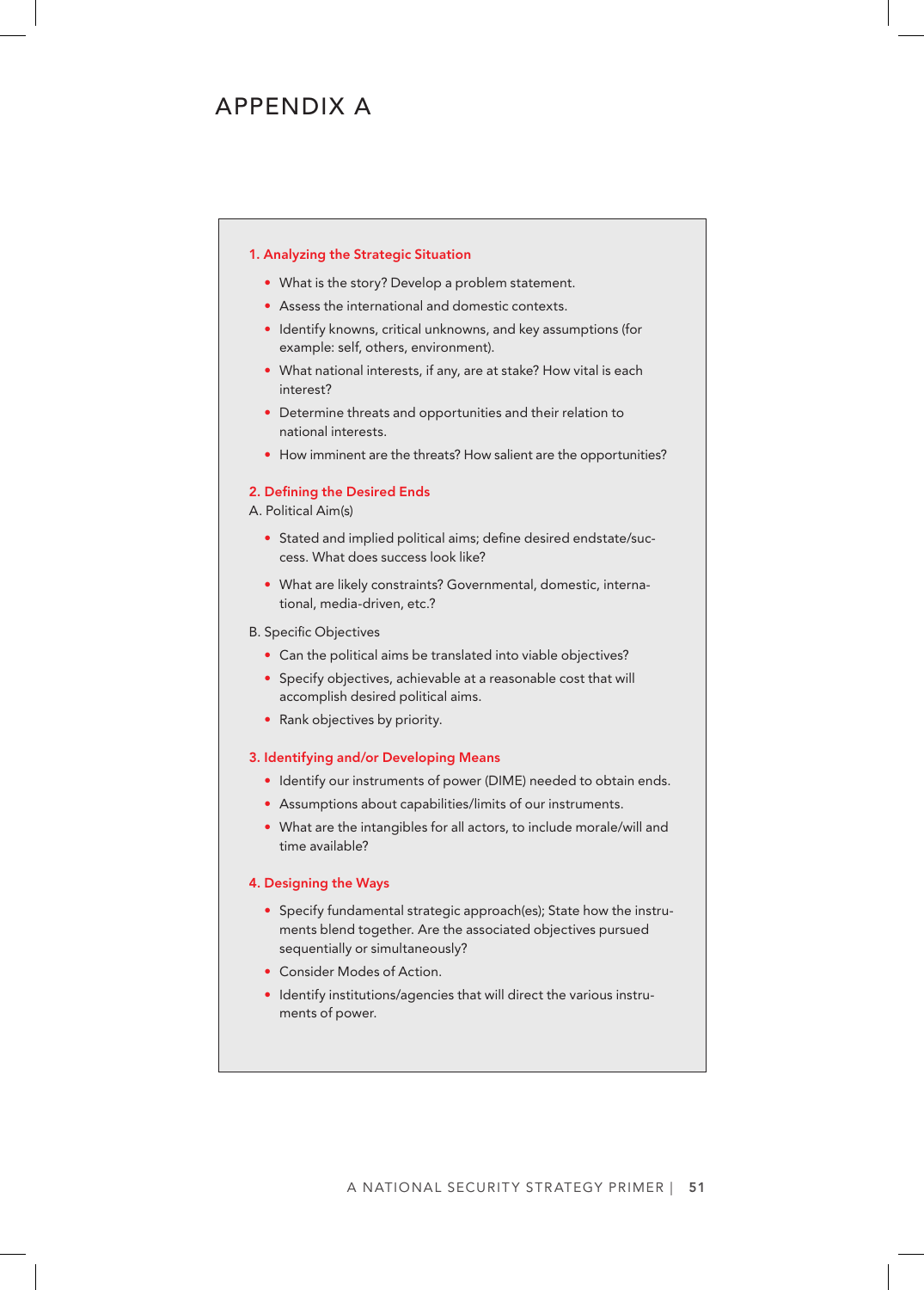• Most likely constraints? Does the strategic approach account for them?

#### 5. Assessing the Cost, Risks, and Results

- What are likely costs and benefits? Can they be tracked/measured?
- Most likely risks, including those to and from the strategy—have they been accounted for and mitigated?
- Viability Assessments: Is our strategic approach suitable, feasible, desirable, acceptable, and sustainable?
- What are the most pivotal assumptions? Consequences if wrong? What mechanisms to validate?
- How does success translate into lasting political effects?

#### Red-Teaming

- Assumptions about allies', neutrals', target's political aims, underlying rationale, and specific objectives.
- Identify target's instruments of power needed to attain ends; Is one or more likely to be dominant?
- Assumptions about the capabilities/limits of target's instruments.
- What are the target's most likely and most dangerous courses of action? Does our strategy negate them?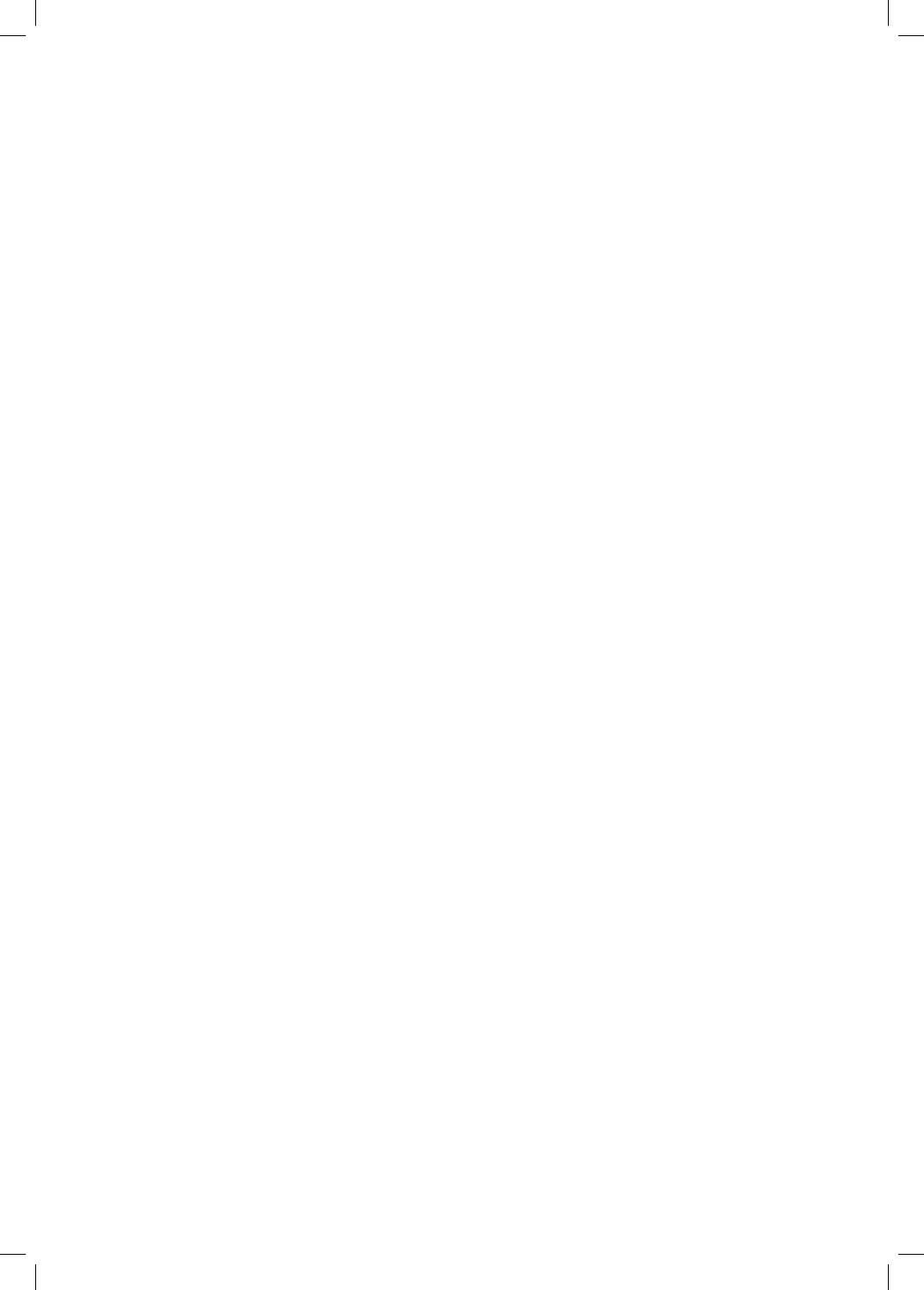# APPENDIX B

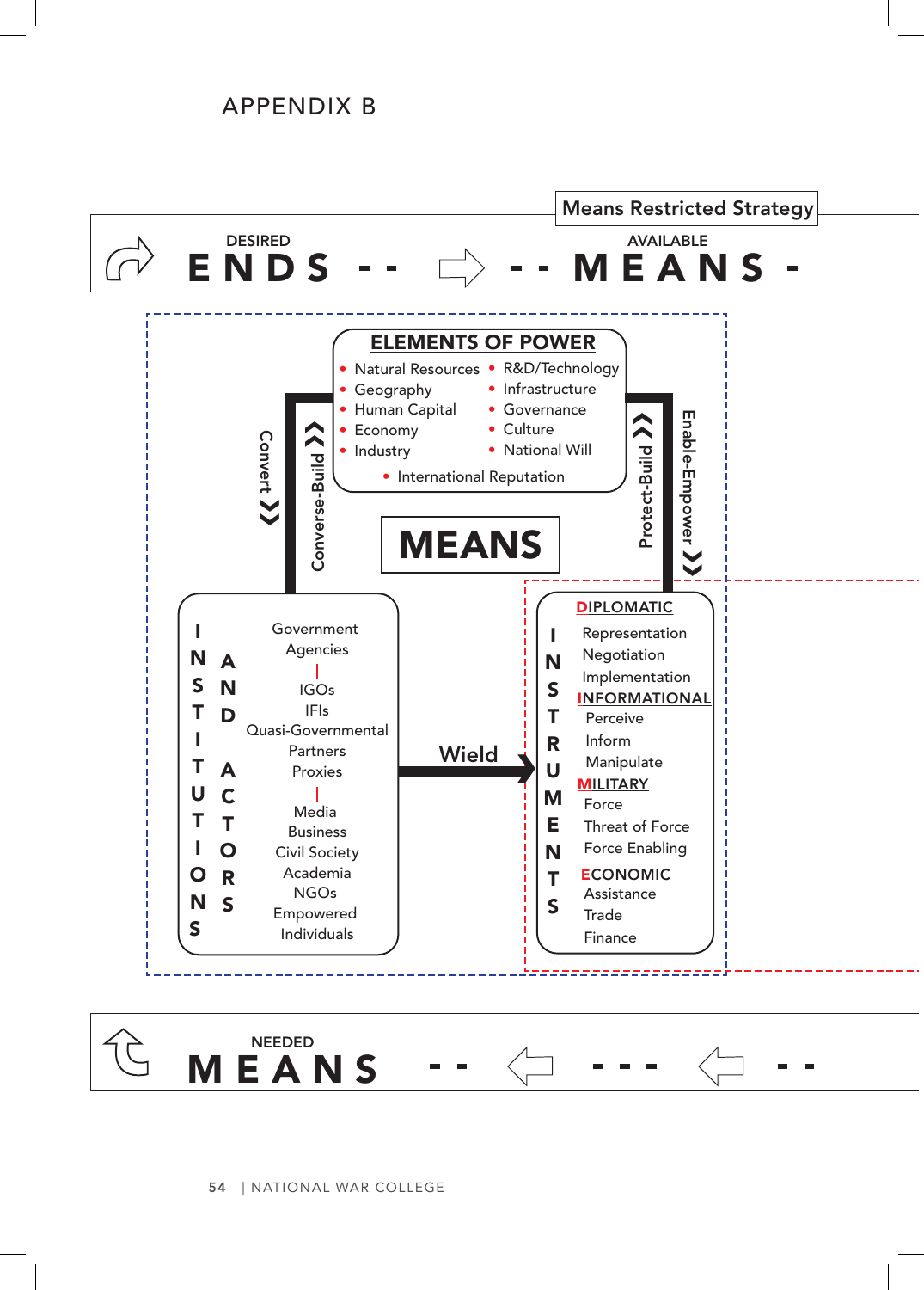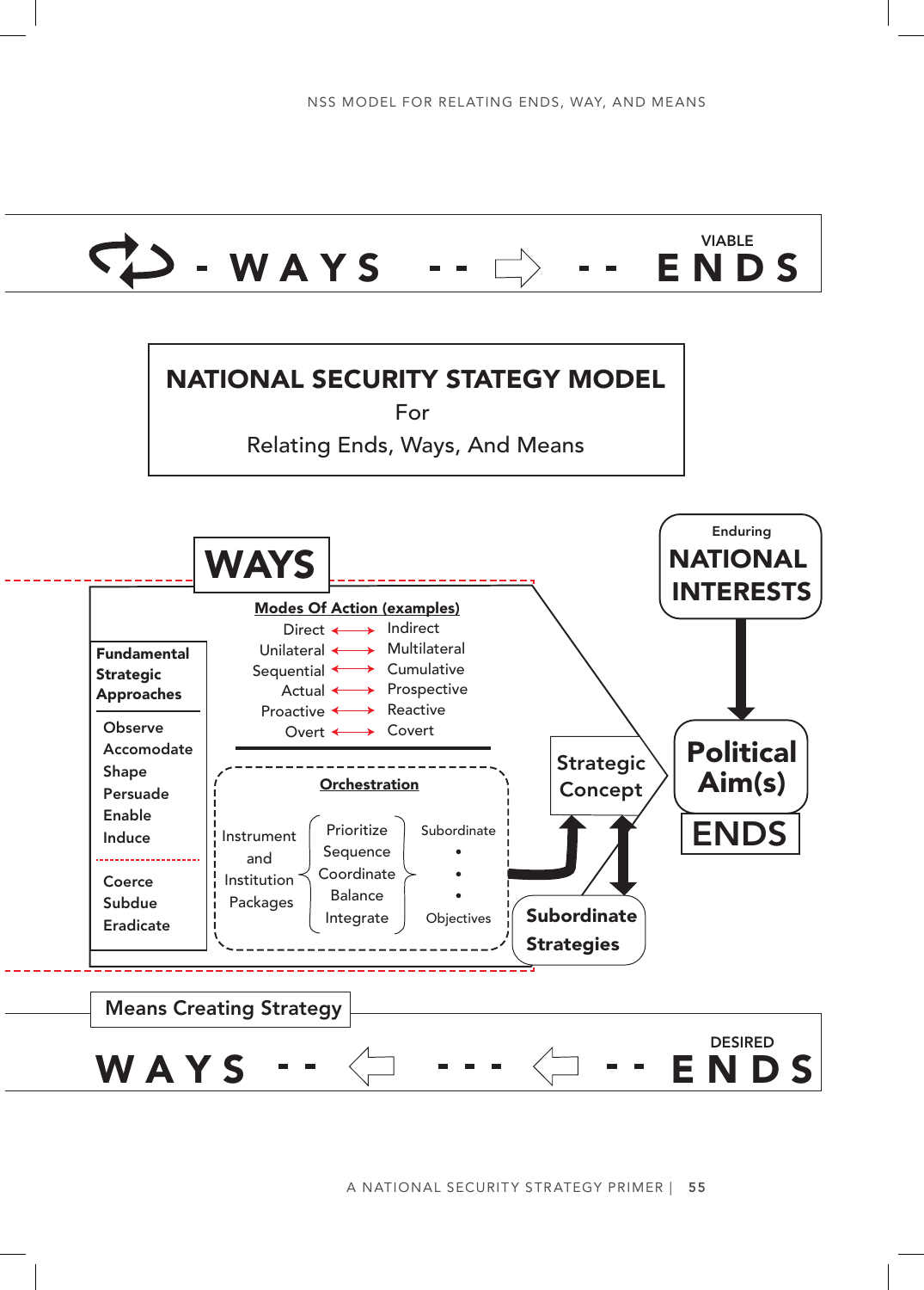# **NOTES**

### Preface

<sup>1</sup> A wide variety of definitions for *strategy* exists. We are guided, throughout this primer, by the definition of strategy as "a prudent idea or set of ideas for employing the instruments of national power in a synchronized and integrated fashion to achieve theater, national, and/or multinational objectives." See *DOD Dictionary of Military and Associated Terms* (Washington, DC: The Joint Staff, April 2019), 220, available at <https://fas.org/irp/doddir/dod/dictionary.pdf>.

<sup>2</sup> Attentive readers of the primer may note a substantial overlap with elements of Joint Doctrine Note (JDN) 1-18, *Strategy* (Washington, DC: The Joint Staff, April 25, 2018). The primer and JDN 1-18 share initial authorship and began as an integrated product. Through the process of writing, editing, and coordinating the draft note, the need to split the military strategy–focused JDN and the primer became apparent. This primer is intended to complement the JDN, allowing students to fit JDN guidance on military strategy into the larger picture of national security strategy.

## Chapter 1

3 Carl von Clausewitz, *On War*, ed. and trans. Michael Howard and Peter Paret (Princeton: Princeton University Press, 1976), 102.

4 For online access to the 17 National Security Strategies of the United States, please see National Security Strategy Archive, available at <http:// nssarchive.us>. The site also includes links to subordinate strategies (National Defense Strategy and National Military Strategy). The site is maintained by the Taylor Group, a national security consulting firm unaffiliated with the U.S. Government or any foreign government. Many national strategies covering a wide range of issues are prepared within the U.S. Government, for example, see *National Strategy for Counterterrorism* (Washington, DC: The White House, June 2011), available at <https://obamawhitehouse.archives.gov/blog/2011/06/29/ national-strategy-counterterrorism>; and *National Strategy for the Arctic Region* (Washington, DC: The White House, May 2013), available at <https:// obamawhitehouse.archives.gov/sites/default/files/docs/nat\_arctic\_strategy.pdf>. Herein they are referred to variously as associated, subsidiary, functional, and regional strategies. In most cases they address in more detail interests identified in the National Security Strategy (NSS), and, while not subordinate in a strict sense, they generally are consistent with direction provided in the NSS.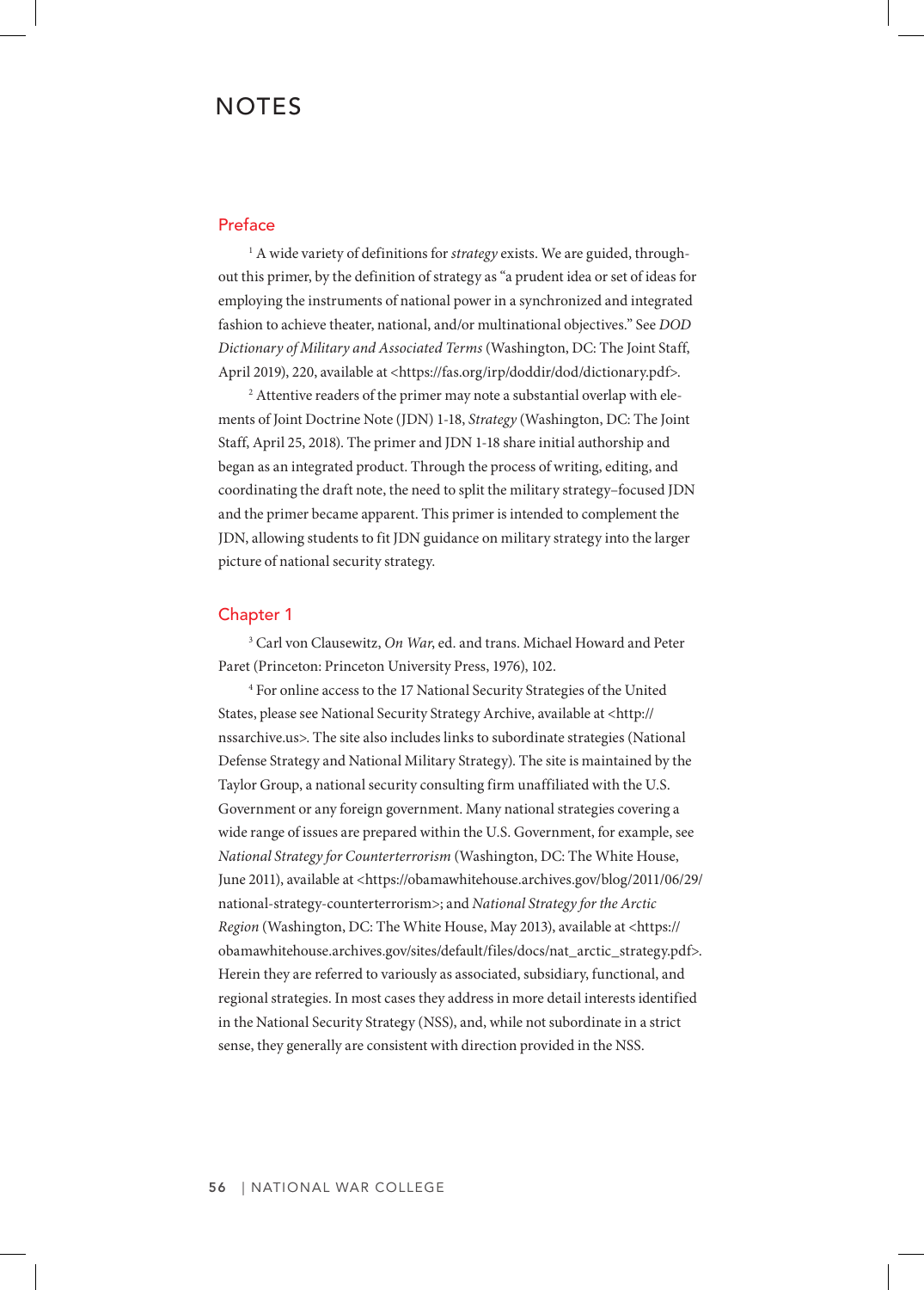5 Harry R. Yarger, "Towards a Theory of Strategy: Art Lykke and the Army War College Strategy Model," in *U.S. Army War College Guide to National Security Issues, Volume 1: Theory of War and Strategy*, ed. J. Boone Bartholomees, Jr. (Carlisle, PA: U.S. Army War College, June 2008, 3rd ed.), 45.

### Chapter 2

6 Richard P. Rumelt, *Good Strategy, Bad Strategy: The Difference and Why It Matters* (New York: Crown Business, 2011), 79.

#### Chapter 3

7 In discussing the relationship between war, policy, and politics, Clausewitz identifies *political aim* (translated, at times, as *political object*) as the national-level objective. For instance, he states, "The political object is the goal, war is the means of reaching it, and means can never be considered in isolation from their purpose." See Clausewitz, *On War*, 87. The conception of political aim used herein follows Clausewitz's general logic, though we refer to all means available to a nation, not just war.

### Chapter 4

8 "Elements of power" may also be described as "correlates of power."

9 Though not included in the figure, in the modern environment, data may also be considered an element of power.

<sup>10</sup> The DIME model is one of several approaches to capturing the instruments of power. DIME is used in both Joint Doctrine and the doctrine of various other countries. Another common acronym is DIMEFIL, which represents the instruments of power as diplomatic, informational, military, economic, financial, intelligence, and law enforcement. Consistent with doctrine, the primer incorporates "FIL" within DIME.

<sup>11</sup> The principal exception is for military personnel under command of a combatant commander. See *Foreign Service Act of 1980*, Public Law 96-465, 96th Cong. 2nd sess., October 17, 1980.

12 Fenn Osler Hampson and William I. Zartman, *The Global Power of Talk: Negotiating America's Interests* (Boulder, CO: Paradigm Publishers, 2012), 3.

<sup>13</sup> Though sharing similar terminology, the three aspects of the military instrument presented here are not synonymous with the range of military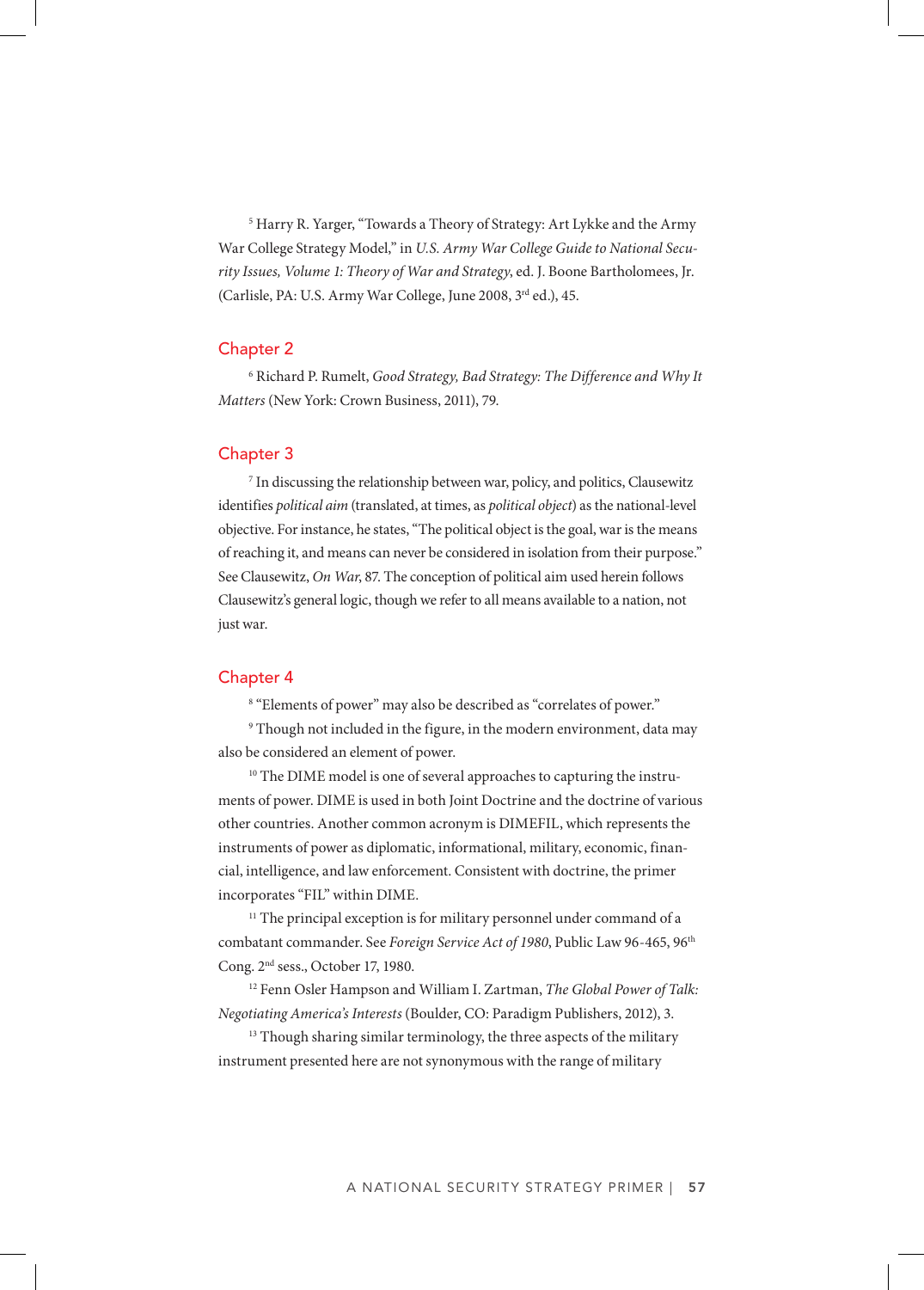operations outlined in Joint Publication (JP) 3-0. JP 3-0 describes operations that U.S. Armed Forces may perform. Those operations generally fall within the conceptual bounds of force, threat of force, and enabling force, but also include activities that, while performed by the Armed Forces, do not represent applications of the military instrument (domestic disaster response, certain foreign law enforcement and humanitarian operations, and some types of foreign assistance/ development). See JP 3-0, *Joint Operations* (Washington, DC: The Joint Staff, January 17, 2017, Incorporating Change 1, October 22, 2018).

<sup>14</sup> For the classic discussion on the distinction of these two forms of coercion, see Thomas C. Schelling, *Arms and Influence* (New Haven: Yale University Press, 1966) 69–78.

<sup>15</sup> Thomas J. Wright, *All Measures Short of War: The Contest for the 21<sup>st</sup> Century and the Future of American Power* (New Haven: Yale University Press, 2017), 27.

### Chapter 6

<sup>16</sup> See JP 5-0, *Joint Planning* (Washington, DC: The Joint Staff, June 16, 2017), K-1–K-7.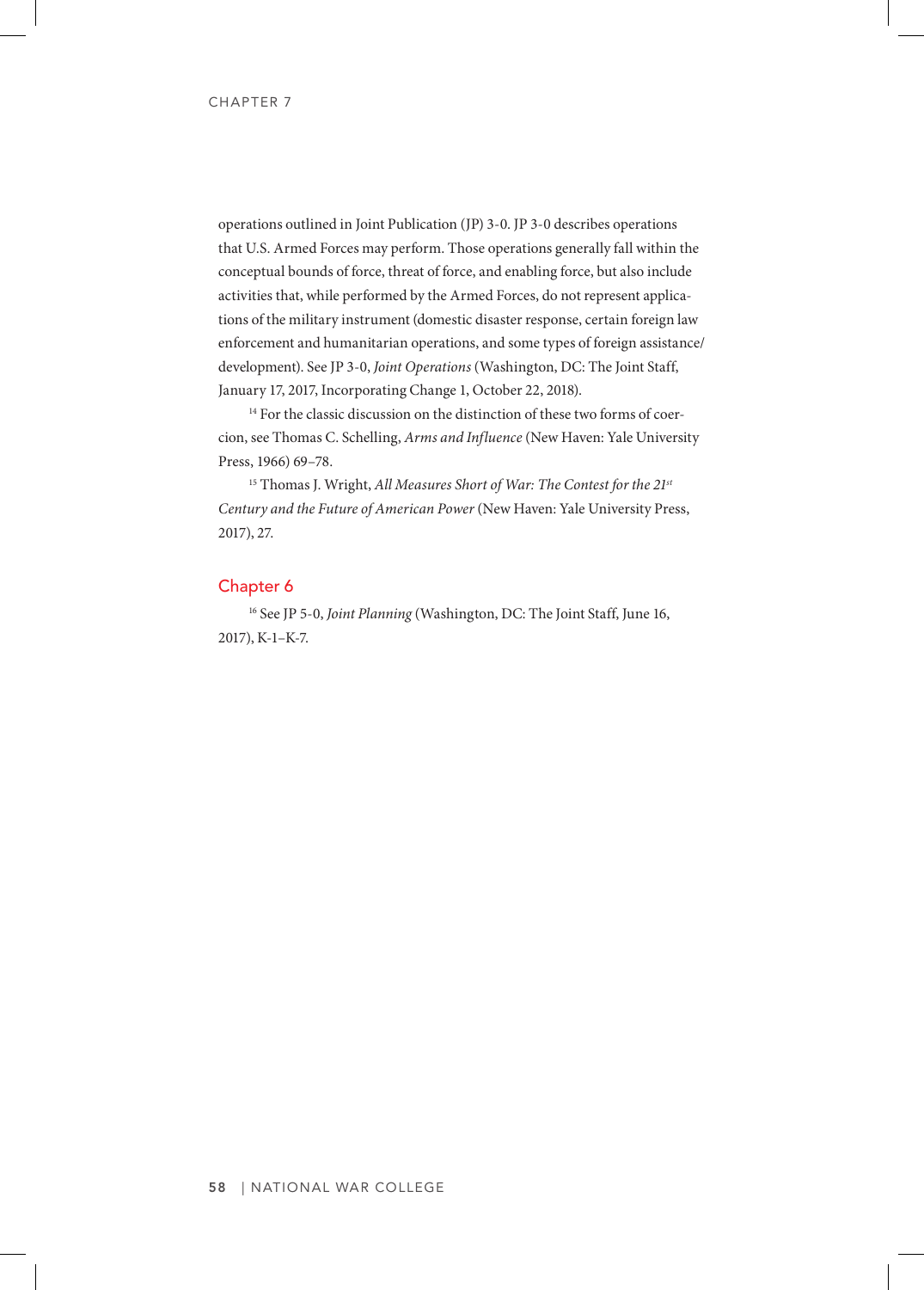# GLOSSARY

- *assessment.* Consists of evaluating a strategy's national and international costs and risks.
	- Costs: The price, financial or otherwise, one has to pay to implement a strategy. Costs can include deaths, resources, expenses, penalties, prestige, and/or missed opportunities.
	- Risks: Aspects of a strategic design that could go wrong or work to the strategy's disadvantage. Risks often relate to the divergence between assumptions of an opponent's or likely third-party reactions to a strategy and the *actual* reactions to that strategy.
		- Assessing a strategy's internal viability involves determining whether it is suitable, feasible, desirable, acceptable, and sustainable (that is, the "\_\_\_\_\_ility tests"). Multiple failures in the \_\_\_\_\_ility tests may indicate that the strategic design is flawed.
		- *• Suitability* addresses whether the strategy serves national interests and is consistent with other national-level strategies, policies, and goals.
		- *• Feasibility* examines whether political aims are realistically achievable and whether sufficient means and time are available or attainable to achieve the political aim.
		- *• Desirability* assures that the strategic plan matches the desired political aim and the expected benefits of implementation outweigh the anticipated costs.
		- *• Acceptability* determines if the strategy is consistent with the state's values, the national mood, domestic concerns (political or otherwise), legal constraints, and partners' interests.
		- Sustainability considers whether resources and popular support can endure long enough to attain the political aim, even in the face of potential changes in the strategic environment.
- *assumption.* An unproven assertion treated as true. To produce a coherent, effective strategy, strategists must fill knowledge gaps with assumptions. Strategies are replete with assumptions about opponent capabilities, interests, and intent, the dynamics of the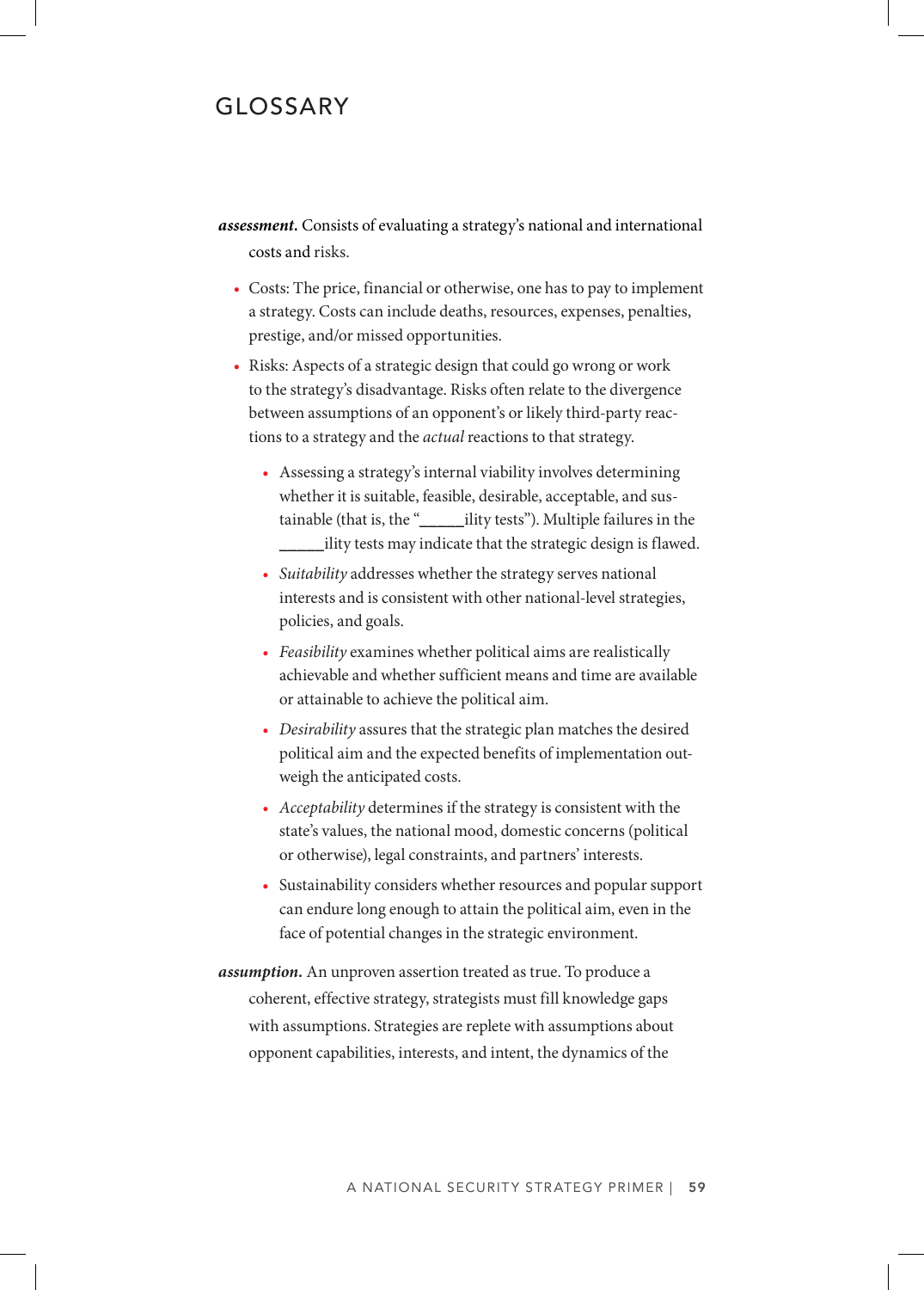international situation, and the most important aspects of one's domestic situation. Assumptions help define perceived threats to one's own interests and the cause and effect of potential actions. *condition.* A current or desired state of affairs.

- *constraint.* Tangible and intangible factors that limit strategic freedom of action. Constraints include insufficient means or political restrictions on the means available. Legal, political, and normative considerations can also constrain strategy.
- *context.* Any factor(s), international, regional, or domestic, that affect the development or implementation of a national security strategy. Context can include political matters; historic events; cultural, religious, ethnic, or tribal factors; societal norms and structures—almost anything that could influence the strategist's work.
- *elements of power.* The tangible and intangible factors from which the power of a state or nonstate actor is built and sustained. While there is no definitive list of the elements of power, they include, inter alia, the economy, geography, governance, human capital, industry, infrastructure, international reputation, national will, natural resources, and research and development/technology. To have enduring viable strategic options, states/actors must sustain, conserve, or build the elements of power.
- *ends.* An overarching, generic term that encompasses political aims and their subordinate objectives.
- *fundamental strategic approaches.* A continuum of strategic approaches for applying instruments of power to achieve a desired political end. The spectrum spans everything from taking no action to eradicating an opponent.
	- Observe: Monitoring without otherwise acting.
	- Accommodate: Acquiescing to a rival's demands/wishes.
	- Enable: Creating, supporting, or otherwise bolstering the capabilities of other international actors.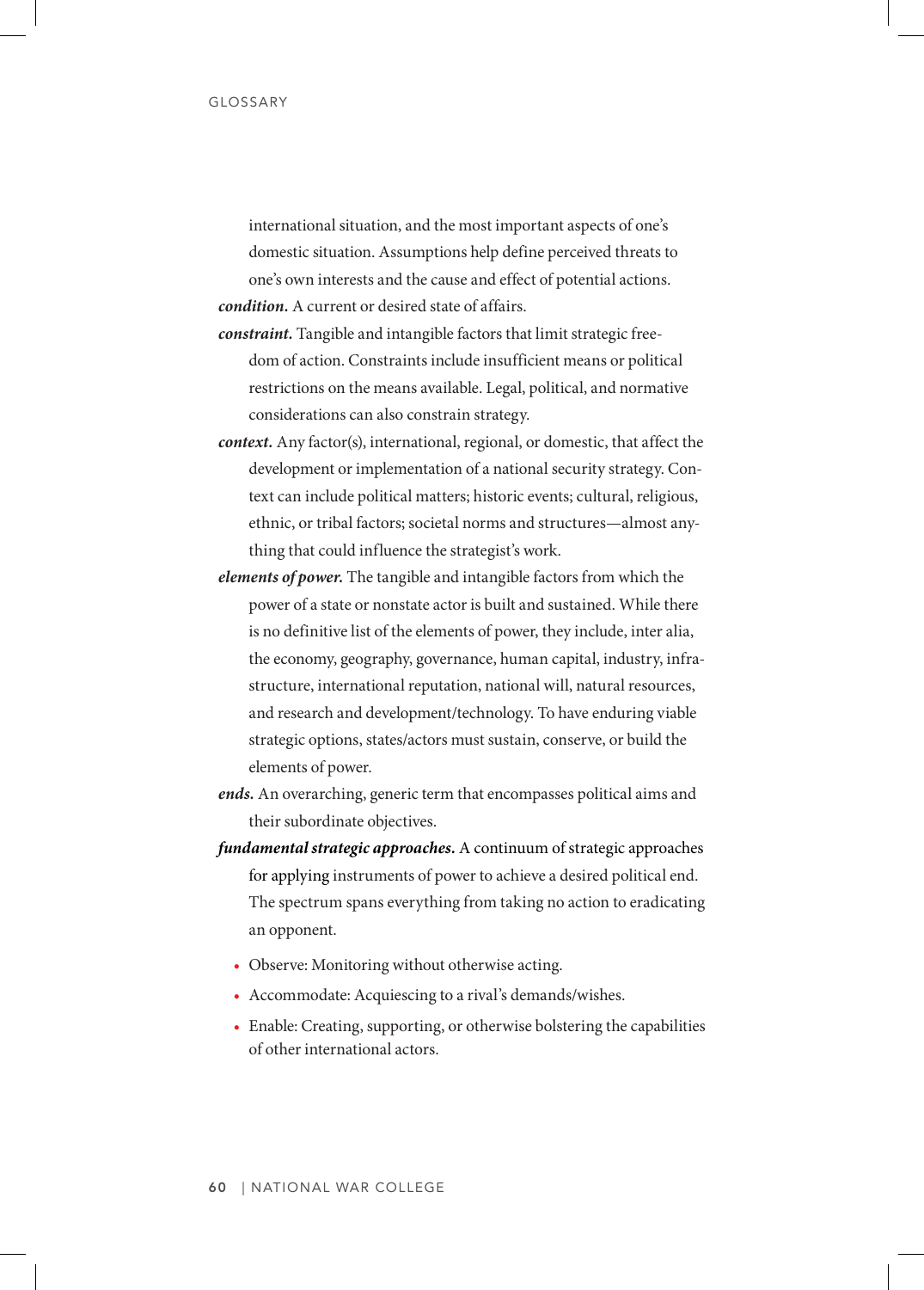- Shape: Taking action to adjust the strategic environment to make it more favorable or conducive for future action.
- Persuade: Convincing another actor through the force of argument.
- Induce: Promising or providing something positive to achieve a desired response from other international actors.
- Coerce: Taking or threatening negative actions to affect another international actor's behavior. Deterrence is a form of coercion that threatens negative consequences for an opponent should it attempt to change the status quo. Compellence is another form of coercion that threatens negative consequences for an opponent should it attempt to maintain the status quo.
- Subdue: Using force to make another actor voluntarily or involuntarily capitulate.
- Eradicate: Destroying another international actor, to include its government, ideology, economy, military, and so forth.
- *institutions and actors.* The organizations, structures, and individuals that national security strategists rely on to secure a strategy's political aim. Government agencies and their personnel generally design and implement most strategies; however, other nongovernmental institutions and actors may be better suited for certain tasks.
- *instruments of power.* The instruments of power include diplomacy, information, military, and economic (DIME). Each instrument possesses a unique nature/essence and distinct capabilities and limitations.
- *means.* Generally, resources and capabilities that either exist or need to be developed to achieve desired ends. There are three interrelated components of the means in national security strategy: the elements of power, such as resources, human capital, and industry, which sustain national power; institutions/actors, such as the President, Congress, the United Nations, and so forth, that wield the instruments of power; and the instruments of power themselves diplomacy, information, military, and economic.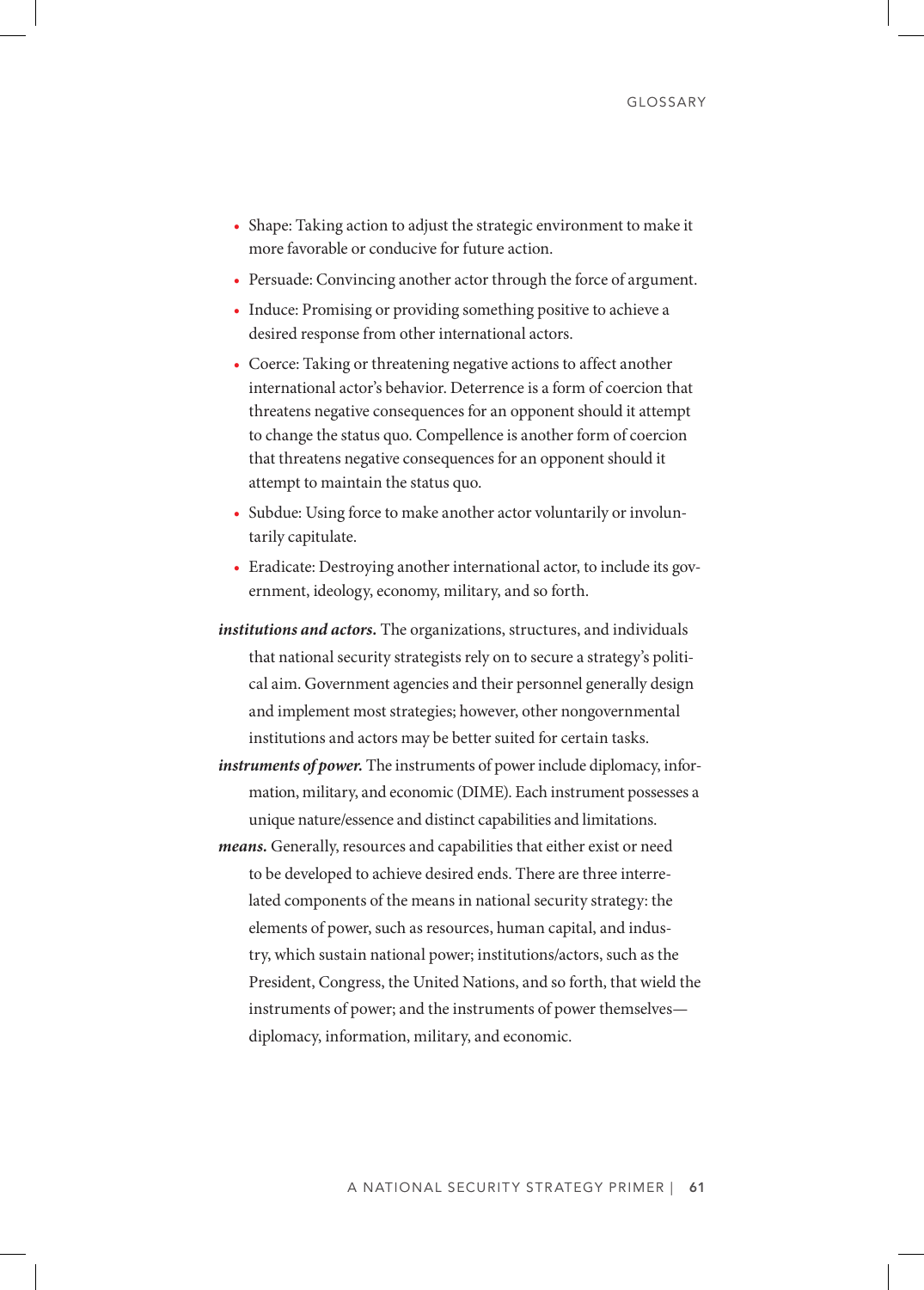- *modes of action.* A set of binary strategic options regarding how the instruments of power are used to achieve the desired subordinate objective/political aim. Strategists should consider a wide range of potential modes to implement a strategic concept. They should consider whether a particular mode fits a strategic situation, will achieve the political aim and its subordinate objectives, and can do so with available means at acceptable levels of cost and risk. Examples of modes of actions are direct/indirect, unilateral/multilateral, sequential/parallel, action/message, offensive/defensive, active/passive, and overt/covert.
- *national interests.* The fundamental, enduring values of a state. National interests are subject to various interpretations. The strategist must define precisely and concisely the interest(s) the nation has at stake in the challenge addressed. For purposes of this primer, national interests are not a specific or achievable endstate. They are aspirational and thus distinct from political aims, which are tangible conditions.
- *National Security Council and NSC Staff.* The NSC is the President's principal forum for considering and coordinating national security and foreign policy matters with his/her senior national security advisors and Cabinet officials. The NSC staff, headed by the National Security Adviser, serves as the President's national security and foreign policy staff within the White House.
- *National Security Strategy of the United States.* A document mandated by the Goldwater-Nichols Department of Defense Reorganization Act 1986. It outlines the broad national security strategy of the United States.
- *National Security Strategy.* The art and science of developing, applying, and coordinating the instruments of national power (diplomatic, information, military, and economic) to achieve ends that protect or advance national interests.
- *opportunity to advance national interest(s).* A favorable set of circumstances extant in the strategic context that may allow for the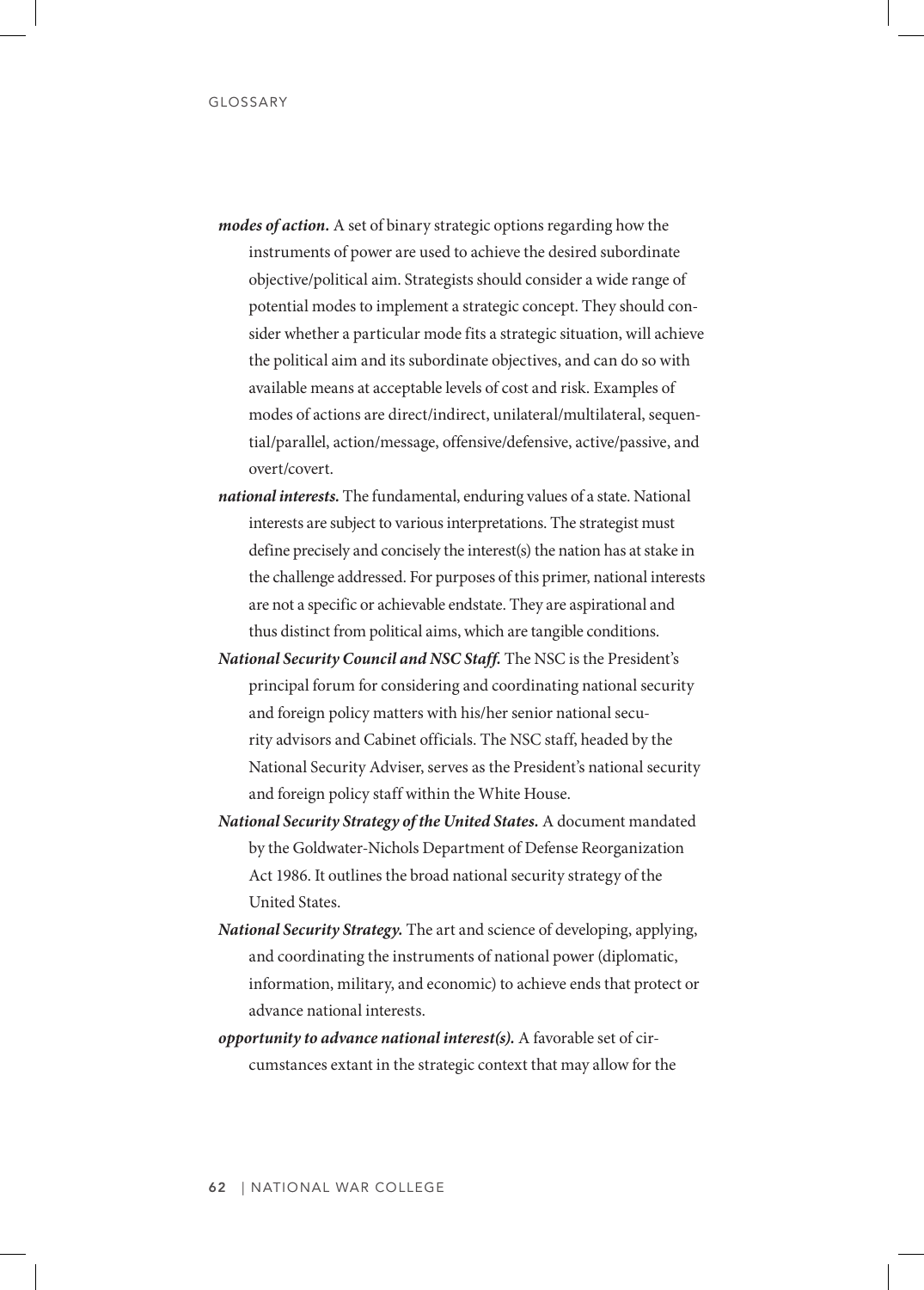advancement of one or more interests; opportunities exist independently of the successful resolution of a threat to an interest. The strategist should not confuse opportunities with advantages derived from successfully dealing with a threat.

- *orchestration.* A logical, coherent strategic plan for accomplishing political goals using the instruments of power. Strategic plans prioritize objectives, sequence actions, and coordinate instruments to ensure they are not working at cross-purposes and balance limited resources between instruments and objectives. Orchestration often requires the integration of multiple instruments (for example, in a whole-of-government approach).
- *political aim.* The desired endstate of a national security strategy. The political aim defines the outcome that the strategist believes will preserve, protect, and/or advance the national interest(s) at stake. Because the political aim is a distinct and achievable goal, it is best defined using nouns and adjectives—for example, "a stable, secure Iraq." The strategist must ensure that the overarching political aim—the desired outcome—preserves or advances interests.
- *problem statement.* A concise summation of why a strategic threat or opportunity warrants attention. A problem statement should briefly describe issue/situation (that is, the BLUF), explicitly link the problem to a national interest, and specify how the threat/opportunity affects that interest. Crafting the problem statement helps discern whether the threat or opportunity is significant enough to warrant a strategy without being so broad as to be unmanageable.
- *specific objectives.* The specific achievements that, when accomplished and combined, create the endstate envisioned in the political aim. Specific objectives typically consist of verbs and adverbs—for example, "Deter Russian aggression" or "Halt Serb ethnic cleansing." Important attributes of a sound subordinate objective are precision and brevity, devoid of any mention of ways or means.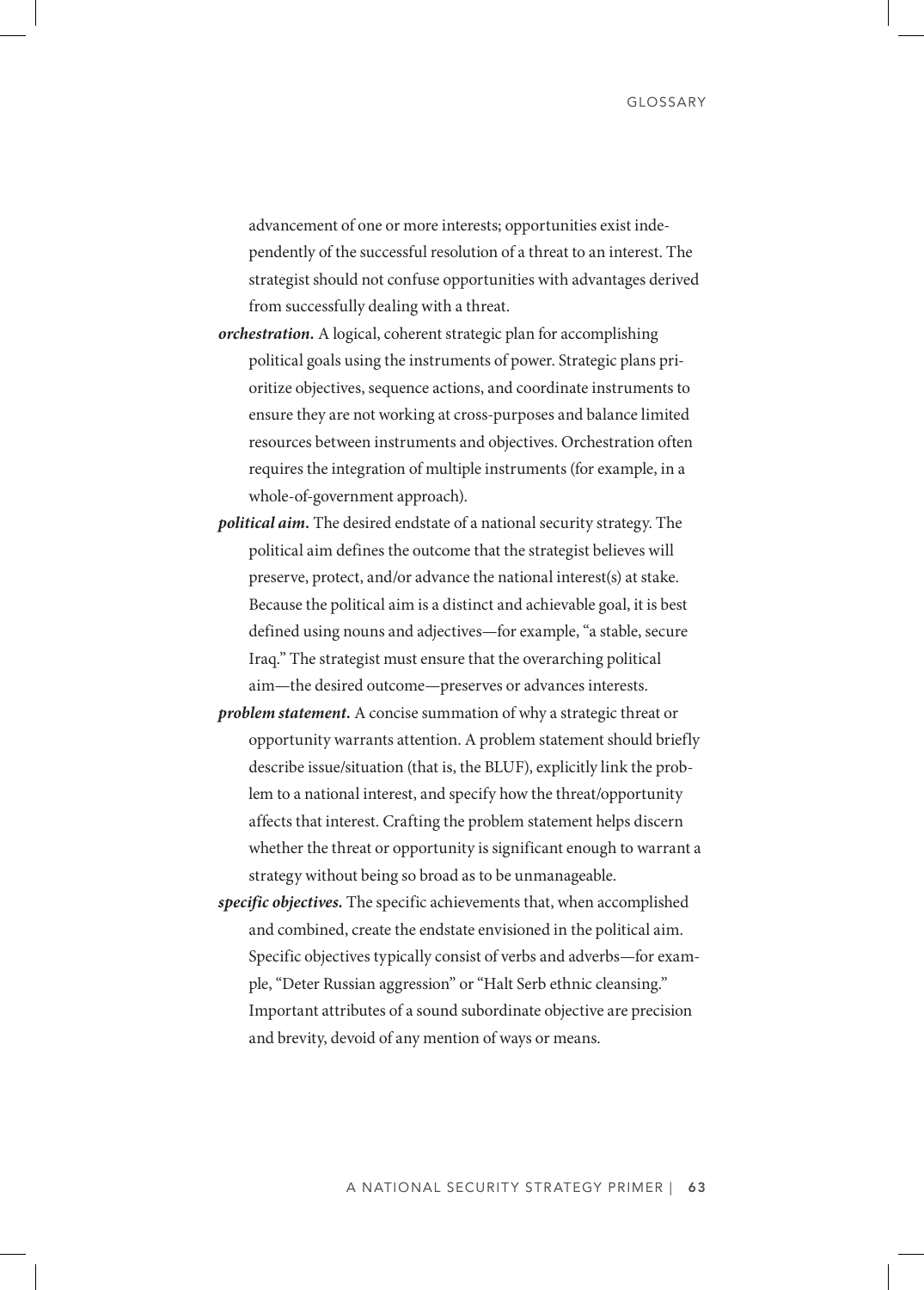- *strategic logic.* The logic needed to develop and orchestrate national security strategy. Strategic logic entails applying the five following fundamental elements:
	- analyzing the strategic *situation* (the challenge and its context)
	- defining the desired ends (the outcomes sought), to include first defining the overarching political aim, and then the specific objectives required to achieve it
	- identifying and/or developing the *means* (resources and capabilities) needed to bring to bear
	- designing the *ways* to use the means to achieve the desired ends
	- assessing the *costs/risks* associated with the strategy, as well as tests of coherence and the " ility" tests.
- *threats to national interest(s).* A strategic situation that endangers one or more national interests. Threats occur only in relation to interests and should be defined in a concise, coherent manner.
- *viability*. The overall assessment produced by the "\_\_\_\_\_\_ility" test.
- *ways.* How the strategist achieves the political aim and subordinate objectives. Though *means* focus on questions of taking action *with what*, national ways address the question of *how* those means are used.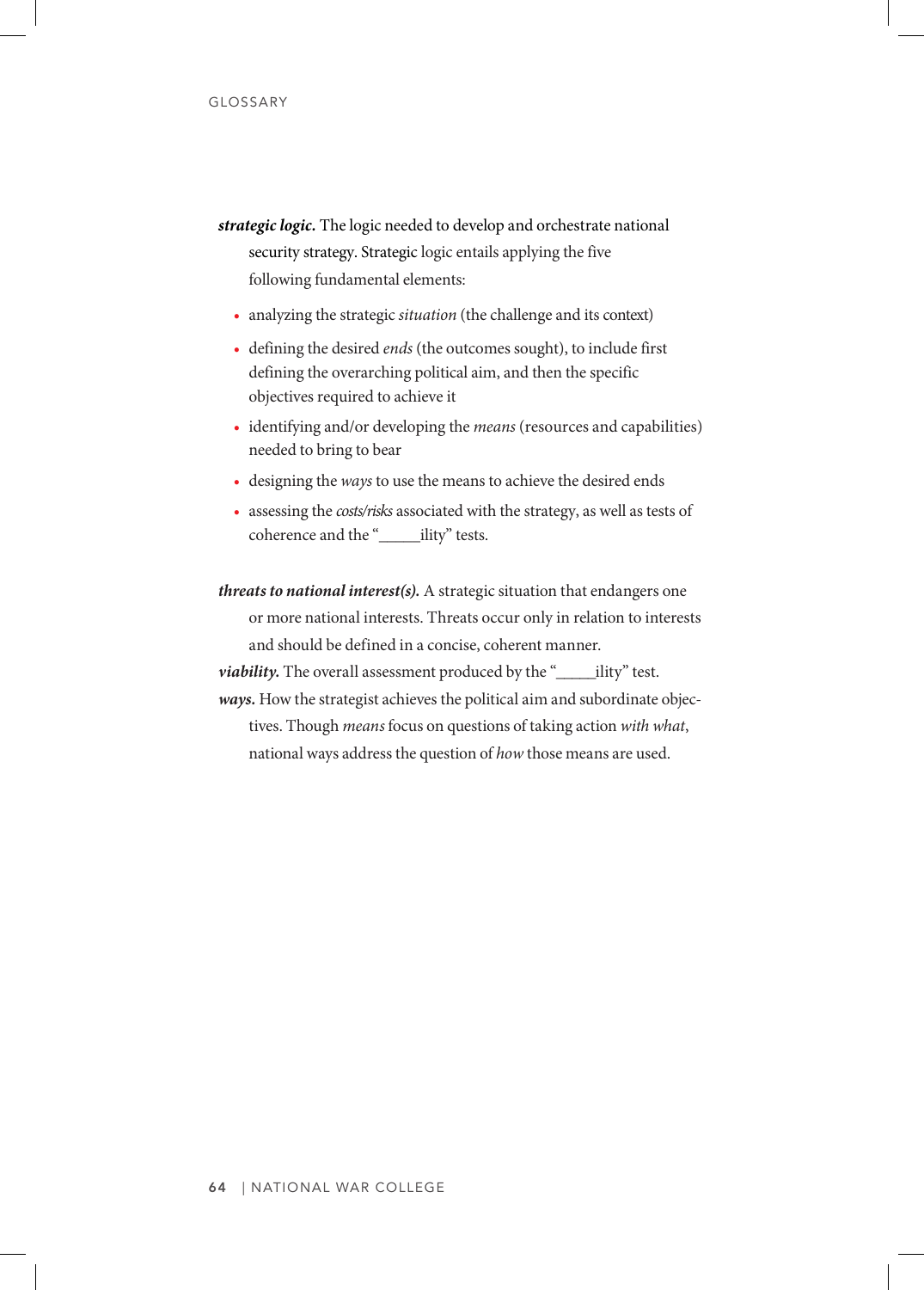## SELECTED BIBLIOGRAPHY

- Art, Robert J., and Kelly M. Greenhill. *The Use of Force: Military Power and International Politics*. Lanham, MD: Rowman & Littlefield, 2015.
- Art, Robert J., and Kenneth Neal Waltz. *The Use of Force: Military Power and International Politics*. Lanham, MD: Rowman & Littlefield, 2009.
- Beaufre, André. *An Introduction to Strategy: With Particular Reference to Problems of Defense, Politics, Economics, and Diplomacy in the Nuclear Age*. New York: Praeger, 1965.
- Blainey, Geoffrey. *The Causes of War*. 3<sup>rd</sup> ed., 1<sup>st</sup> American ed. New York: Free Press, 1988.
- Brands, Hal. *What Good Is Grand Strategy? Power and Purpose in American Statecraft from Harry S. Truman to George W. Bush*. New York: Cornell University Press, 2014.
- Cerami, Joseph R., and James F. Holcomb. *U.S. Army War College Guide to Strategy.* Carlisle Barracks, PA: Strategic Studies Institute, 2001.
- Clausewitz, Carl von. *On War*. Ed. and trans. Michael Eliot Howard and Peter Paret. Princeton: Princeton University Press, 1976.
- Collins, John M. *Grand Strategy: Principles and Practices*. Annapolis: Naval Institute Press, 1973.
- ———. *Military Strategy: Principles, Practices, and Historical Perspectives*. Washington, DC: Brassey's, Inc., 2002.
- Deibel, Terry L. *Foreign Affairs Strategy: Logic for American Statecraft*. New York: Cambridge University Press, 2007.
- Earle, Edward Mead, Gordon Alexander Craig, and Felix Gilbert. *Makers of Modern Strategy: Military Thought from Machiavelli to Hitler*. Princeton: Princeton University Press, 1943.
- Evans, Graham, and Jeffrey Newnham. *The Penguin Dictionary of International Relations*. London: Penguin Books, 1998.
- Freedman, Lawrence. *Strategy: A History*. New York: Oxford University Press, 2013.
- George, Roger Z., and James B. Bruce. *Analyzing Intelligence: Origins, Obstacles, and Innovations*. Washington, DC: Georgetown University Press, 2008.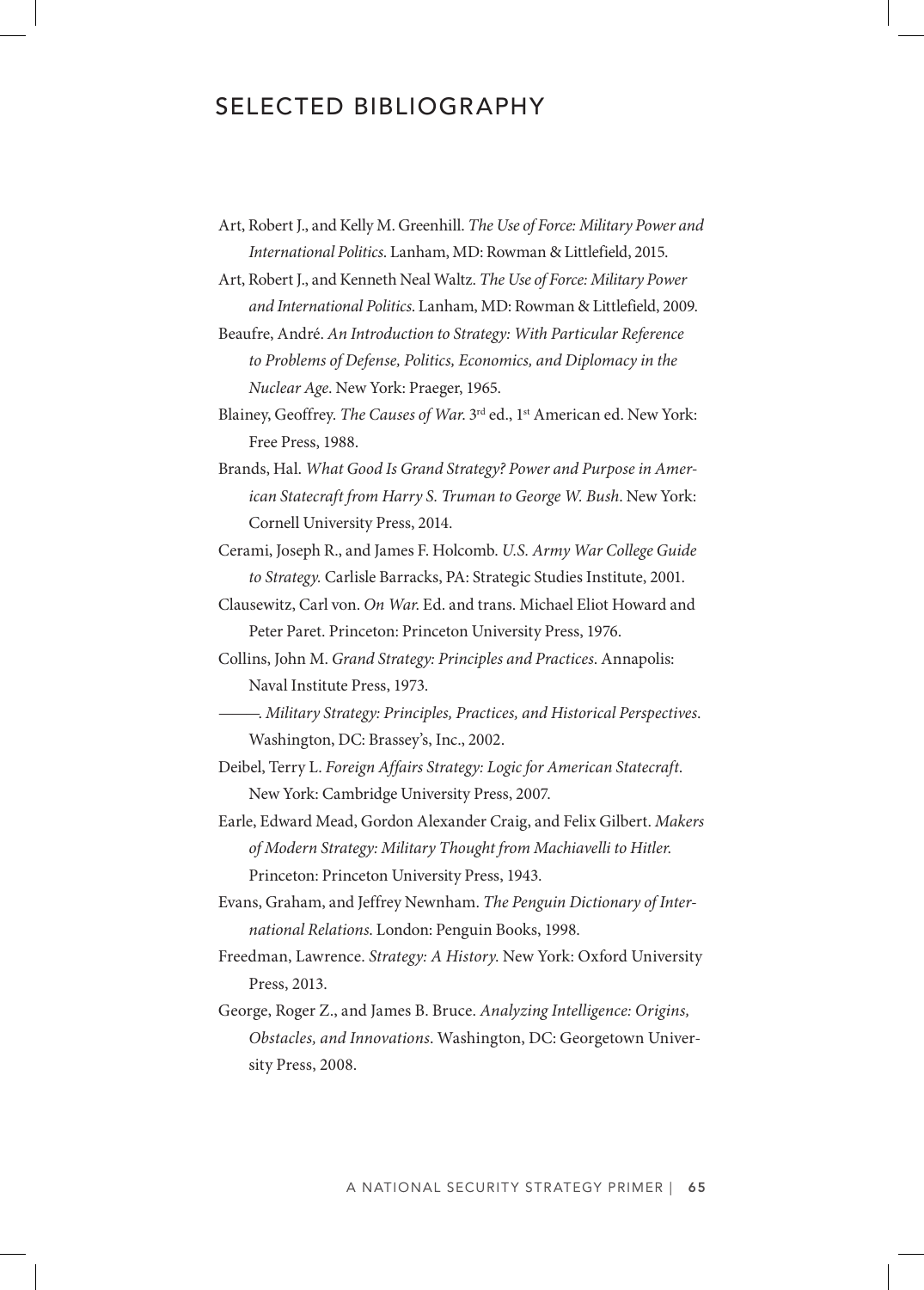- Gilpin, Robert, and Jean M. Gilpin. *Global Political Economy: Understanding the International Economic Order*. Princeton: Princeton University Press, 2001.
- Gow, James. *War and War Crimes: The Military, Legitimacy, and Success in Armed Conflict*. New York: Columbia University Press, 2013.

Gray, Colin S. *Modern Strategy*. New York: Oxford University Press, 1999.

Howard, Michael. "The Forgotten Dimensions of Strategy." *Foreign Affairs* no. 5 (1979), 975.

Kahneman, Daniel. *Thinking, Fast and Slow*. New York: Farrar, Straus and Giroux, 2011.

- Harlow, Giles D., and George C. Maerz. *Measures Short of War: The George F. Kennan Lectures at the National War College, 1946–47*. Washington, DC: NDU Press, 1991.
- Kennedy, Paul M. *The Rise and Fall of the Great Powers*. New York: Random House, 1987.
- Liddell Hart, Basil Henry. *Strategy*. 2nd rev. ed. New York: New American Library, 1974.
- Lykke, Arthur F. "Defining Military Strategy." *Military Review* 77, no. 1 (January 1997), 182.

Martel, William C. *Grand Strategy in Theory and Practice: The Need for an Effective American Foreign Policy*. New York: Cambridge University Press, 2015.

Morgenthau, Hans Joachim. 5th rev. ed. and reset. *Politics Among Nations: The Struggle for Power and Peace*. New York: Knopf, 1972.

Murray, Williamson, MacGregor Knox, and Alvin H. Bernstein. *The Making of Strategy: Rulers, States, and War*. Cambridge: Cambridge University Press, 1994.

Nye, Jr., Joseph S. *The Future of Power*. New York: PublicAffairs, 2011.

Organski, A.F.K., and Jacek Kugler. *The War Ledger*. Chicago: University of Chicago Press, 1980.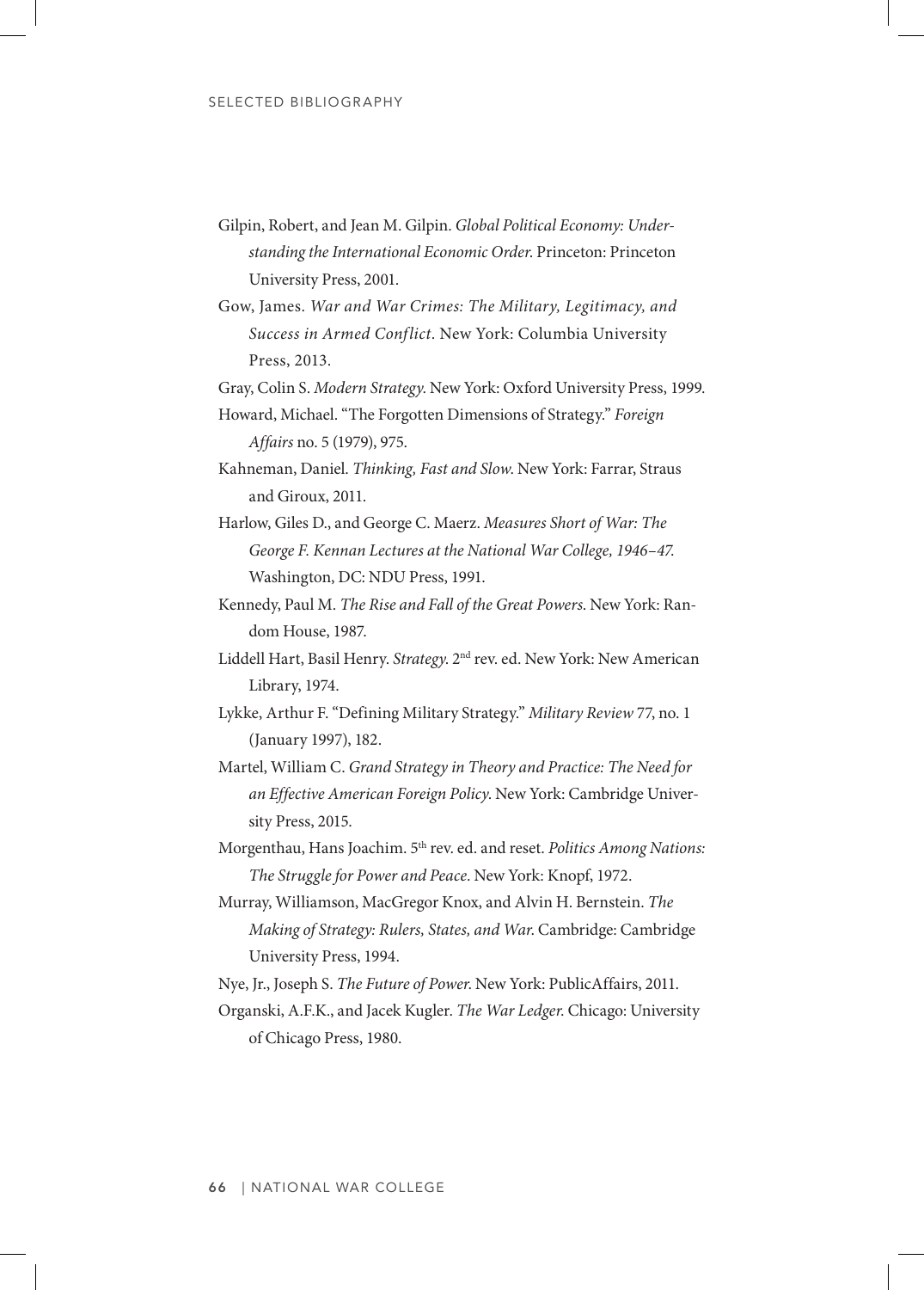- Paret, Peter, Gordon Alexander Craig, and Felix Gilbert. *Makers of Modern Strategy: From Machiavelli to the Nuclear Age*. Princeton: Princeton University Press, 1986.
- Rosecrance, Richard N., and Arthur A. Stein. *The Domestic Bases of Grand Strategy*. Ithaca, NY: Cornell University Press, 1993.
- Rumelt, Richard P. *Good Strategy, Bad Strategy: The Difference and Why it Matters*. New York: Crown Business, 2011.
- Sanger, David E. *The Perfect Weapon: War, Sabotage, and Fear in the Cyber Age*. New York: Crown, 2018.
- Schelling, Thomas C. *Arms and Influence*. New Haven: Yale University Press, 2008.
- Singer, P.W., and Emerson T. Brooking. *Likewar: The Weaponization of Social Media*. Boston: Eamon Dolan/Houghton Mifflin Harcourt, 2018.
- Treverton, Gregory F., and Edward Sylvester Ellis. *Measuring National Power*. Santa Monica, CA: RAND, 2005.
- Worley, D. R. *Orchestrating the Instruments of Power: A Critical Examination of the U.S. National Security System*. Washington, DC: Potomac Books, Inc., 2015.
- Wright, Thomas J. *All Measures Short of War: The Contest for the Twenty-First Century and the Future of American Power*. New Haven: Yale University Press, 2017.
- Yarger, Harry R. "Toward a Theory of Strategy: Art Lykke and the Army War College Strategy Model." Chapter 8 in *Guide to National Security Policy and Strategy*. 2nd ed. Carlisle Barracks, PA: Strategic Studies Institute, 2006.
- Zarate, Juan Carlos. T*reasury's War: The Unleashing of a New Era of Financial Warfare*. New York: PublicAffairs, 2013.